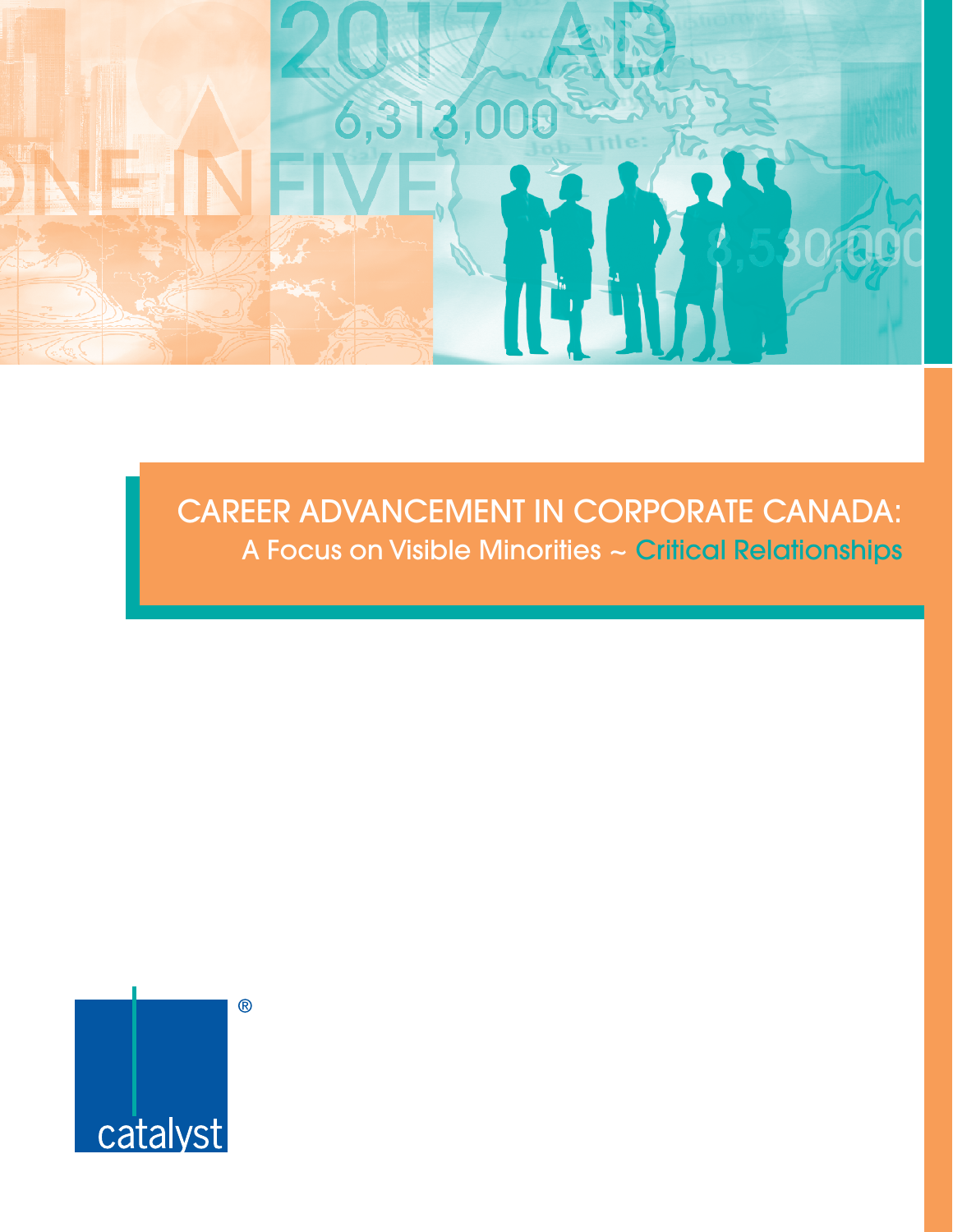# ABOUT CATALYST

Founded in 1962, Catalyst is the leading nonprofit corporate membership research and advisory organization working globally with businesses and the professions to build inclusive environments and expand opportunities for women and business. With offices in New York, San Jose, Toronto, and Zug, and the support and confidence of more than 340 leading corporations, firms, business schools, and associations, Catalyst is connected to business and its changing needs and is the premier resource for information and data about women in the workplace. In addition, Catalyst honors exemplary business initiatives that promote women's leadership with the annual Catalyst Award.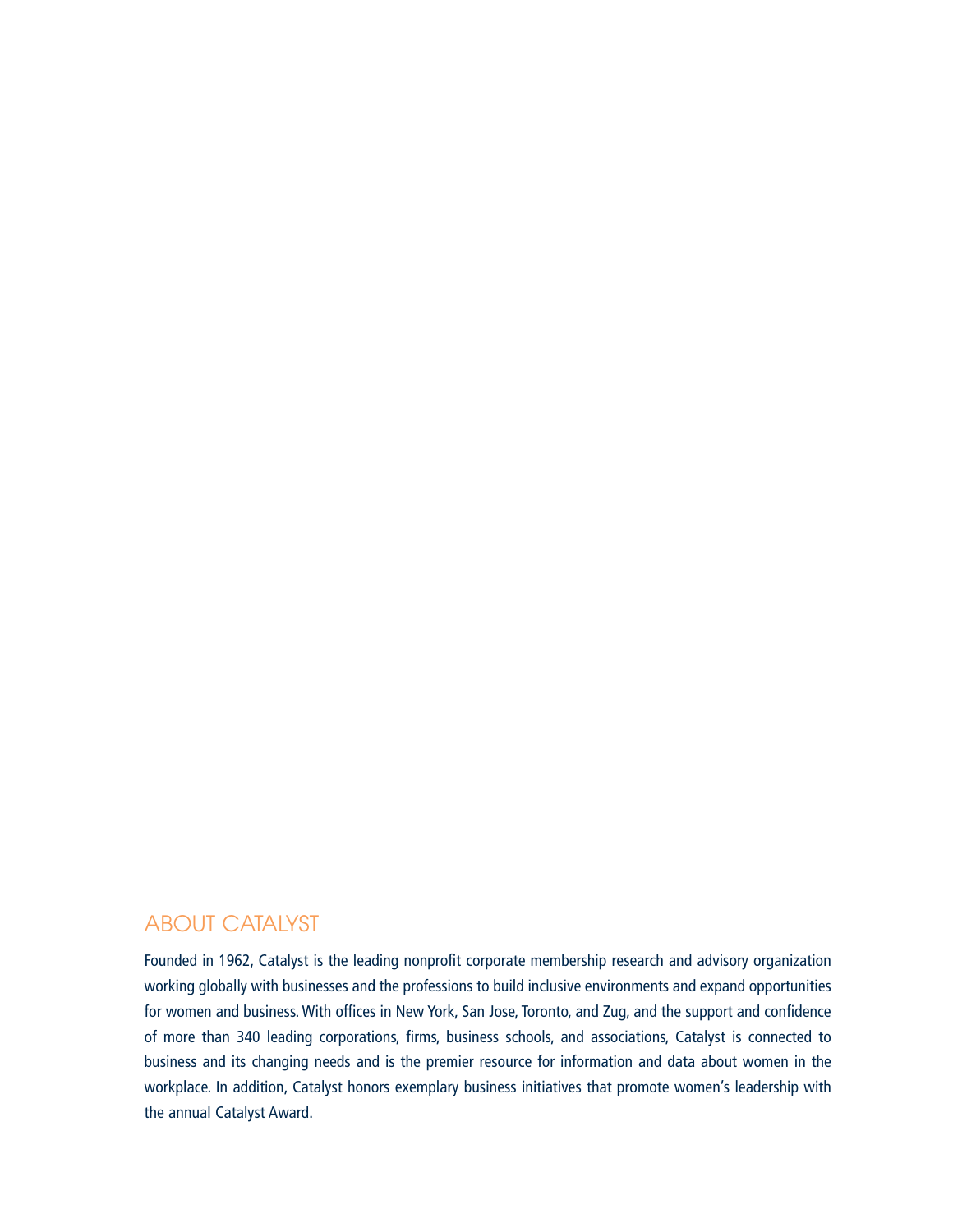# CAREER ADVANCEMENT IN CORPORATE CANADA:

# A Focus on Visible Minorities ~ Critical Relationships

**Christine Silva Monica Dyer Lilly Whitham**

Lead Sponsor: **RBC Financial Group**

Participating Sponsors: **Deloitte & Touche IBM Canada**

Supporting Sponsor: **Ontario Ministry of Citizenship and Immigration**

#### © 2007 by **CATALYST**

NEW YORK 120 Wall Street, 5th Floor, New York, NY 10005-3904; (212) 514-7600; (212) 514-8470 fax SAN JOSE 2825 North First Street, Suite 200, San Jose, CA 95134-2047; (408) 435-1300; (408) 577-0425 fax TORONTO 8 King Street East, Suite 505, Toronto, Ontario M5C 1B5; (416) 815-7600; (416) 815-7601 fax ZUG c/o KPMG Fides, Landis+Gyr-Strasse 1, 6300 Zug, Switzerland; +41-(0)44-208-3152; +41-(0)44-208-3500 fax **email: caninfo@catalyst.org; www.catalyst.org**

> Unauthorized reproduction of this publication or any part thereof is prohibited. Catalyst Publication Code D74; ISBN# 0-89584-276-9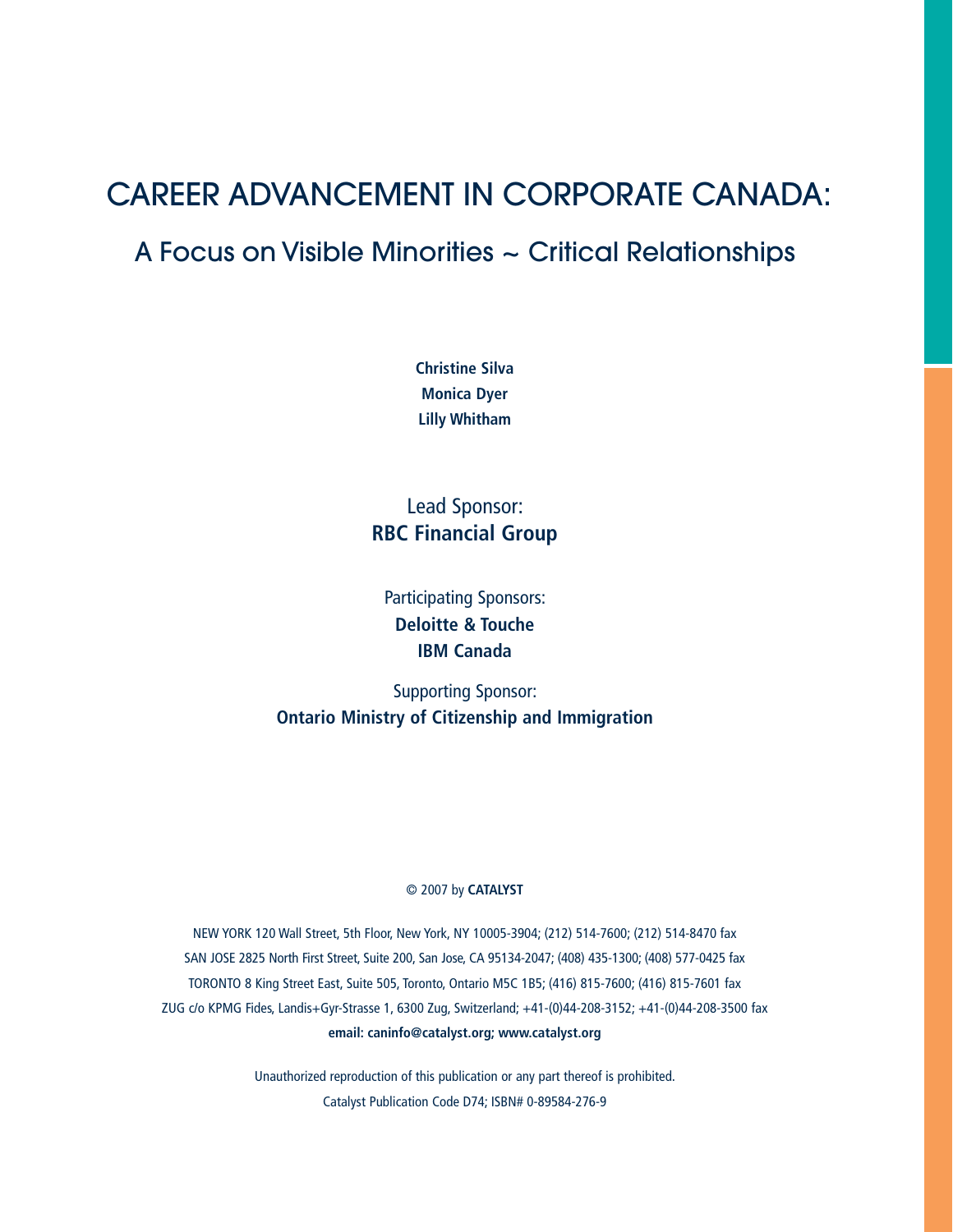# table of contents

| <b>Foreword</b>                                     | 1              |
|-----------------------------------------------------|----------------|
| <b>Chapter 1: Introduction and Study Highlights</b> | $\overline{2}$ |
| <b>Chapter 2: Networks</b>                          | 9              |
| <b>Chapter 3: Mentors</b>                           | 14             |
| <b>Chapter 4: Champions</b>                         | 21             |
| <b>Chapter 5: Conclusions and Recommendations</b>   | 26             |
| <b>Appendix 1: Research Methodology</b>             | 32             |
| <b>Appendix 2: Focus Group Protocols</b>            | 33             |
| <b>Appendix 3: Qualitative Data Analysis</b>        | 34             |
| <b>Appendix 4: Sample Description</b>               | 35             |
| <b>Acknowledgements</b>                             | 36             |
| <b>Participating Organizations</b>                  | 37             |
| <b>Advisory Boards</b>                              | 38             |
| <b>Catalyst Board of Directors</b>                  | 39             |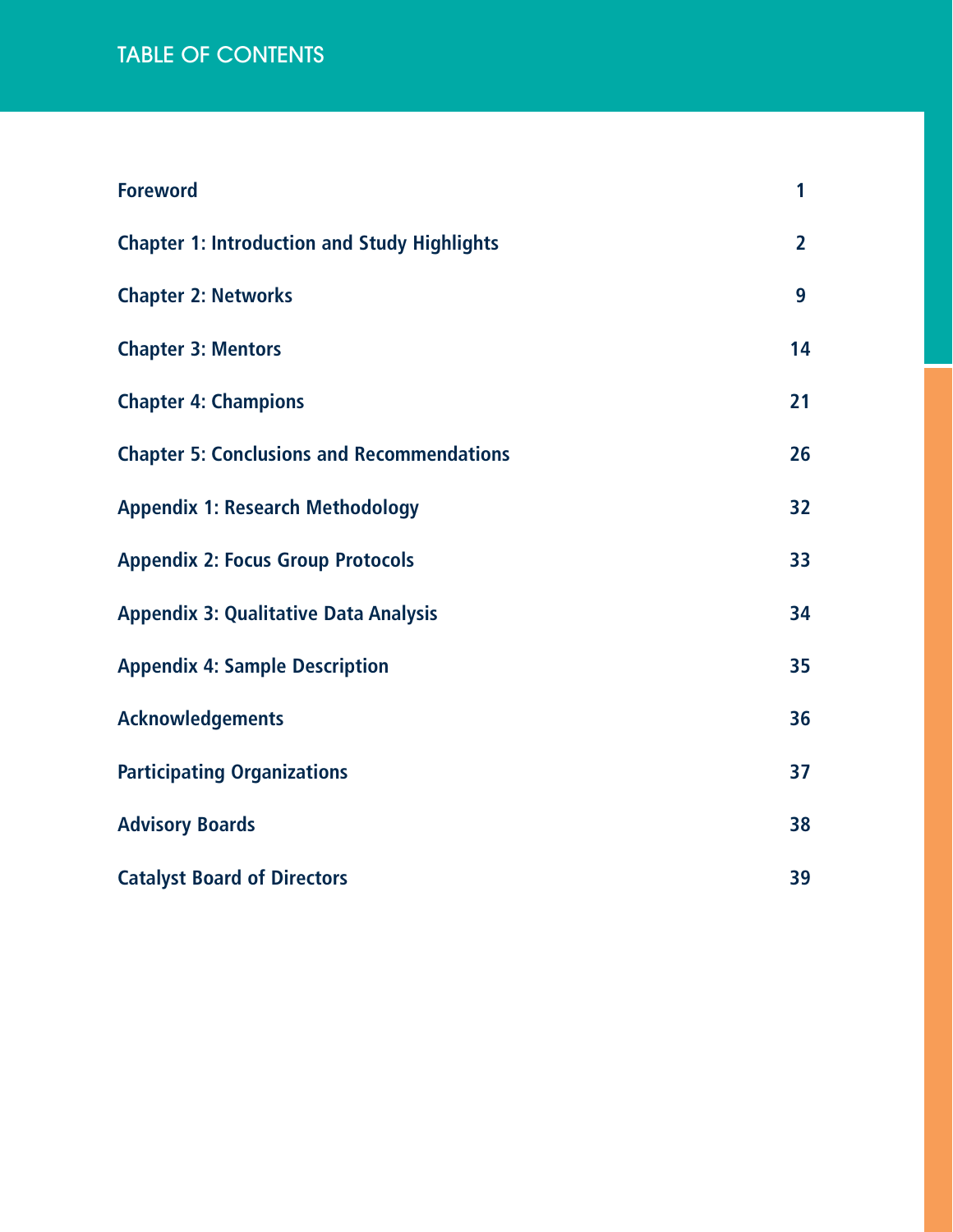# FOREWORD

Canada is expected to face an increasing shortage of workers over the next several years. Immigrants, most of whom are visible minorities, are predicted to account for all net labour force growth by 2011.

*Career Advancement in Corporate Canada: A Focus on Visible Minorities ~ Survey Findings*, released in June 2007, presented data from more than 17,000 managers, professionals, and executives working in corporate Canada. The report showed that visible minorities were less satisfied with their careers, less likely to report positive experiences and perceptions regarding their workplaces, and more likely to perceive workplace barriers than their white/Caucasian colleagues. This illustrated that the challenges for visible minorities—as for women—do not end with getting in the door, but continue as careers progress.

Catalyst has now conducted a second phase for this study, using focus groups to provide texture to the original survey findings and to help identify and better understand subtle differences between visible minority and white/ Caucasian women and men.

This report explores one important aspect of career advancement: the development of critical relationships. From our focus groups, we learned that having a network, having a mentor, and having a champion are necessary to career advancement. However, these relationships are frequently formed during informal networking opportunities, and visible minorities often feel excluded from such activities. Thus, visible minorities are disadvantaged in forming and developing connections that could help them advance their careers.

Because the workplace relationships of Canadian managers, professionals, and executives, regardless of visible minority status, predict two important proxies for organizational performance—career satisfaction and organizational commitment—these relationships are not only critical for individuals, but also for organizations.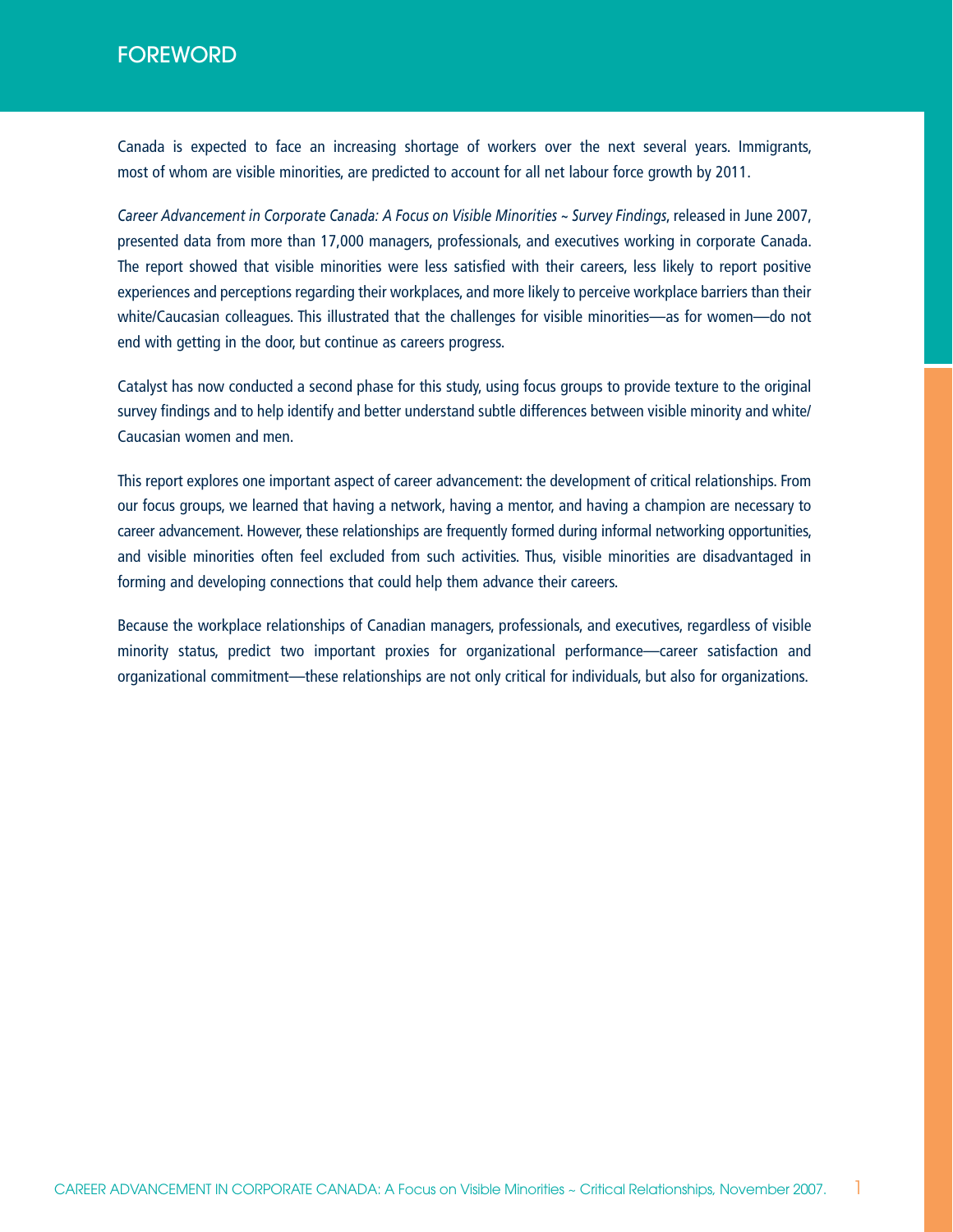Current labour market trends predict a shortage of workers in the next several years,<sup>1</sup> largely as a result of the aging of Canada's labour force. However, immigrants are expected to account for all net labour force growth by 2011.<sup>2</sup> Approximately three-quarters of recent immigrants belong to a visible minority group,<sup>3</sup> and it is expected that within the next decade visible minorities will make up approximately 20 percent of Canada's population.<sup>4</sup>

# **COMPANIES AND FIRMS HAVE NOT YET CREATED ENVIRONMENTS WHERE ALL EMPLOYEES BELIEVE THEY CAN SUCCEED**

There is evidence that corporate Canada is simply not maximizing the potential "brain gain" available as a result of this influx of skilled immigrants, most of whom are visible minorities. *Career Advancement in Corporate*  Canada: A Focus on Visible Minorities ~ Survey Findings<sup>5</sup> examined the experiences of visible minority individuals who have been working in some of Canada's largest businesses for close to 16 years. The study told us that the challenges for visible minorities—as for women—do not end with getting in the door, but continue as careers progress.

Our findings showed that visible minorities were:

- Less satisfied with their careers.
- **Example 2** Less likely to report positive experiences and perceptions regarding their workplaces.
- More likely to perceive workplace barriers than their white/Caucasian colleagues.

## **VISIBLE MINORITIES PERCEIVED WORKPLACE RELATIONSHIPS LESS POSITIVELY THAN WHITE/CAUCASIANS**

Past Catalyst research has emphasized the importance of relationships in facilitating career advancement. Colleagues can keep each other "in the know," sharing the information necessary to work more effectively. Influential role models can become sponsors, recommending employees for high-visibility assignments and championing them to others. Relationships with managers can help employees understand their career advancement opportunities and the unwritten rules of the organization. Indeed, certain relationships become *critical* to career advancement when they:

- Serve to inform employees about career advancement opportunities.
- l Connect employees to the resources, including influential others, they need in order successfully tap into and benefit from these opportunities.
- **•** Provide work-related information that is otherwise not easily accessible.

<sup>1</sup> C.I. Petros, "From the Chairperson," *Forum: National Visible Minority Council on Labour Force Development Newsletter* (Summer 2003): p. 1.

<sup>2</sup> Frank T. Denton and Byron G. Spencer, "Population Change and Economic Growth: The Long-Term Outlook," *QSEP Research Paper*, no. 383 (July 2003). <sup>3</sup> Barbara A. Mitchell, "Canada's Growing Visible Minority Population: Generational Challenges: Opportunities and Federal Policy Considerations" (2005). http://www.canadianheritage.gc.ca/progs/multi/canada2017/7\_e.cfm

<sup>4</sup> Statistics Canada, *Population Projections of Visible Minority Groups, Canada, Provinces and Regions*, 2001-2017 (2005).

<sup>5</sup> Catalyst and The Diversity Institute in Management and Technology, *Career Advancement in Corporate Canada: A Focus on Visible Minorities ~ Survey Findings*  (2007).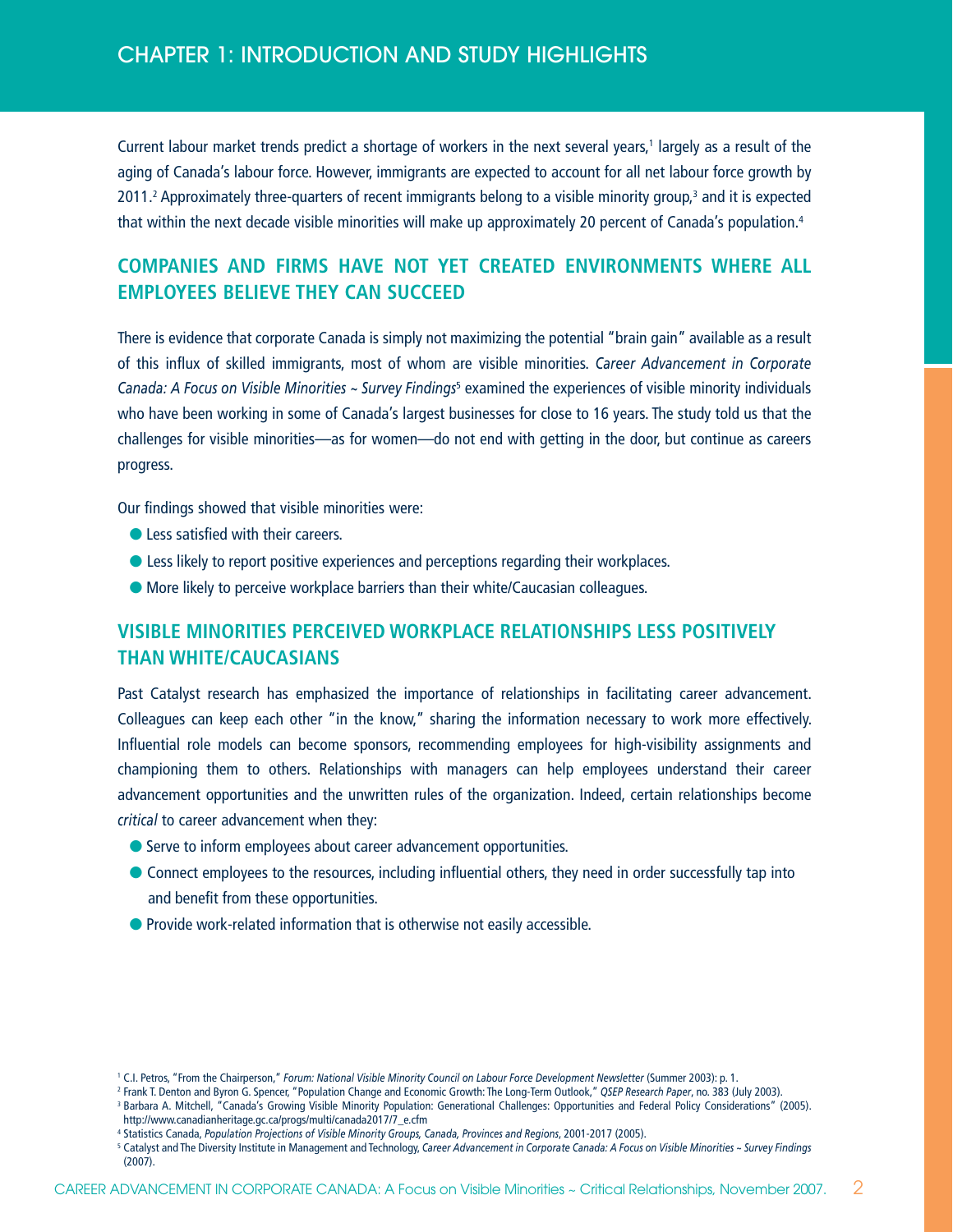The original survey findings demonstrated that how survey participants evaluate their workplace relationships, along with how they perceive fairness and senior management commitment to diversity, predicted their organizational commitment and career satisfaction. When survey respondents perceived that their senior management was committed to diversity, and when they experienced high-quality relationships with their managers and colleagues, they were more likely to view their organization's career advancement processes as fair. This, in turn, predicted their commitment to their organizations and satisfaction with their careers the more fair survey participants thought career advancement processes were, the more committed they were to their organizations and the more satisfied they were with their careers. This was true for both visible minorities and white/Caucasians. These outcomes are important for organizations because organizational commitment and career satisfaction are related to higher productivity and profitability and lower absenteeism and turnover.6

Figure 1 compares how visible minority individuals and their white/Caucasian colleagues perceived their workplace relationships and career advancement processes. These results indicate that visible minority individuals experienced workplace relationships less positively than did white/Caucasians.

Visible minorities felt less informed than did white/Caucasians and agreed more often than white/Caucasians that career advancement was about "who you know" or "who knows you." What did this mean? White/Caucasian respondents' *more positive relationships* with their colleagues and managers predicted their perceptions of career advancement processes as *more fair*. Likewise, visible minority individuals' *less positive relationships* with their colleagues and managers predicted their assessment of career advancement processes as *less fair*.

## **What Do We Mean by "Visible Minority"?**

In Canada, the term "visible minority" refers to a person who is not an Aboriginal person\*, who is non-Caucasian in race or who is "non-white" in colour, as defined under the *Employment Equity Act*. The following population groups\*\* comprised the total visible minority group in the survey study: Arab, Black, Chinese, Filipino, Japanese, Korean, Latin American, Middle Eastern, South Asian, Southeast Asian, West Indian, and multiple visible minority.\*\*\* Focus group participants self-identified as Black, East Asian, South Asian, or white/ Caucasian.

We use the term "visible minority" in our research as it is widely understood within the Canadian context and is now firmly entrenched in Canadian legislation.

\*Our analyses excluded those who identified themselves as "Aboriginal" (North American Indian or member of a First Nation, Metis, or Inuk). Under the *Employment Equity Act*, aboriginal peoples are considered a distinct group and are therefore not considered members of a visible minority.

\*\*These categories are based on census population groups with slight modification as a result of early testing of the survey. \*\*\*"Multiple visible minority" refers to those respondents who identified as belonging to more than one visible minority group.

<sup>6</sup> James K. Harter, Frank L. Schmidt and Theodore L. Hayes, "Business-Unit-Level Relationship between Employee Satisfaction, Employee Engagement, and Business Outcomes: A Meta-Analysis," *Journal of Applied Psychology*, vol. 87, no. 2 (2002): p. 268-279.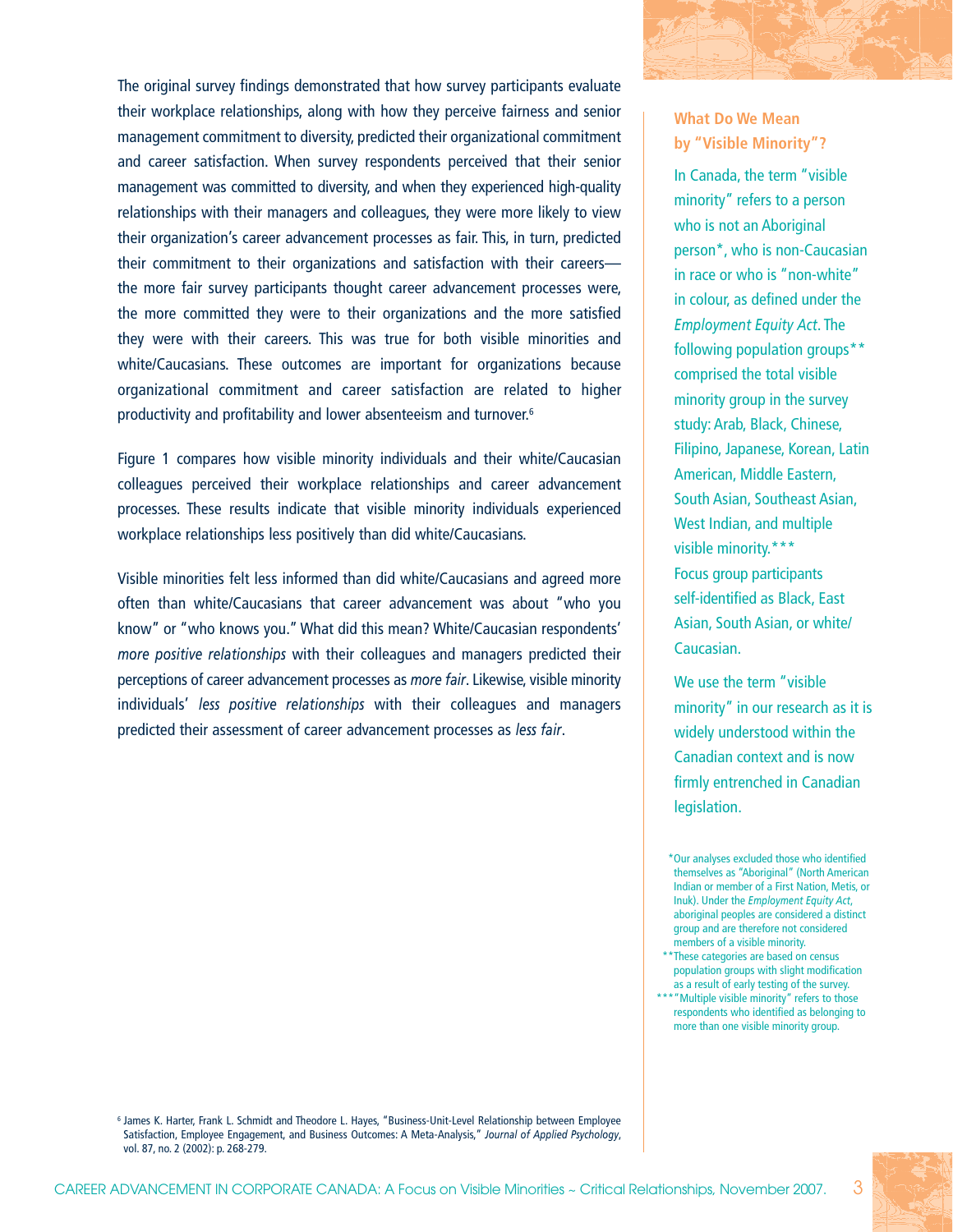

<sup>7</sup> Chi-square tests and z-tests of proportion difference were employed to ascertain that the difference between visible minorities and white/Caucasians was significant at p<.05 for each item. Logistic regressions were performed to determine if the difference between visible minorities and white/Caucasians still held after taking into consideration the following: (1) human capital characteristics - including educational attainment, foreign educational credentials, tenure with the organization; (2) job characteristics - including whether respondent was a manager/professional or executive, whether the respondent was in a staff/ line role or both, annual income, region of work, and industry; and (3) demographic characteristics - including age, marital status, whether the respondent identified as a person with disability or LGBT, and whether the respondent was born in Canada. The differences were still statistically significant at p<.05.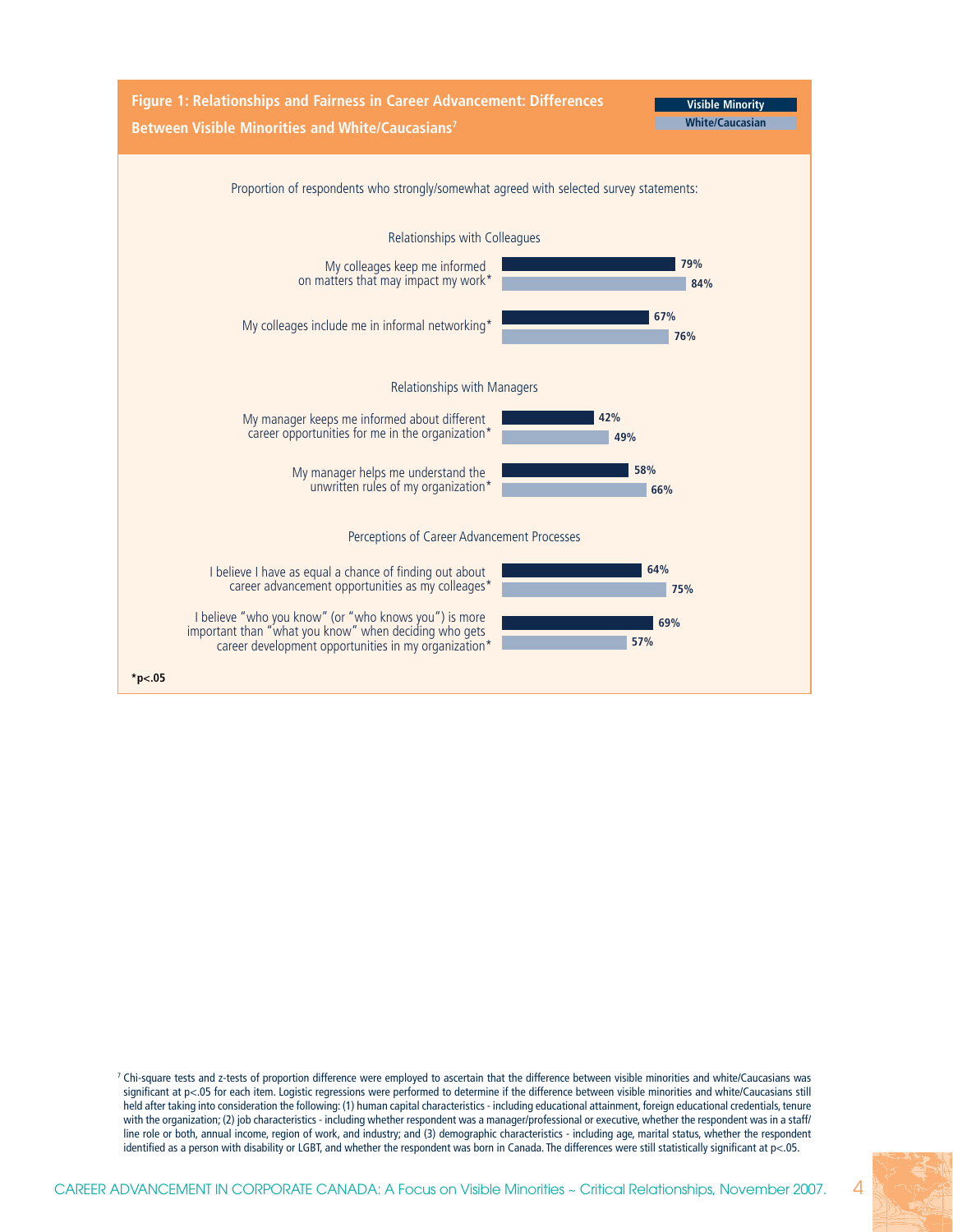While the original survey found differences between visible minorities and white/Caucasians, few differences between visible minority women and men's perceptions of advancement and development within their organization were discovered. There was one notable exception to this: more visible minority women than any other group reported that who you know (or who knows you) is more important than what you know when deciding who gets ahead (see Figure 2).



<sup>8</sup> A chi-square test and z-test of proportion difference were employed to ascertain that the difference between visible minority women and all other groups was significant at p<.05. Logistic regressions demonstrated that all groups were still significantly different at p<.05 after taking into account human capital, job, and demographic characteristics.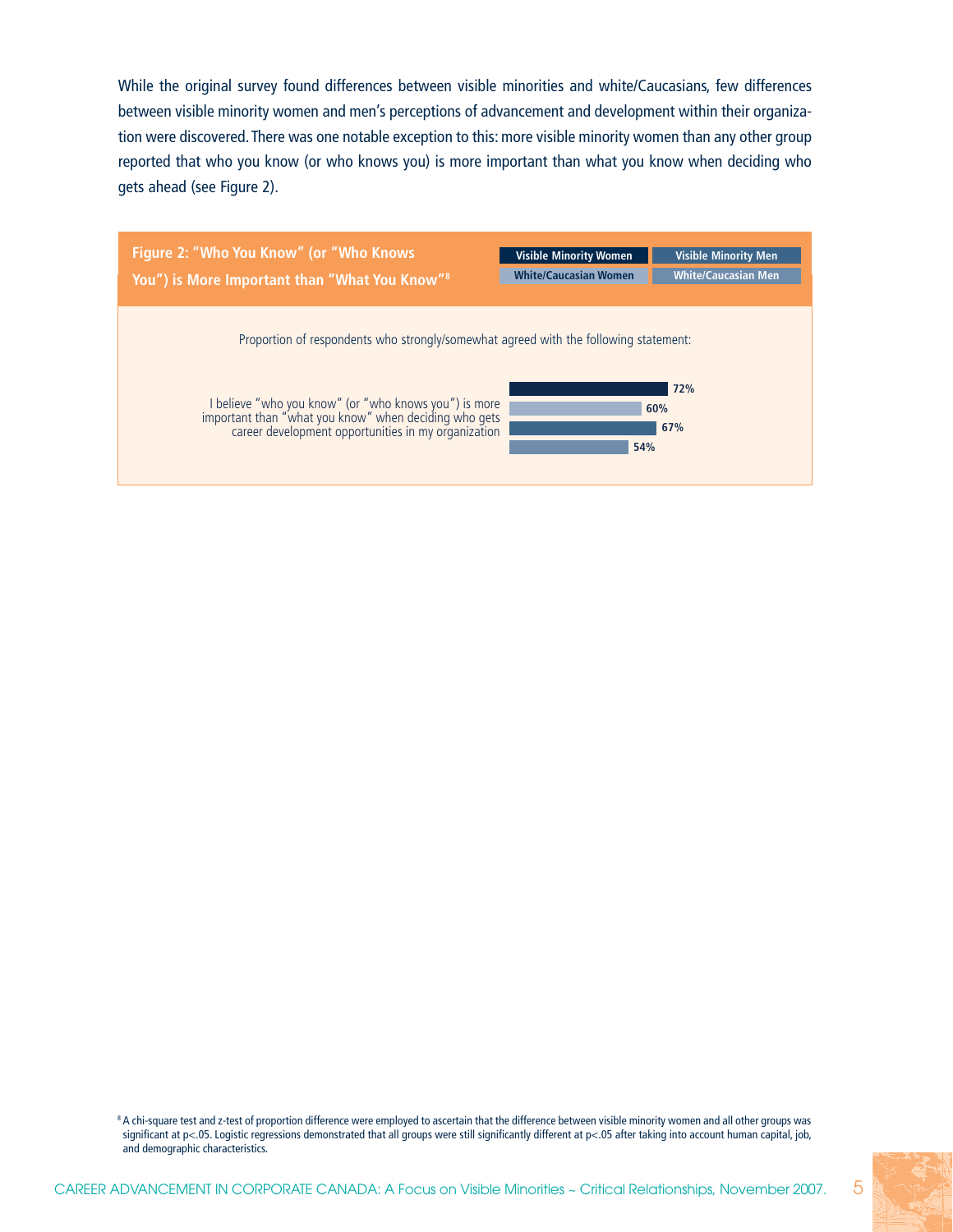## **NETWORKS, MENTORS, AND CHAMPIONS ARE ESSENTIAL TO CAREER SUCCESS**

Focus groups with visible minority and white/Caucasian managers, professionals, and executives from companies and firms across Canada were conducted to provide texture to the original survey findings. Visible minorities who participated came from the groups with the highest representation among our original survey respondents: Black, East Asian, and South Asian.

The focus groups go beyond baseline attitudes and perceptions by capturing the observations, experiences, concerns, and attitudes of visible minority and white/ Caucasian employees. Analyzing their stories gave rise to themes, or rich explanatory descriptions, that were linked together to create a holistic understanding of their situation.<sup>9</sup>

Visible minorities in the focus groups named three types of relationships that are critical for career advancement: having a network, having a mentor, and having a champion. The participants likened navigating critical relationships to a "game" that must be played within the organization. Visible minority women and men know the rules, but, in comparison to their white/Caucasian colleagues, they felt excluded from the opportunities that would allow them to "play the game."

Consistent with the survey findings, the focus groups revealed that the experiences of visible minority women often paralleled those of visible minority men. However, in some cases, there were strong similarities between the stories of visible minority women and white/Caucasian women, indicating that there are some commonalities in the experiences of all women in corporate Canada. Finally, there were instances when the stories of visible minority women differed from all other groups evidence that visible minority women may at times experience "double-outsider" status as a result of being different from the majority with respect to both visible minority status and gender—and therefore may face unique challenges related to developing critical relationships in the workplace.

## **NEXT STEPS**

Catalyst will release two additional reports for this phase of the study. The next report will explore culture, cultural fit, and stereotypes, and how they affect the career advancement of visible minorities in corporate Canada. The final report will examine organizational practices that can support the advancement of visible minorities, and it will incorporate results from interviews conducted with senior leaders and human resources professionals.

**Terms Used in This Report. Network**: In general, networks serve to connect people to each other and provide access to information and support. Formal networks are organizationsponsored groups and may be instituted in response to the needs of traditionally marginalized employee groups. Informal networks are made of contacts that are personally developed over time; individuals often meet those in their informal networks in non-work locations, but may turn to their informal networks for assistance with a variety of career-related issues.

**Mentor**: A mentor is someone who takes an active interest in developing the mentee's career. A mentor provides the mentee with recognition, attention, and guidance to optimize personal and professional growth. Mentors can provide both career and social support.

**Champion/Sponsor**: A champion or sponsor is senior to an employee and supports her by nominating and advancing her candidacy for promotions or high-visibility assignments. In other words, the champion speaks up on her behalf when advancement decisions are made. Champion roles may be formed through working relationships or through connections made in broader

<sup>9</sup> See Appendix 1 for a detailed description of our research methodology, Appendix 2 for our focus group protocols, networking interactions. and Appendix 3 for a description of the qualitative data analysis process used in this study.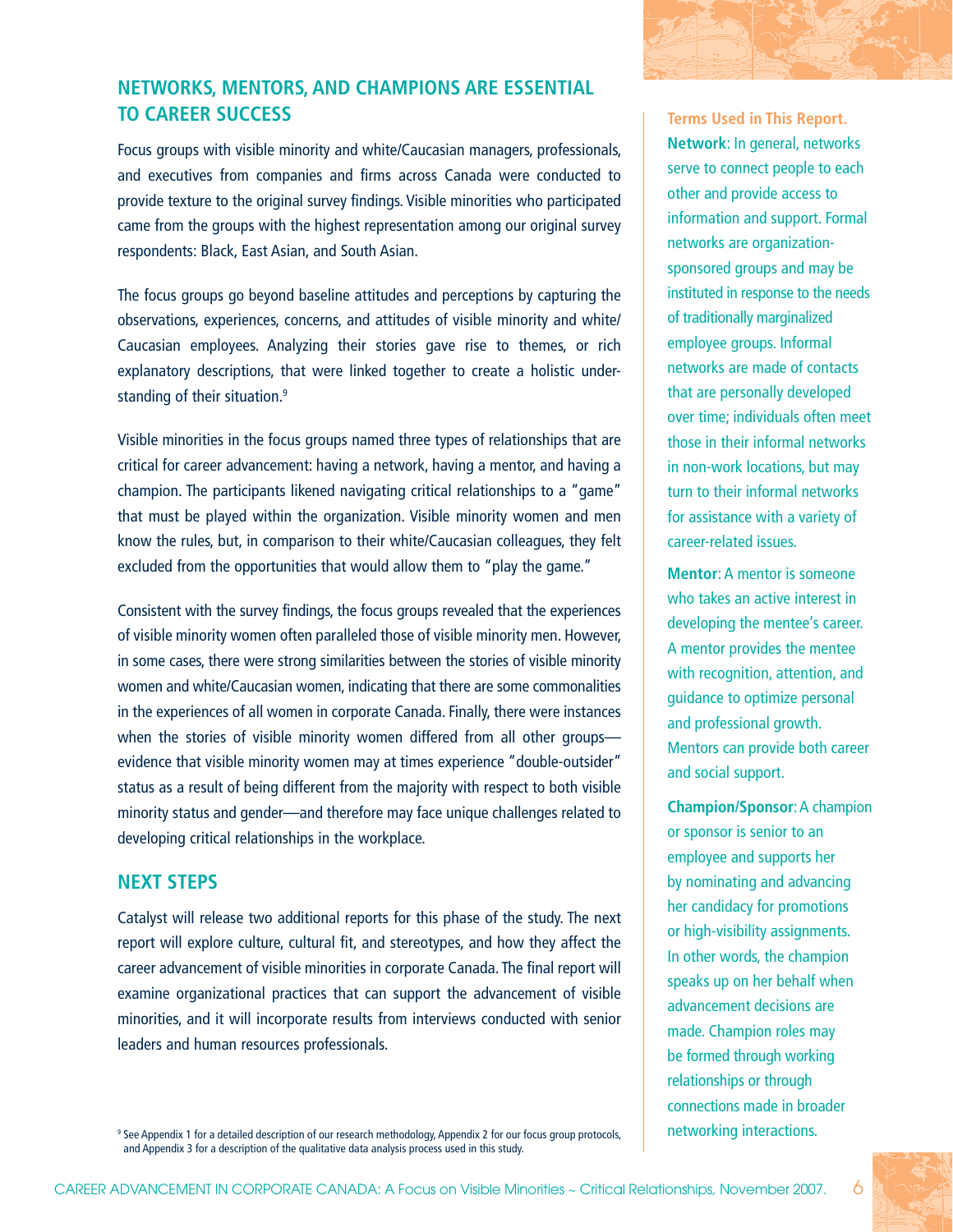## **STUDY HIGHLIGHTS: KEY FINDINGS**

#### **Visible minorities, especially women, appear to be excluded from informal networking opportunities.**

l Visible minorities and white/Caucasian women often felt uncomfortable in informal networking opportunities involving activities such as drinking in bars and playing or watching sports.

#### **A lack of available mentors is a career advancement barrier for visible minorities.**

l Both visible minority women and men expressed an unmet need for multiple mentors (as well as multiple role models who could potentially become mentors) given their complex set of needs within organizations. Visible minorities desired some mentors who share their gender and/or visible minority status as well as others who are influential in the organization and therefore probably different from them demographically.

#### **Visible minority women and men described mentoring relationships in different terms.**

• Visible minority men identified mentoring as a strategic relationship for career advancement, and many specified a mentor who was not their manager. Visible minority women, however, spoke more generally about mentoring-style support from their managers and were less likely to have a clearly defined mentor.

## **As with other groups, visible minority women and men recognized that having a champion's sponsorship is instrumental in career advancement.**

l Visible minority women and men recognized the need to have a champion to speak up on their behalf when critical decisions are made. This is particularly important to visible minorities who do not feel that they are in the "club."

## **In spite of the importance of self-promotion to obtaining a champion, visible minority women expressed discomfort at self-promotion.**

- **•** Focus group participants indicated that self-promotion helps potential champions know why they should take on the champion role.
- l Visible minority women—significantly more so than visible minority men—frequently expressed discomfort at the idea of self-promotion.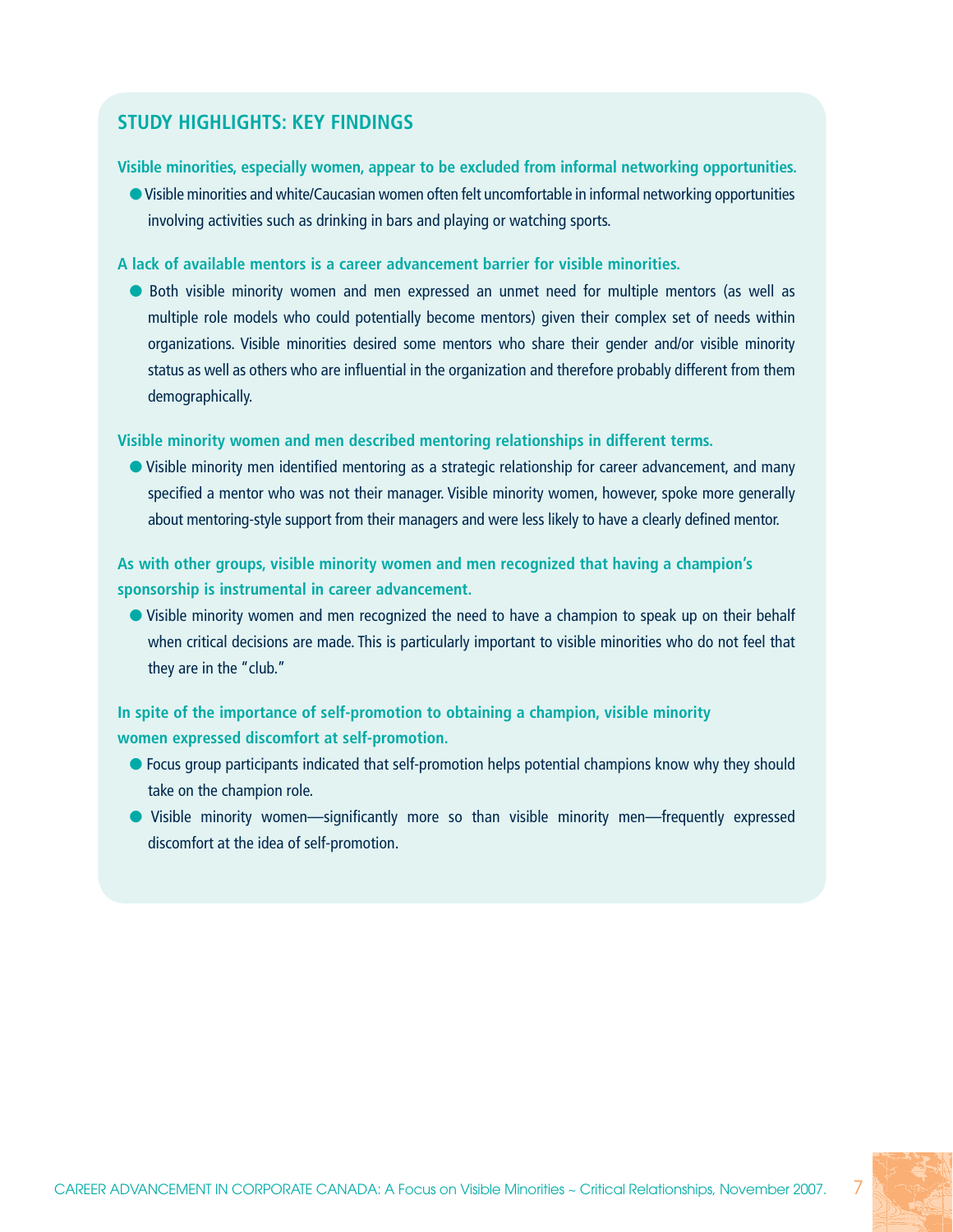## **STUDY HIGHLIGHTS: RECOMMENDATIONS**

To support organizations in helping all employees gain access to the relationships critical to career advancement, a set of recommendations using the knowledge gained from the focus groups follows. For more details, refer to Chapter 5.

- **1. Think critically about informal networking.** Because relationships with peers, managers, mentors, and champions are necessary for career advancement and are often developed through informal networking opportunities, both employees and employers should think critically about the potential consequences of sharing career advancement information during informal networking activities that are not available to all employees. Organizations should critically assess where informal networking takes place and how this may exclude certain people.
- **2. Provide formal and targeted networking opportunities for visible minorities.** Visible minority participants indicated that formal, organization-sponsored networking opportunities would prevent exclusion and that a variety of activities would allow more people to feel comfortable at events. Focus group participants also wanted networking opportunities to include a diverse group of people, providing opportunities for networking within gender or racial/ethnic groups as well as in mixed environments.
- **3. Formalize mentoring programs and encourage and train strategic mentoring behaviour.** Leaders should ensure that employees at all levels have time allocated for mentoring relationships, and should reward employees who mentor others. Mentors and mentees should be trained in how to best leverage their mentoring opportunities.
- **4. Ensure the availability of a diverse pool of mentors and encourage diversified mentoring relationships.** Formalized mentoring programs should consider the diverse needs of the talent pool. This is essential because visible minorities and white/Caucasian women reported a lack of mentors who "look like them" and identify with their specific needs. White/Caucasian male mentors should also be engaged in diversified mentoring relationships to allow for reciprocal mentoring, which would help increase awareness of issues faced by visible minorities.
- **5. Base career advancement decisions on formal performance evaluations that are consistent for all employees.** Ensure that managers and employees are trained about formal evaluations processes. Formal processes will help managers focus on actual performance and not rely on stereotypes or self-promotion of accomplishments by employees.
- **6. Provide employees with the necessary resources to communicate their achievements and engage champions.** Employees must be provided with clear guidelines about the type of information and level of detail they are to include in self-evaluations and trained in how to most effectively summarize their accomplishments, recognizing that visible minority and white/Caucasian women are particularly uncomfortable with self-promotion. Senior leaders should be encouraged to champion highly talented employees.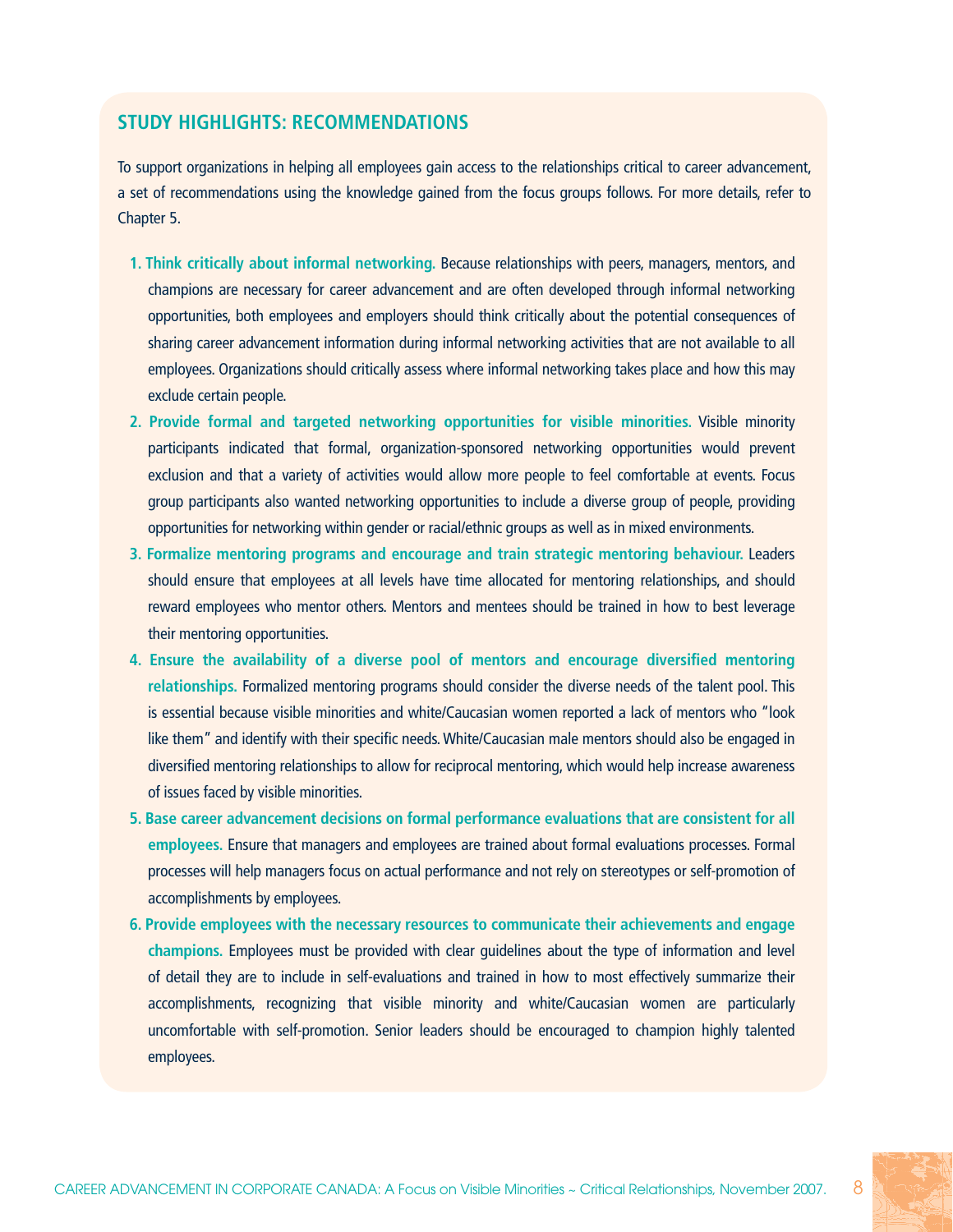Having access to networks provides employees with opportunities to acquire essential resources for career advancement, such as inside information, recommendations for promotions, access to clients, and social support.<sup>10</sup> Involvement in networks can increase an employee's visibility to senior leaders in the organization, which can build trust and also increase the likelihood of being tapped for high-profile assignments.

#### **EXCLUSION FROM NETWORKS CREATES A BARRIER FOR VISIBLE MINORITIES**

Previous Catalyst research has shown that of the factors necessary to succeed, establishing relationships with influential colleagues is among the most challenging for visible minority women in the workplace.11 Catalyst research has also indicated that a lack of access to networks of influential others underlies all major barriers identified by visible minority women, including a lack of influential mentors and sponsors.<sup>12</sup> These findings were strongly supported by the stories shared by the visible minority women who participated in our focus groups.

Visible minorities perceive links between informal networking opportunities and career advancement. Visible minority women and men who did not feel included by colleagues in informal networking (compared to the visible minority women and men who did feel included) were:

- **•** More likely to agree that who you know (or who knows you) matters more than what you know (see Figure 3).
- **If** Less likely to feel they had an equal chance of finding out about promotion opportunities (see Figure 4).



<sup>&</sup>lt;sup>10</sup> Herminia Ibarra, "Paving an Alternative Route: Gender differences in Managerial Networks," Social Psychology Quarterly, vol. 60, no. 1 (1997): p.91-102.

<sup>11</sup> Catalyst, *Women of Color Executives: Their Voices, Their Journeys* (2001).

<sup>12</sup> Catalyst, *Connections that Count: Informal Networks of Women of Color in the United States* (2006).

<sup>&</sup>lt;sup>13</sup> A chi-square test and z-test of proportion difference were employed to ascertain that the difference between visible minority women who did and did not agree and visible minority men who did and did not agree was significant at  $p<0.05$ . Logistic regressions demonstrated that the results still held at  $p<0.05$ after taking into account human capital, job, and demographic characteristics.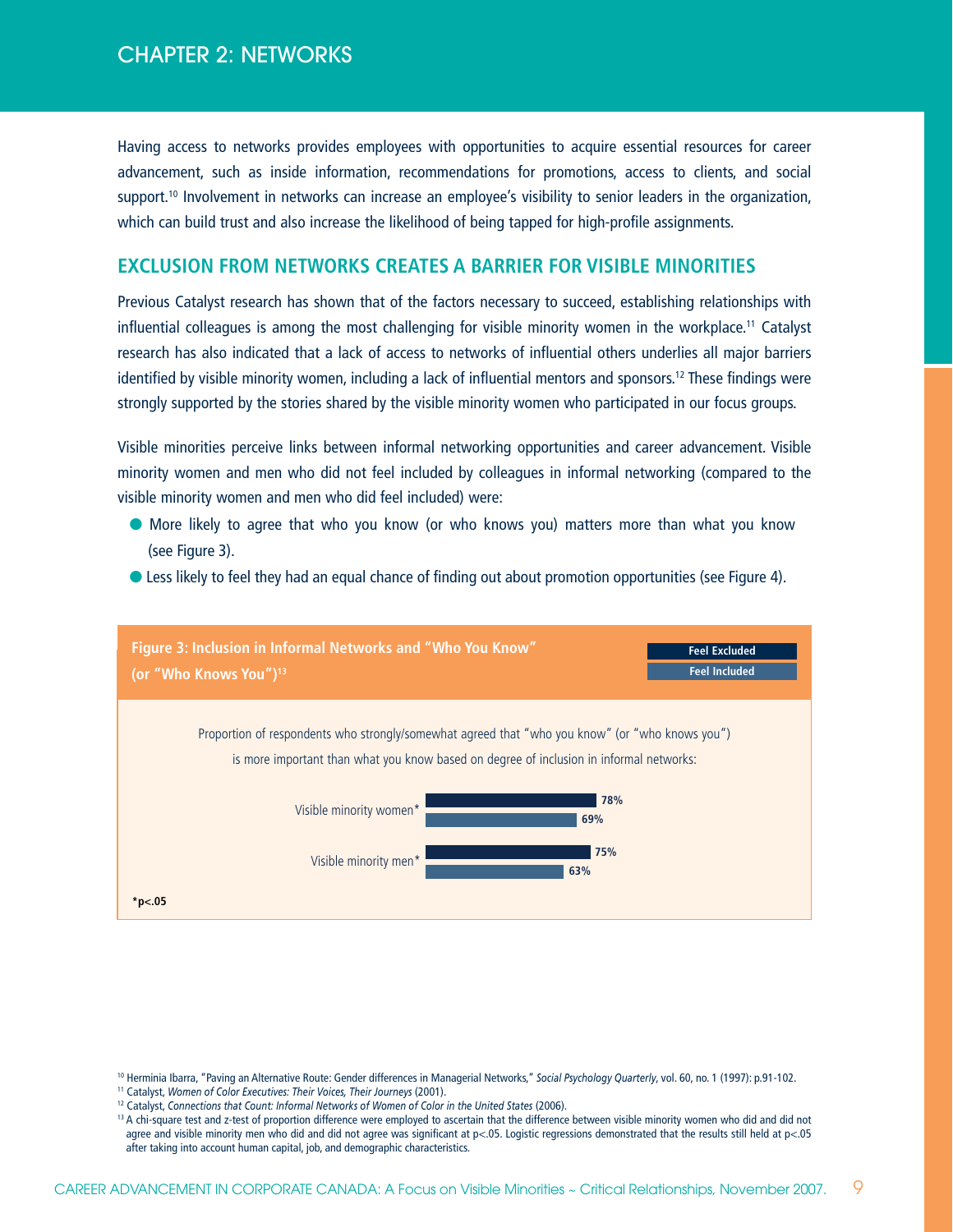

These results suggest that visible minorities feel that information relevant to important career advancement decisions may be shared in these informal networking sessions. If visible minorities do not have access to these critical informal networking opportunities, their career advancement may be hindered. For example, they may not be as well-known or trusted by others in the organization, which may limit the number of high-profile assignments they receive. While such exclusionary practices may be unintentional, they nonetheless result in barriers to career advancement.

It is crucial for business leaders and managers to establish more inclusive work cultures that facilitate interactions among employees of diverse backgrounds.15 Exclusion of employees from both formal and informal networking opportunities often happens when employers and fellow employees do not take into consideration the interests, availability, or religious and cultural practices of women and visible minority colleagues as they plan social activities. As stated by one focus group participant:

*A lot of [visible minorities] don't drink or they don't socialize in that environment, and that's where a lot of connections are made…You can go and not drink but there's that persona—why are you not drinking? That's what a lot of the executives do and a lot of them play golf and I don't know a lot of visible minorities that actually like golf.*

—Visible minority man

<sup>&</sup>lt;sup>14</sup> A chi-square test and z-test of proportion difference were employed to ascertain that the difference between visible minority women who did and did not feel included and visible minority men who did and did not feel included was significant at p<.05. Logistic regressions demonstrated that the results still held at p<.05 after taking into account human capital, job, and demographic characteristics.

<sup>&</sup>lt;sup>15</sup> Catalyst, Connections that Count: Informal Networks of Women of Color in the United States (2006).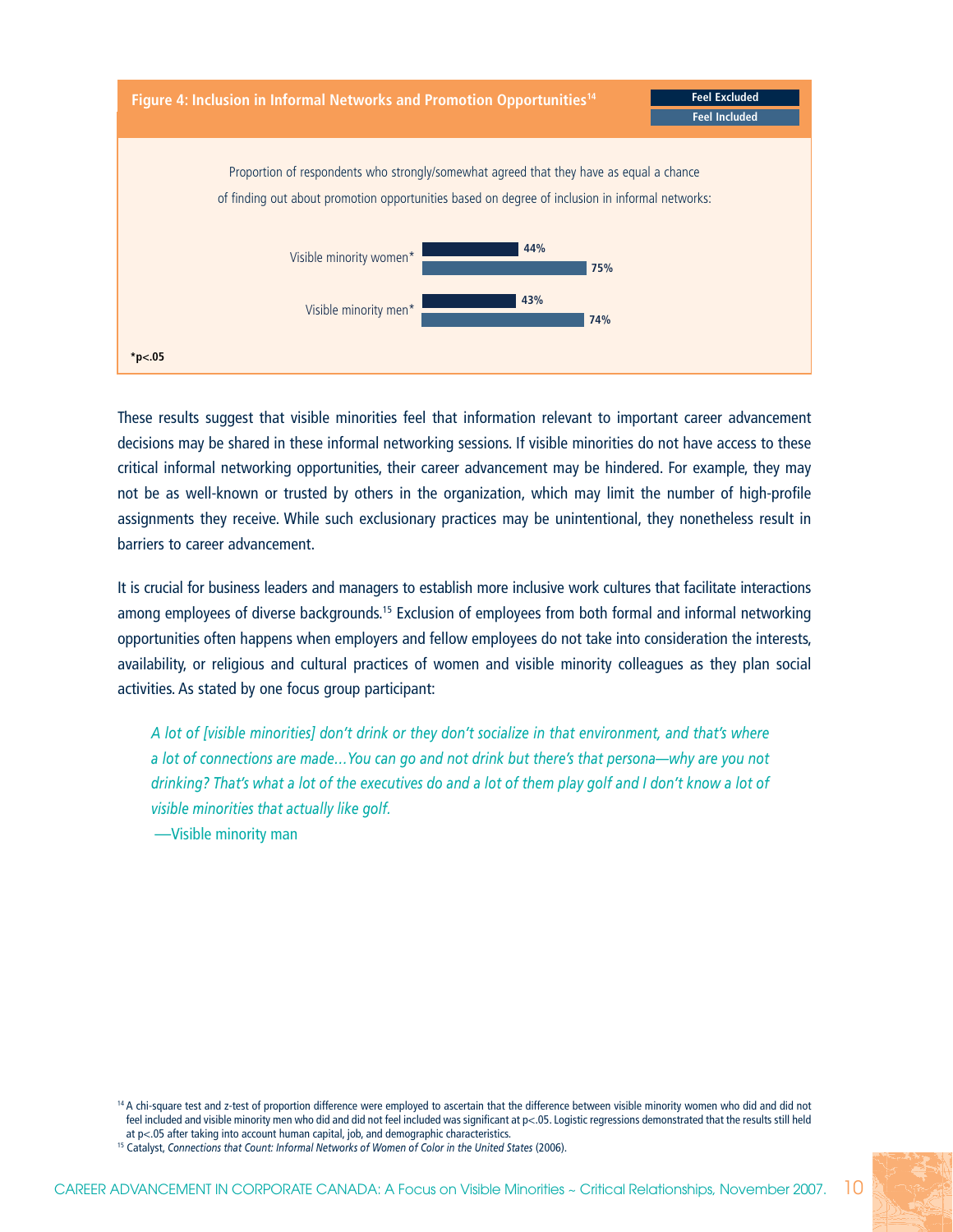While many visible minority focus group participants knew that networking was important, visible minority women also indicated that realizing the importance of networking might not be enough. This quote is from a woman who sees that the spaces that networking occurs in are gendered.

*"Men…they go golfing, they go play hockey, and the bar room talk… they have this networking venue that they always meet on a regular basis…It's true, the deals are always made at the bar. Women, we don't have these types of networks and venues. We don't have hockey, we don't have golfing, and sometimes I find that women are not as encouraging to each other and I don't know why that is."* — Visible minority woman

## **WOMEN—ESPECIALLY VISIBLE MINORITY WOMEN—ARE ISOLATED FROM NETWORKING OPPORTUNITIES**

Visible minority men and women and white/Caucasian women all reported some exclusion from informal networking opportunities. When visible minority men described exclusion, they stated that they do not feel comfortable in the locations that networking generally occurs because of cultural differences. For example, some men expressed that they do not drink alcohol and/or are not interested in popular Canadian sports. While some visible minority men may feel this exclusion, visible minority women are particularly isolated from networking opportunities. In fact, many visible minority women participants perceived barriers to gaining access to networks of influential colleagues as more of a gender issue than a visible minority status issue.

This visible minority woman feels that being excluded from the "club" has career-limiting consequences:

*If you're not in the club, you can have all the best skills in the world, but if you don't have the knowledge and the information you cannot accelerate yourself. And so [some industries are] notorious… for choosing the one woman that they call the token, right, and the rest of us, we just don't get the information.*

*—*Visible minority woman

Both visible minority and white/Caucasian women felt that there is more male bonding in the workplace than female bonding and that men generally take other men under their wing more often than women do.

*There were a couple of [mixed gender] social events here and there, but the males all sort of banded together and they had their weekly boys' night out… They'd all hang out, and when a new guy joined the department they would take him under their wing and bring him out, which is obviously saying that [women] can't get in there… because [we] don't really blend in with the guys.*  —White/Caucasian woman

*Men are so much more encouraging of each other. As women, we don't get together the way guys do.*  —Visible minority woman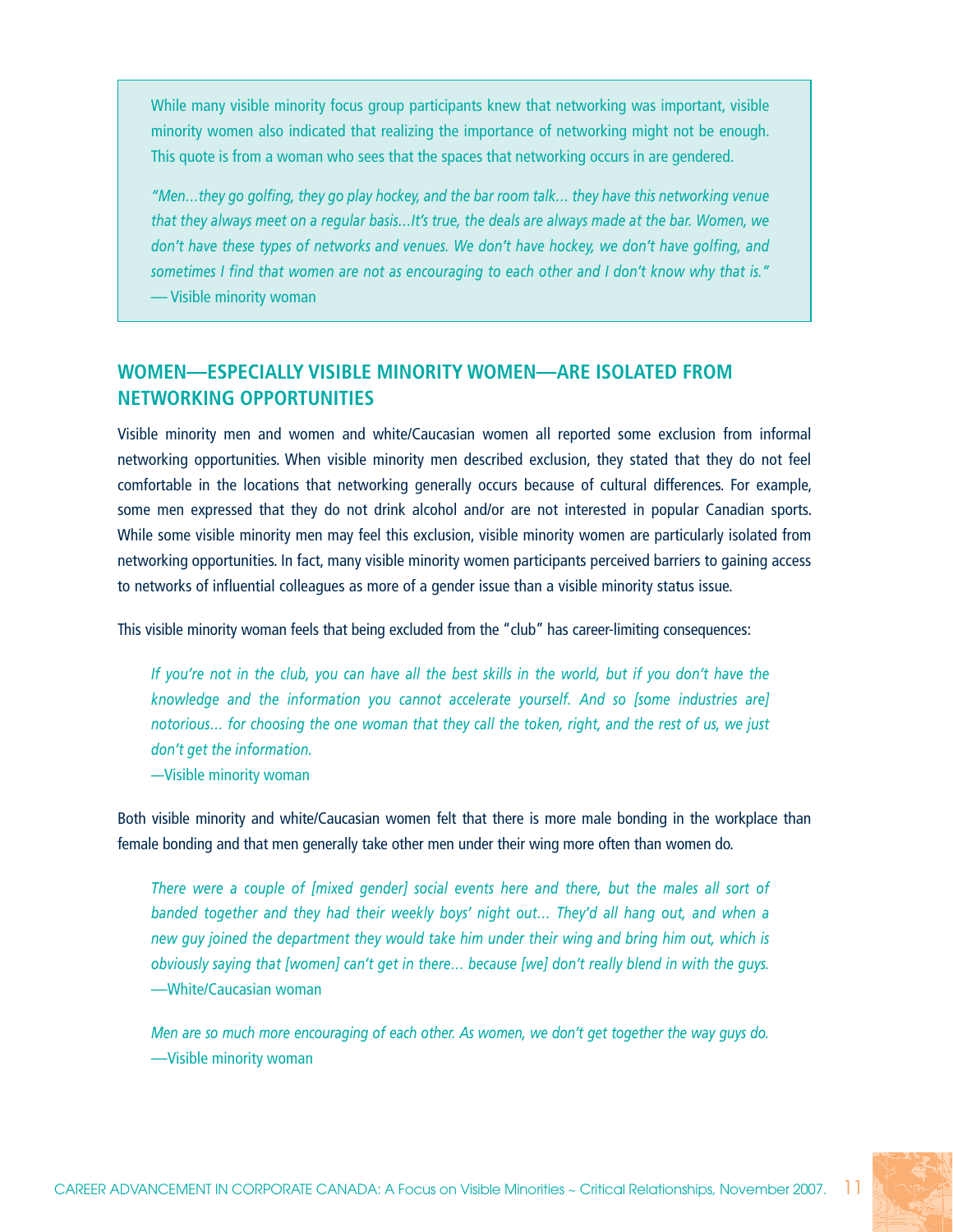Visible minority and white/Caucasian women also identified the environments in which important networking takes place as a barrier to their participation. They frequently felt excluded from crucial networking opportunities because activities often took place in stereotypically male dominated spaces such as sports games and bars. The women stated that invitations to informal networking opportunities in these locations were generally not extended to them:

*You do see guys hanging out together, so you'll see the men going out for golf and beer… They'll invite the guys and it's kind of an afterthought, "Oh, did you want to come?"… Whereas in the cafeteria you'll see everyone maybe have lunch together but it's within the confines of business hours… It's outside of that, when those informal relationships form, that you do see there's a split.*

—Visible minority woman

In response to the extent of male bonding they see in the workplace, some women are attempting to create their own separate networking opportunities. Visible minority women expressed a desire to have more networking opportunities with other women in order to hear how they have succeeded in the workplace and overcome gendered career barriers. At the same time, however, they also want to gain access to networks with people in power, whom for the most part they identified as white men.

*It would be nice to have some sort of venue where women can collaborate the way men do outside of the walls of work… That's where true networking happens.* —Visible minority woman

This visible minority woman tells a story of working hard, getting good performance ratings, but not seeing her career advance in the ways she had hoped or expected.

*"The first couple of years that I was with [this company]… I didn't know, at that point yet, how to play the game right, so I just came to work and I just did what I needed to do and I went home and had my life with my family and friends and I'm kind of like, "How come nothing is happening for me? I keep getting good ratings… how come…nothing's happening?" It wasn't until a couple of years into the business that I started to understand the advantages of networking and things like that and how important it is to try to fit in… with your team and to build other networks and really support those around you."*

*—* Visible minority woman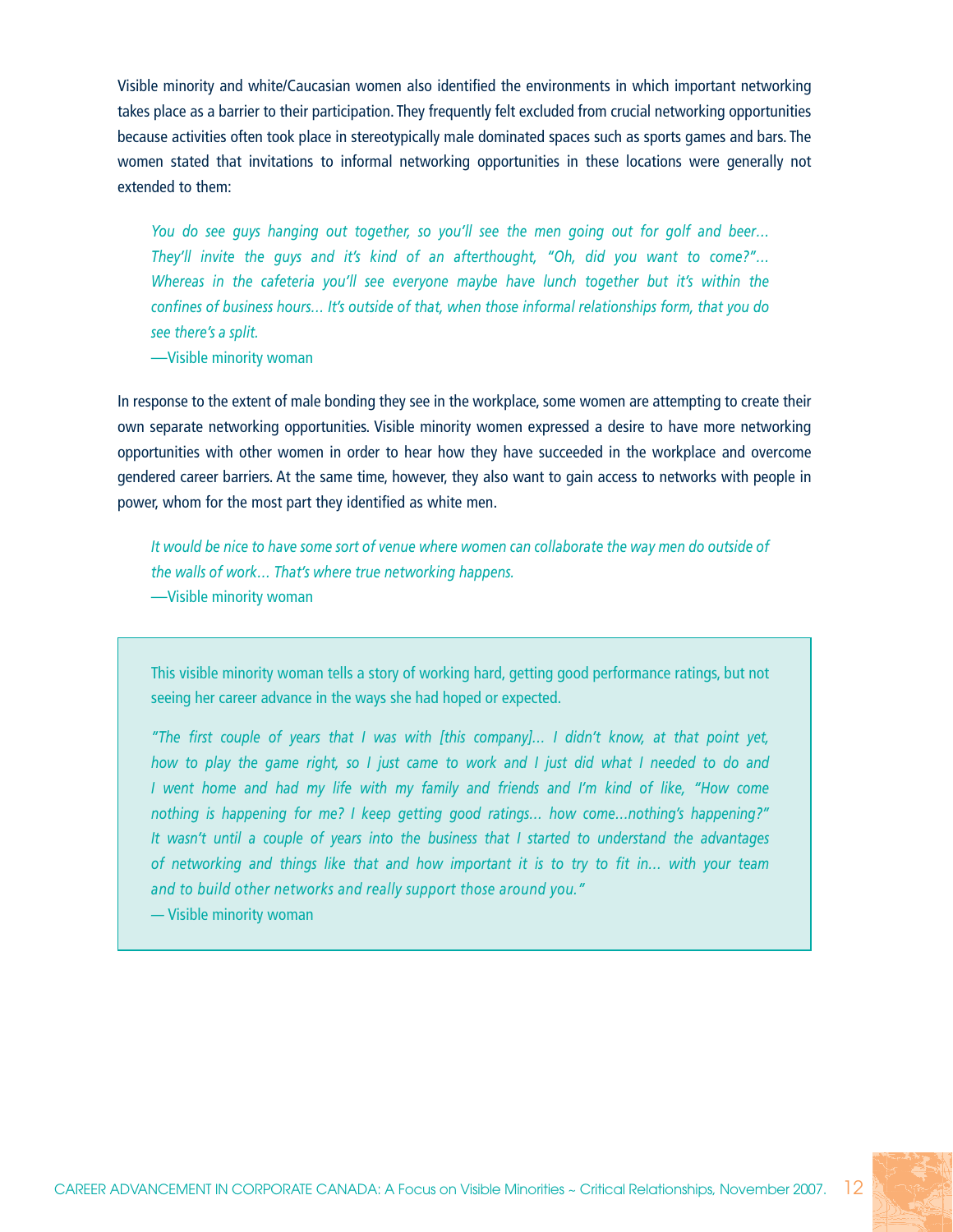Given the importance of networking to career advancement and the difficulties in forming these critical relationships, visible minority women are often faced with a choice between two informal networking strategies: "blending in" or "sticking together."<sup>16</sup> Each of these strategies—integrating with those who are different or forming networks with those who are similar—can provide benefits to visible minorities in the workplace. This issue is explored in the next chapter as it relates to finding mentors and role models who may potentially become mentors.

Visible minority women and men and white/Caucasian women are excluded from informal networking opportunities. It is important for managers and employees, as well as senior leaders, to step back and think critically about how they contribute to their work environment.

#### **Ask yourself…**

**Who do I interact with outside of work? Are these colleagues similar to me?** 

**What kinds of activities do we participate in, and where do we do them?**

**Who gets invited to activities outside of work? How are the invitations extended?**

Questions like these may help uncover the roles that we as individuals play, often without thinking about it, in informal networks. Here are a few more questions to think about:

**Have I asked others about what activities they are interested in?**

**Who do I eat lunch with?**

**When I plan social events for my team, do I take into consideration the religious beliefs and cultural preferences of my team members in regards to the activities/and or locations they may be most comfortable with?** 

**Where have I met the people who have been most influential in my career?**

**What kind of information do I share in informal situations?**

**What kind of information do I solicit in informal situations?**

16 Catalyst, *Connections that Count: Informal Networks of Women of Color in the United States* (2006).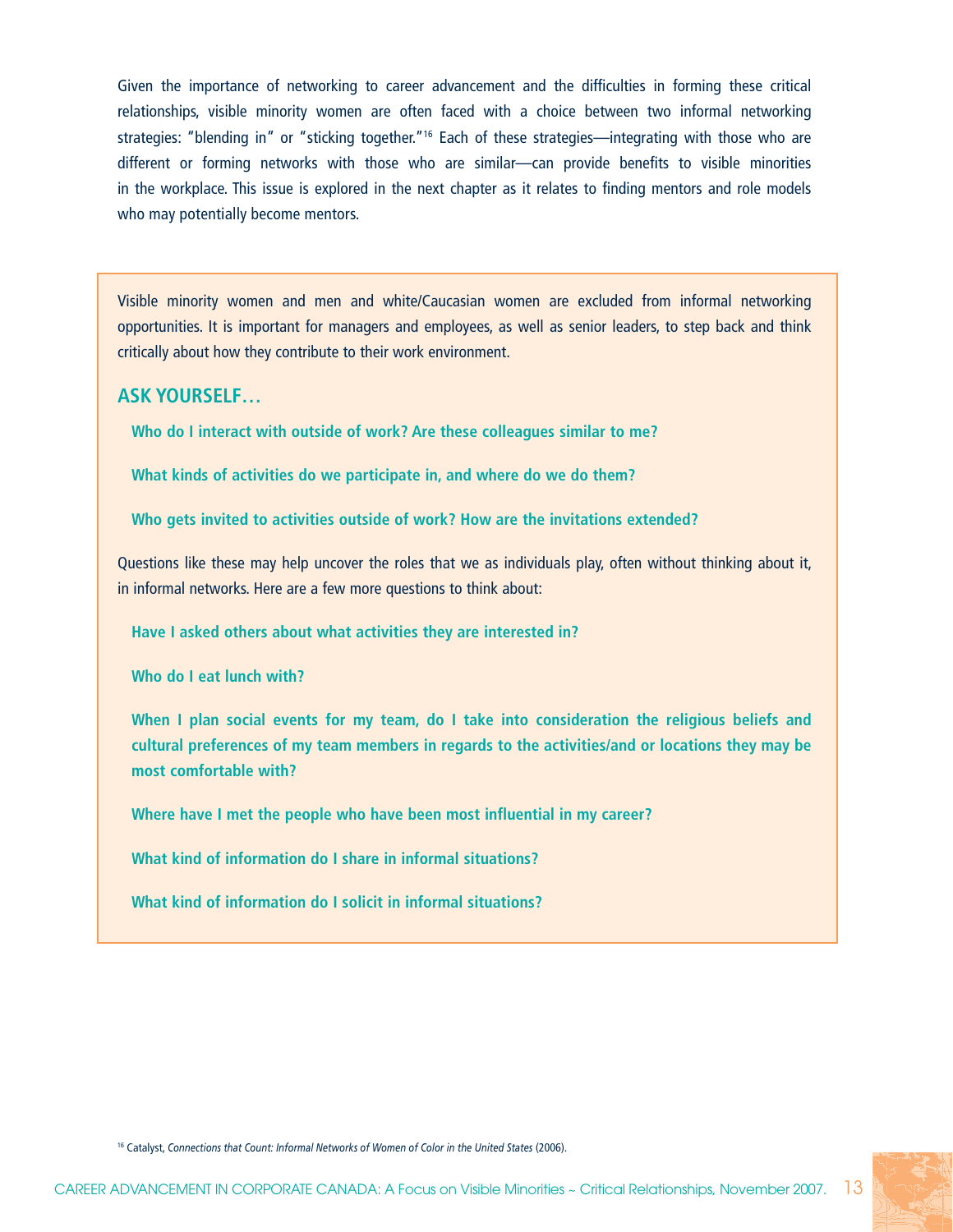Having a mentor was another critical relationship that was often discussed by both visible minority and white/ Caucasian participants in the focus groups. A mentor is someone who takes an active interest in developing a mentee's career. There are many roles a mentor can play, including providing both career and social support and development.<sup>17</sup> Past research has shown that mentors are important to career advancement because they can provide the mentee with recognition, attention, and guidance that can optimize personal and professional growth. Career outcomes such as compensation, promotions, satisfaction, and commitment are significantly better for those who have a mentor compared to those who do not.<sup>18</sup>

In the focus group discussions, three major findings emerged regarding visible minority women and men and mentorship.

- **•** The exclusion of visible minority women from networks may influence how women experience and speak about their mentoring relationships. While both visible minority women and men identified that having mentors is crucial to career advancement, men were more likely than women to have a mentor who was not their manager.
- Both visible minority women and men identified having few role models that "look like them" as a barrier to finding a mentor.
- l Focus group participants stated that they would like different mentors to support various aspects of their careers.

### **VISIBLE MINORITY WOMEN AND MEN HAVE DIFFERENT MENTORING EXPERIENCES**

Previous studies have shown that more male executives than female executives identified mentoring as a top career advancement strategy.19 Indeed, visible minority men in our focus groups specifically identified mentoring as a strategic relationship through which they could gain advice and insight on how to advance their careers. According to this visible minority male, a mentor should be:

*Somebody who's going to take you under their wing, who's going to take care of you and who's going to really see you through and say, "Okay, this is where you are today, this is where you need to be, how do we get you there? And what baby steps can we take to get you there?" Unless you have somebody who does that, who takes the time, who really, really cares for your career, you're not going to get there. Because you're just going to get sucked through the process, you're just going to get pushed aside, because unless somebody does that for you it's not going to happen.*  —Visible minority man

<sup>&</sup>lt;sup>17</sup> Belle Rose Ragins and John L. Cotton, "Mentoring Functions and Outcomes: A Comparison of Men and Women in Formal and Informal Mentoring Relationships," *Journal of Applied Psychology*, vol. 84, no. 4 (1999): p. 529-550.

<sup>18</sup> Tammy D. Allen, Lillian T. Eby, Mark L. Poteet, Elizabeth Lentz and Lizzette Lima, "Career Benefits Associated with Mentoring for Protégés: A Meta-analysis," *Journal of Applied Psychology*, vol. 89, no. 1 (2004): p. 127-136.

<sup>19</sup> Karen S. Lyness and Donna E. Thompson, "Climbing the Corporate Ladder: Do Female and Male Executives Follow the Same Route?," *Journal of Applied Psychology*, vol. 85, no. 1 (2000): p. 86-101.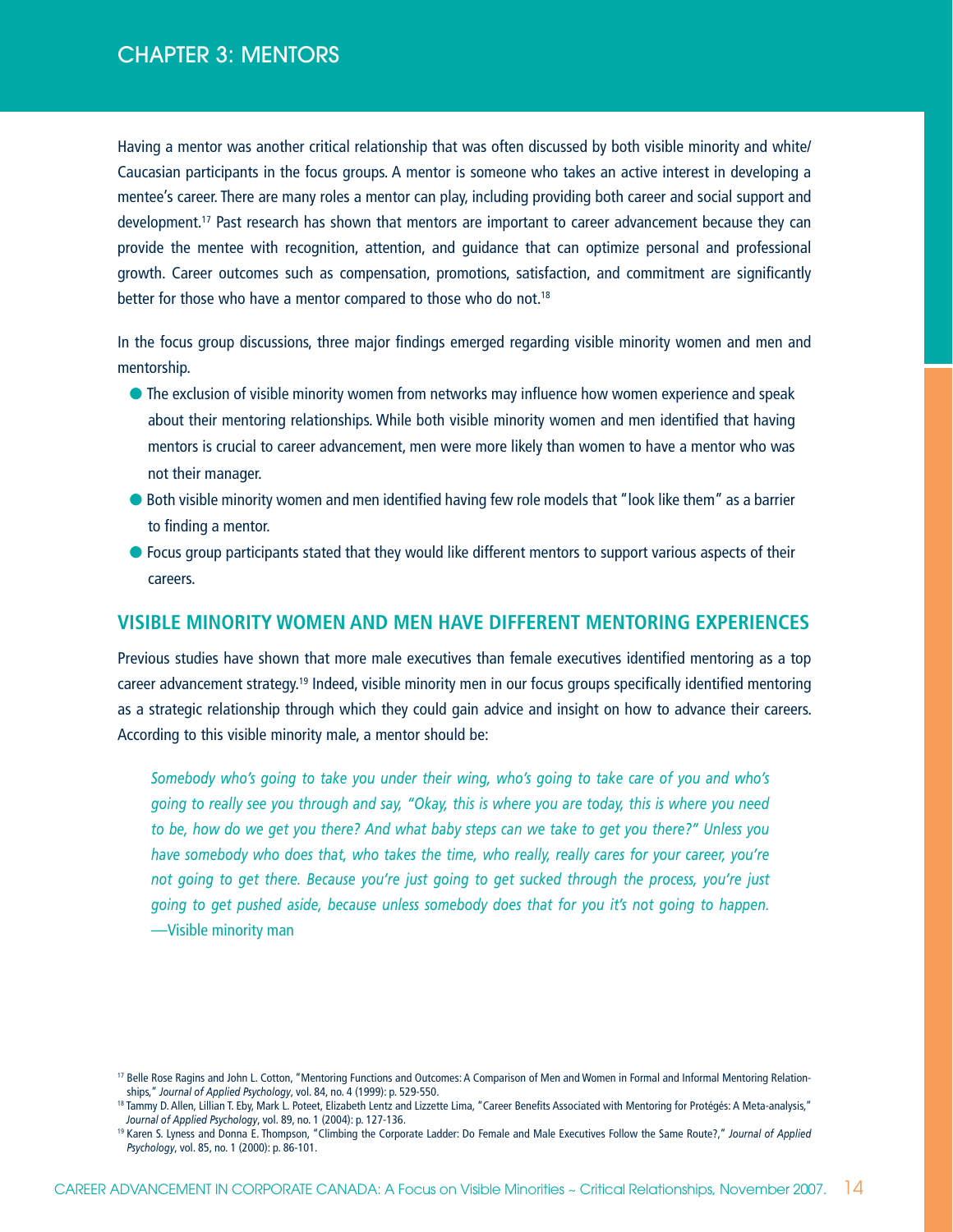Visible minority women, however, generally referred to their mentoring experiences as a positive relationship with their superiors. Like men, they identified the important role mentors play in career advancement, but they made little distinction between mentorship and other forms of guidance from leaders, such as their managers. This finding corroborates past Catalyst research on women of color in the United States that suggested that, when women of color have no mentors, they may have to rely on their managers, both for advice about their current job as well as active support for their candidacy for key development assignments and promotions.<sup>20</sup>

#### **Visible minority women's and men's experiences compared.**

**Visible minority men** mainly approached their mentoring relationships strategically, directly describing the impact these relationships had on career advancement.

> *"I will tell a new hire to get a mentor. I think this is very common in [this department]. I think everybody agrees that a mentor can help you select the right career within [this department] and advance a lot. Give you a lot of tips on how to get around."* —Visible minority man

**Visible minority women** described relationships as a more general form of support, and often did not discuss having mentors directly or did not distinguish them from managers and other leaders.

> *"I did have, a very long time ago, a leader who... it wasn't a mentorship, it was just a leader of mine who certainly changed my whole outlook on how I perceived myself, as well as projected myself to the rest of the company, and he was an amazing person. He was just a regular manager whom I reported to… He saw way more potential in me than I saw in myself, and... it was eye-opening for me."* —Visible minority woman

### **EXCLUSION FROM INFORMAL NETWORKS IMPACTS THE AVAILABILITY OF MENTORS**

While visible minority men did encounter barriers around accessing mentors, visible minority women seemed to have greater difficulty finding strategic guidance and support for the various challenges in their careers. This difference may result from the greater isolation of visible minority women from informal networks demonstrated in the previous chapter.

Networking is an important part of obtaining the mentor that is "right for you." Because visible minority men were less likely than visible minority women to report exclusion from informal networks, they may have more access than visible minority women to the resources necessary to create and sustain critical relationships.

<sup>20</sup> Catalyst, *Women of Color in Corporate Management: Opportunities and Barriers* (1999).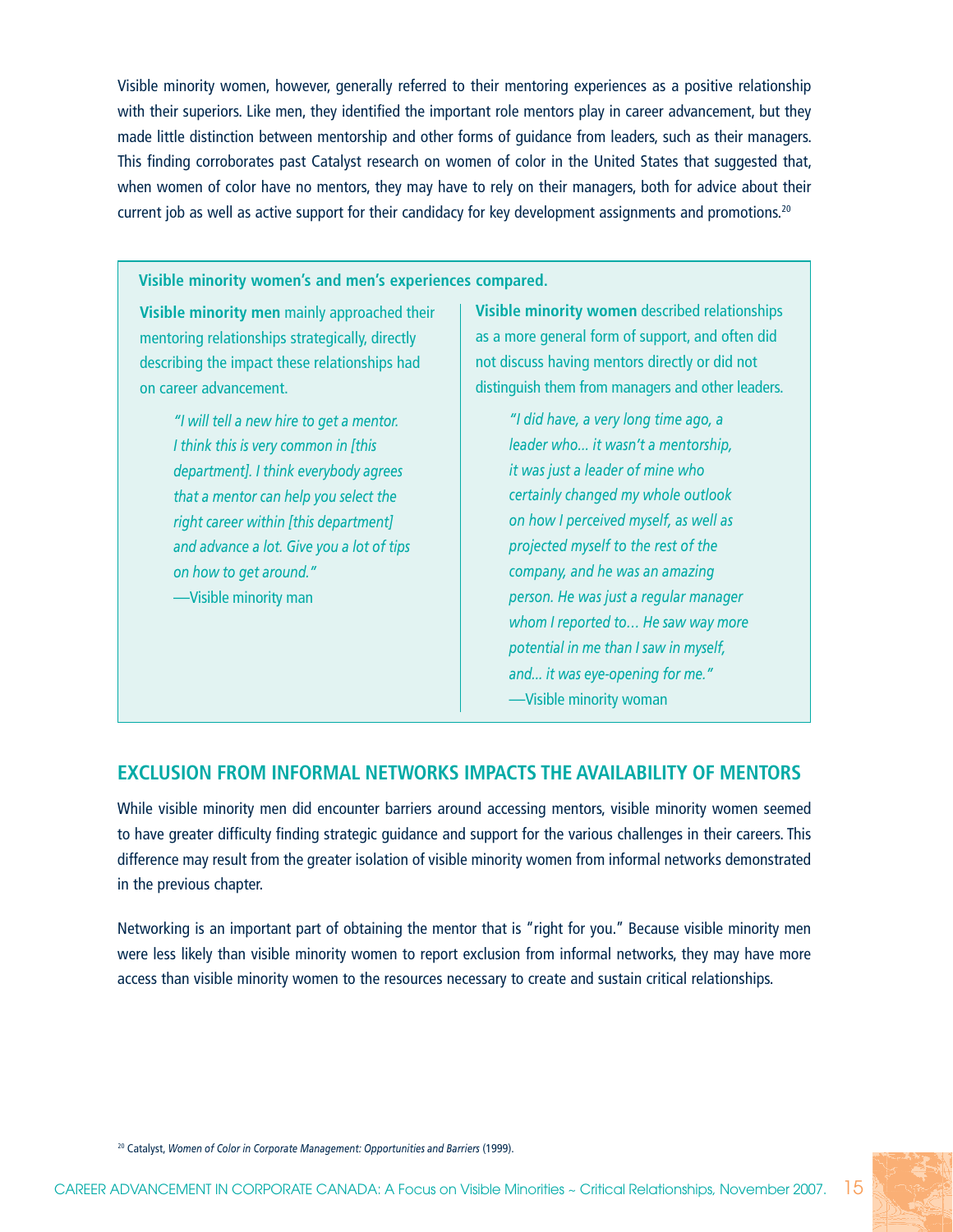Research has shown that women often believe that potential mentors are unwilling to develop relationships with them because of their gender.<sup>21</sup> In addition, previous Catalyst studies on women in corporate management have found that women often indicate a lack of access to mentors as a barrier to their advancement.<sup>22</sup> These perceptions help explain women focus group respondents' positive opinions about leaders in their organizations who have "open door" policies: access to more frequent communication with these leaders may provide more mentoring-like support for women. According to one visible minority woman:

*I'd say my current manager [is my mentor]... We all love her… She again has an open door policy… She helps [me in] thinking about my career, even for thinking about what I should be doing.* —Visible minority woman

A lack of role models can make finding mentors challenging for visible minority individuals.

*"I think that one of the barriers is [that]… we don't have enough higher executives [who are] role models … who mentor, and give you a lot of tips that we can follow."* 

*—* Visible minority man

Because of this, some visible minority individuals recognized the importance of finding diverse mentors.

*"[After] seeing all these people who have less education, less experience, I had to form my own route, so I stepped out of my box and I went to a mentor that didn't look like me."*

*—* Visible minority woman

## **LACK OF ROLE MODELS LEADS TO A LACK OF MENTORS**

While all focus group participants identified mentors as essential for their career advancement, visible minority women and men were more likely to identify barriers around accessing mentors and finding mentors that matched their visible minority status and gender. Visible minority survey respondents were also more likely to identify a lack of role models than were white/Caucasians.<sup>23</sup>

A role model is someone whom an individual identifies with and who serves as an example of what the individual may achieve in their future.<sup>24</sup> While a role model is not necessarily a mentor, people may gravitate toward role models to fulfill a mentoring role. Therefore, a lack of role models can lead to a lack of mentors. Visible minority focus group participants identified a lack of role models who "look like them" as a barrier because it limits their pool of potential mentors who can help guide them in their current experiences.

<sup>21</sup> Belle Rose Ragins and John L. Cotton, "Easier Said Than Done: Gender Differences in Perceived Barriers to Gaining a Mentor," *Academy of Management Journal*, vol. 34, no. 4 (1991): p. 939-951.

<sup>22</sup> Catalyst, *Women in Corporate Leadership: Progress and Prospects* (1996): Catalyst, *Women of Color in Corporate Management: Opportunities and Barriers*  (1999): Catalyst, *Cracking the Glass Ceiling: Strategies for Success* (2000): Catalyst, *Women and Men in U.S. Corporate Leadership: Same Workplace, Different Realities?* (2004).

<sup>&</sup>lt;sup>23</sup> Fifty four percent of visible minorities strongly or somewhat agreed with the statement that "There are few role models for me in my organization," while only 39 percent of white/Caucasians agreed with this statement. A chi-square test and z-test of proportion difference were employed to ascertain that the difference between visible minority women and men who did and did not agree was significant at p<.05. Logistic regressions demonstrated that the difference between visible minority and white/Caucasian survey respondents still held at p<.05 after taking into account human capital, job, and demographic characteristics.

<sup>24</sup> Catalyst and The Diversity Institute in Management and Technology, *Career Advancement in Corporate Canada: A Focus on Visible Minorities ~ Survey Findings* (2007).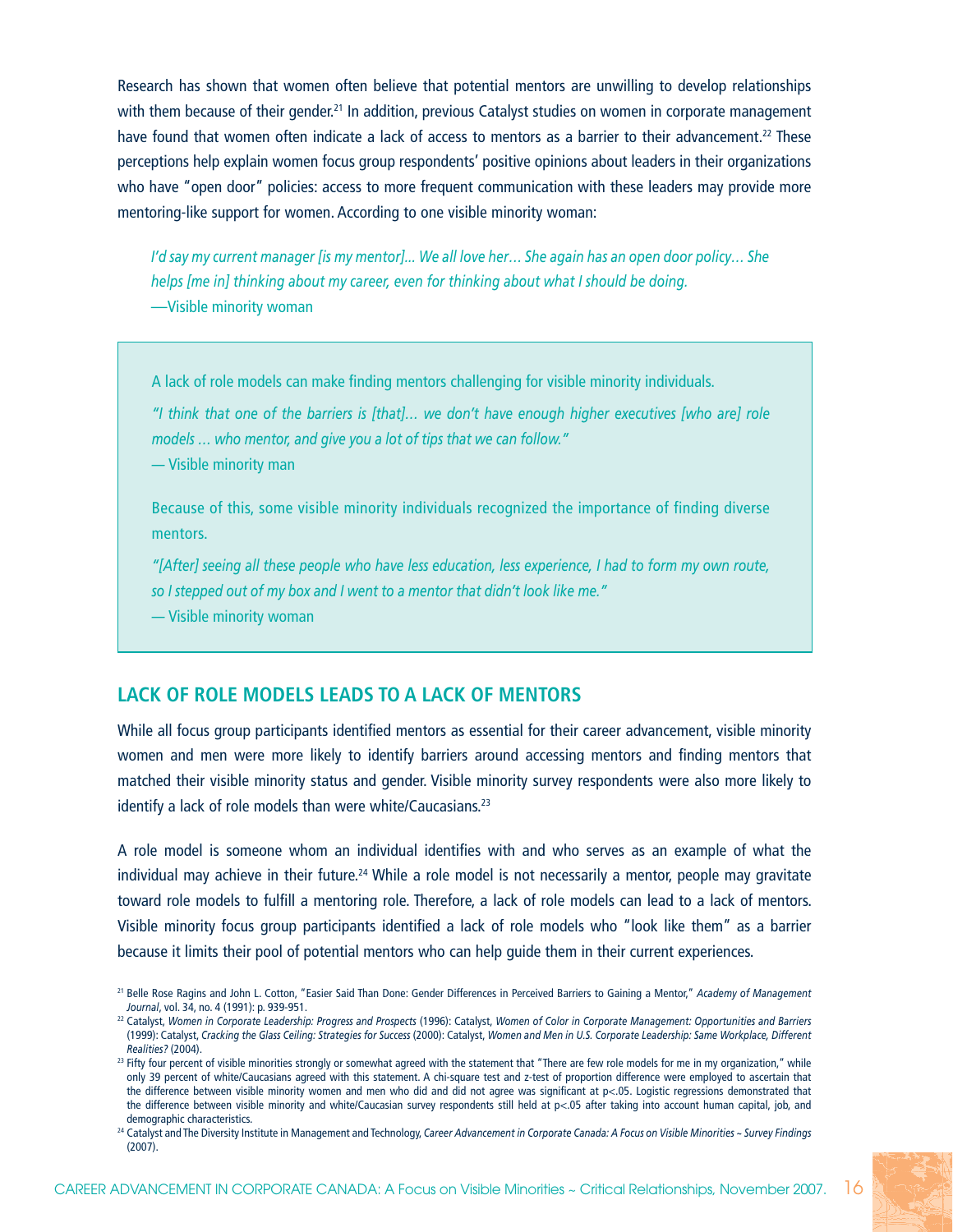*We don't have enough higher executives…who mentor.* —Visible minority man

The presence of role models of their own race/ethnicity and gender is important for people from traditionally marginalized groups because it conveys the message that advancement to senior levels is possible.<sup>25</sup> However, because mentors tend to mentor those who are or look similar to themselves, and because there are few women or visible minorities in the most senior roles in organizations, the likelihood of connecting with influential similar others is minimal.26 Research demonstrates that common identification and interpersonal similarities can lead to more supportive mentoring relationships.<sup>27</sup> Visible minorities, especially women, face a number of barriers in accessing influential mentors and have fewer chances to strategically forge mentoring relationships, which ultimately affects their career advancement.

One visible minority woman explicitly addressed the lack of visible minority role models:

*When we say we're not seeing enough visible minorities at the executive level, well, I'd like to know where are all the possible candidates that could be… a really good mentor?* —Visible minority woman

One visible minority male described the disparities between him and his white/Caucasian colleagues:

*They do have someone at an executive level who's already there who's… helping to guide that career and giving advice. And we don't have enough role models up there to do the same thing.* —Visible minority man

The survey findings also indicated that visible minority women and men who agreed that there were few role models for them in their organization were:

- **Example 2** Less likely to agree that talent identification processes were fair (see Figure 5).
- **•** Less likely to agree that they have an equal chance of finding out about promotional opportunities (see Figure 6).

<sup>25</sup> Catalyst and The Diversity Institute in Management and Technology, *Career Advancement in Corporate Canada: A Focus on Visible Minorities ~ Survey Findings* (2007).

<sup>&</sup>lt;sup>26</sup> Catalyst, Connections that Count: The Informal Networks of Women of Color in the United States (2006): p.4.

<sup>27</sup> Belle Rose Ragins, "Diversified Mentoring Relationships in Organizations: A Power Perspective," *The Academy of Management Review*, vol. 22, no. 2 (April 1997): p. 482-521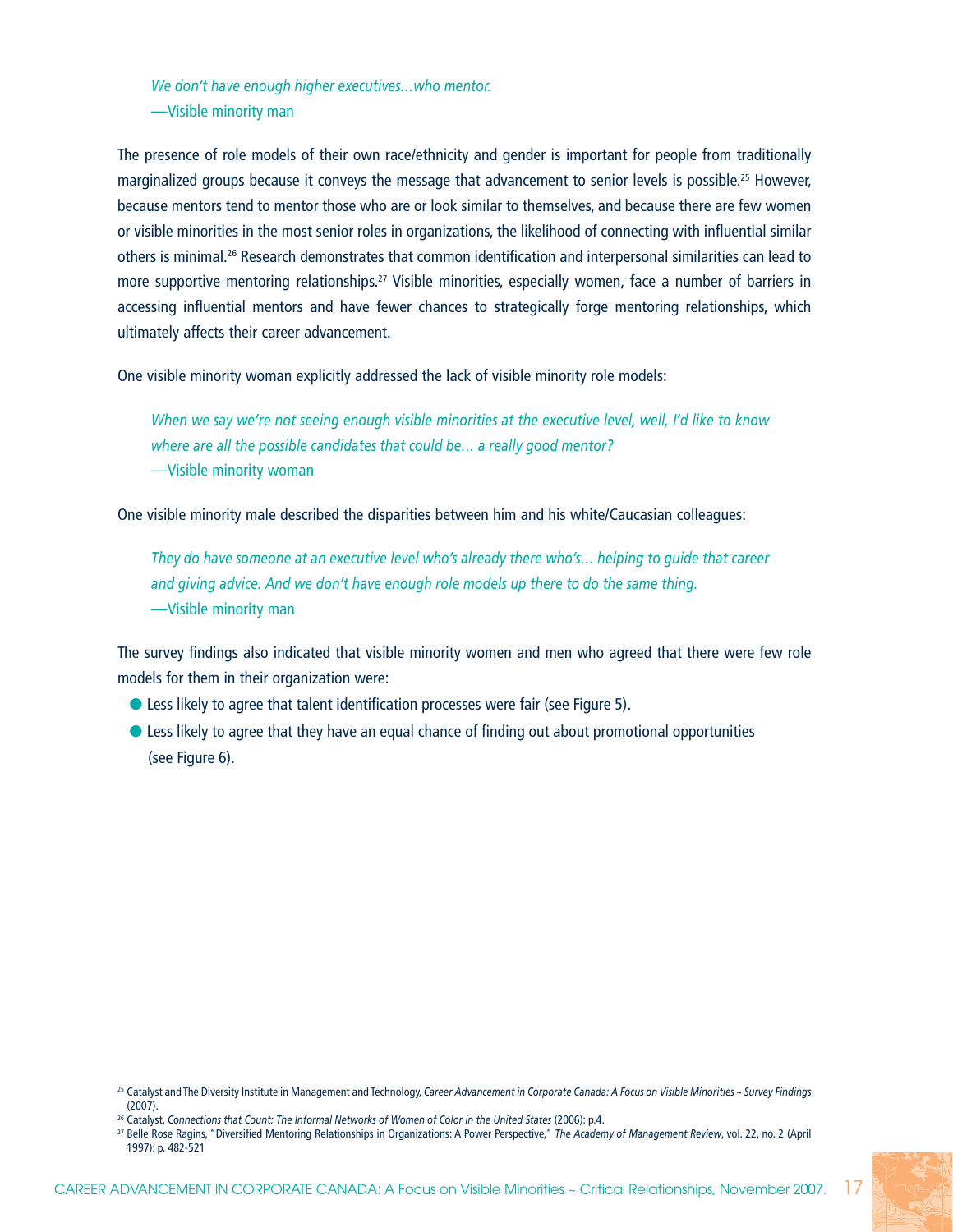



<sup>&</sup>lt;sup>28</sup> A chi-square test and z-test of proportion difference were employed to ascertain that the difference between visible minority women who did and did not have role models and visible minority men who did and did not have role models was significant at p<.05. Logistic regressions demonstrated that the results still held at p<.05 after taking into account human capital, job, and demographic characteristics.

<sup>&</sup>lt;sup>29</sup> A chi-square test and z-test of proportion difference were employed to ascertain that the difference between visible minority women who did and did not have role models and visible minority men who did and did not have role models was significant at p<.05. Logistic regressions demonstrated that the results still held at p<.05 after taking into account human capital, job, and demographic characteristics.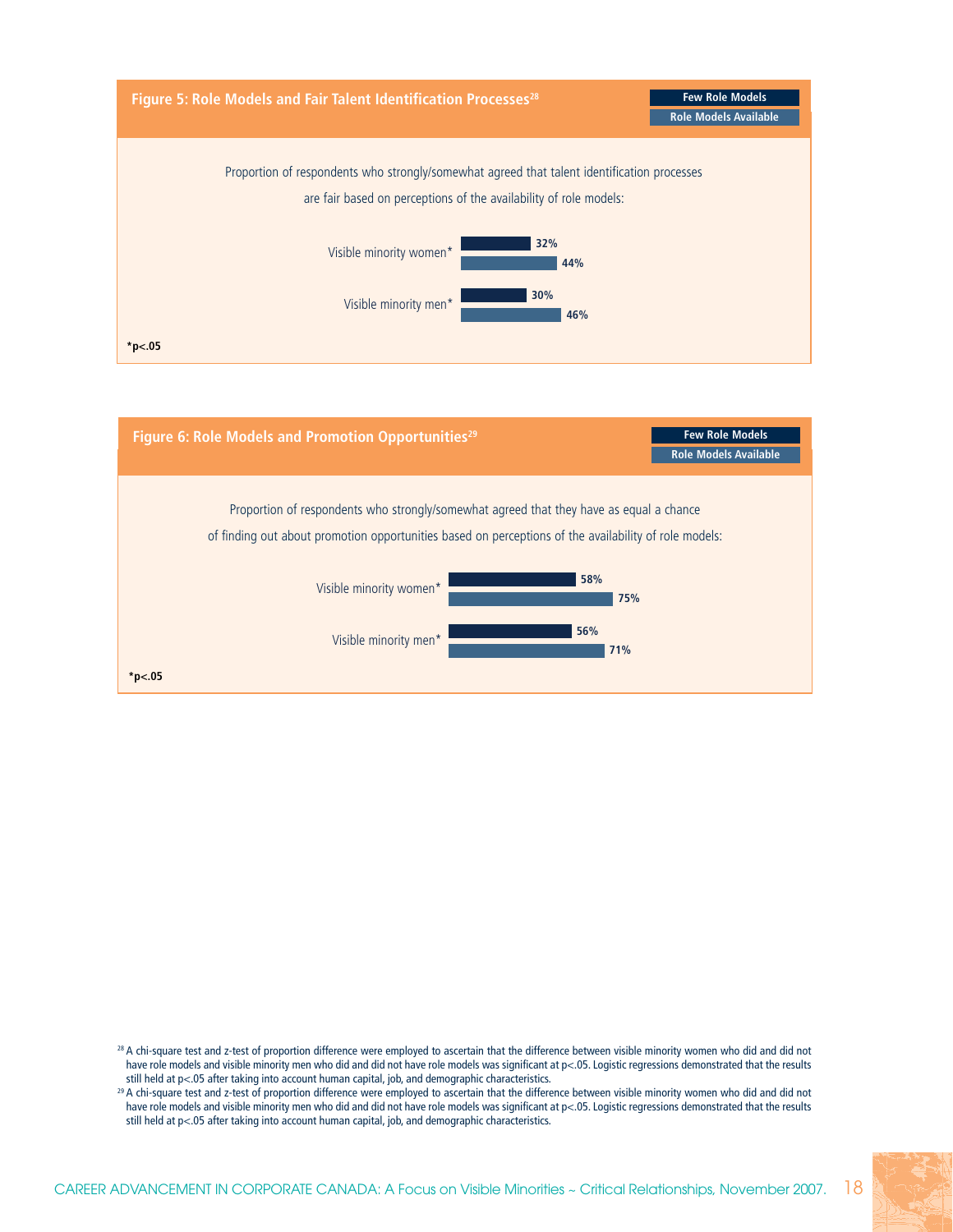Because of the importance of mentoring to career advancement, it is essential that organizations understand the many unintended consequences of a lack of role models with whom visible minorities and women can identify, especially the great challenges these employees face when looking for mentors who meet their career and personal needs.

### **VISIBLE MINORITIES WANT VARIOUS TYPES OF MENTORS**

There was no consensus among visible minority focus group participants around what the ideal mentor would look like. Visible minorities cannot look up exclusively to similar others, because there are so few visible minorities at the top of organizations. As a result, visible minorities must look to a variety of individuals for career and personal guidance. One visible minority man explained that:

*I would love to have one mentor from my cultural group and certainly also other mentors who have the skill set that I need.* —Visible minority man

Women expressed mixed opinions about whether they thought male or female mentors were more beneficial. A number of participants reported seeing the benefit in having multiple mentors, each providing guidance and insight into different aspects of career advancement. According to one visible minority woman:

*It's not always what you know, it's who you know. You need to create your own executive board behind you, to help support you.*

—Visible minority woman

Many visible minority and white/Caucasian women explicitly stated that they would like to have access to both male and female mentors. For example, women frequently identified wanting to find a male mentor because men often hold the most senior roles. Past research has shown good reason for this strategy: visible minority women who had white male mentors advanced significantly beyond visible minority women with visible minority mentors.<sup>30</sup> One visible minority woman suggested that:

*In any mentor situation, I think you need to have men there. The business is dominated by men; you'd be foolish to say, "Oh, let's be mentored by the people who aren't running the show."*  —Visible minority woman

Research has shown that mentoring relationships with senior men can provide women with advice and strategies to help them access informal networks dominated by men, as well as techniques to deal with workplace environments that are not supportive for women.<sup>31</sup> Previous Catalyst research in the United States found that women of color identified blending into networks with white and/or male colleagues as a career advancement strategy.<sup>32</sup>

<sup>30</sup> George F. Dreher and Taylor H. Cox, "Race, Gender, and Opportunity: A Study of Compensation Attainment and the Establishment of Mentoring Relationships," *Journal of Applied Psychology*, vol. 81, no. 3 (1996): p. 297-308.

<sup>31</sup> Belle Rose Ragins and Eric Sundstrom,"Gender and Power in Organizations," *Psychological Bulletin*, vol. 105, no. 1 (1989): p. 51- 88.

<sup>&</sup>lt;sup>32</sup> Catalyst, *Connections that Count: The Informal Networks of Women of Color in the United States (2006)*.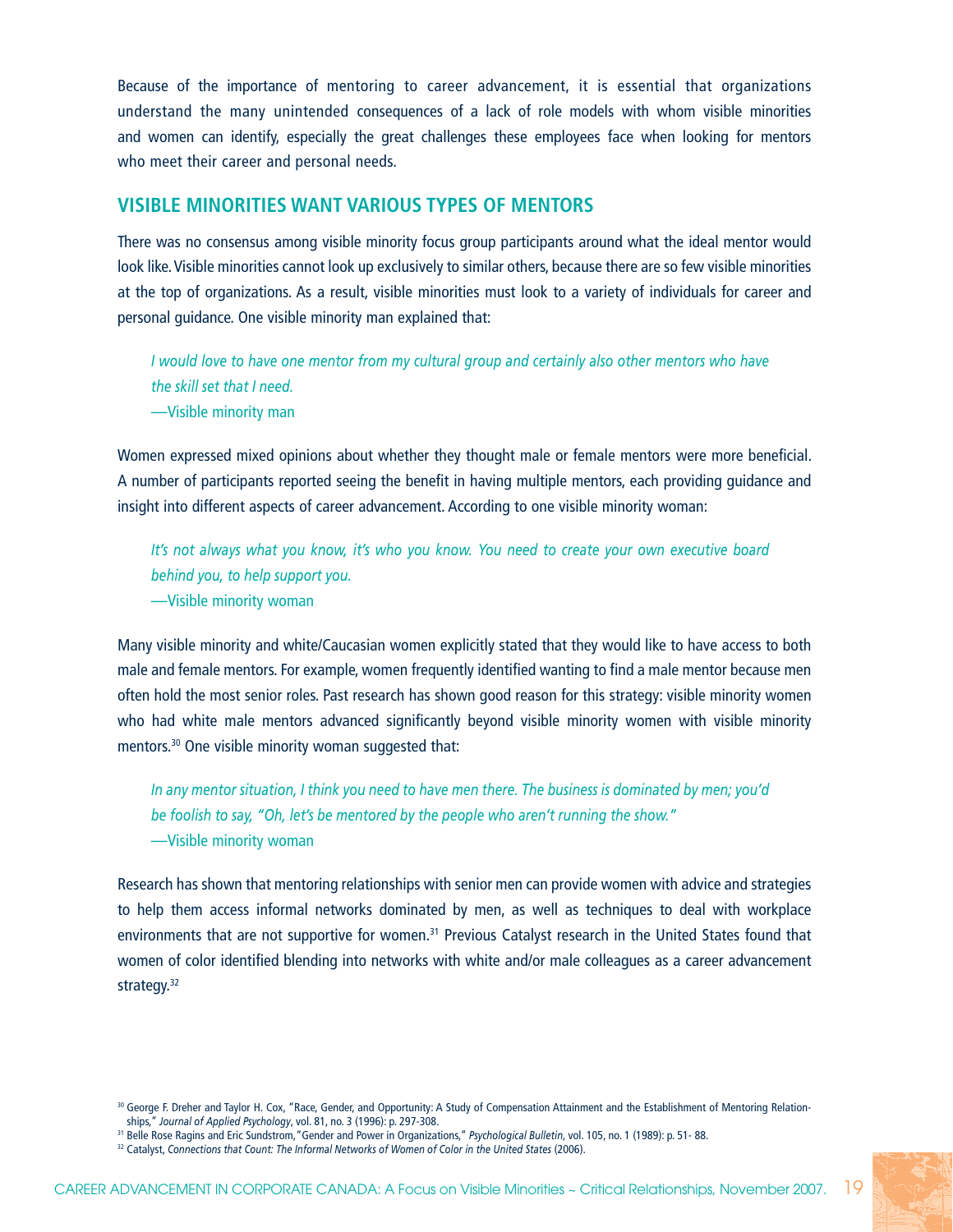While women often indicate that their male mentors have more power in the workplace, past research shows that women may be uncomfortable engaging with male mentors.<sup>33</sup> Female focus group participants stated that they also want to be mentored by other women in order to gain knowledge from leaders who have struggled with similar barriers and challenges in their career. According to one white/Caucasian woman:

*We have a number of extremely successful women at the VP or director or above levels, and I cannot tell you how many mentees they have, and they just can't keep up with them there's so many of them…Women want to be mentored by women, because they want to know, 'What's your secret to success? How do you manage this? How do you prioritize? How do you have a family and a full-time job and soccer and everything else?'…We're sitting there where you've got all these balls up in the air, and we look at some women…they're balancing all these balls and I want to know what this person does.*

—White/Caucasian woman

While mentors play an important role in helping others by sharing career advice and advancement strategies, our focus group participants also discussed the importance of having a champion who would support their career advancement by nominating and advancing their candidacy for promotions or high-visibility assignments. The following chapter expands on the importance of champions, including the barriers to getting a champion and the implications of not having a champion to career advancement.

#### **Ask yourself…**

**How would I describe the role of a mentor?**

**Do I have a formal mentor? Is my mentor also my manager?**

**Do I mentor others, if appropriate given my role in the organization? If so, how do I meet potential mentees?**

This chapter demonstrated that visible minority women and men described mentoring relationships in different terms. Also, focus group participants described how multiple mentors are necessary for career advancement. Here are a few more questions to consider:

**Do I have a mentor that looks like I do? Do I have a mentor that looks different than I do?**

**How does my mentor's race/ethnicity and gender influence questions I may ask?**

**How much time do I feel I can spend on mentoring relationships?**

**Am I rewarded by my organization for mentoring others?**

<sup>33</sup> Belle Rose Ragins, "Diversified Mentoring Relationships In Organizations: A Power Perspective," *The Academy of Management Review*, vol. 22, no. 2 (April 1997): p. 482-521.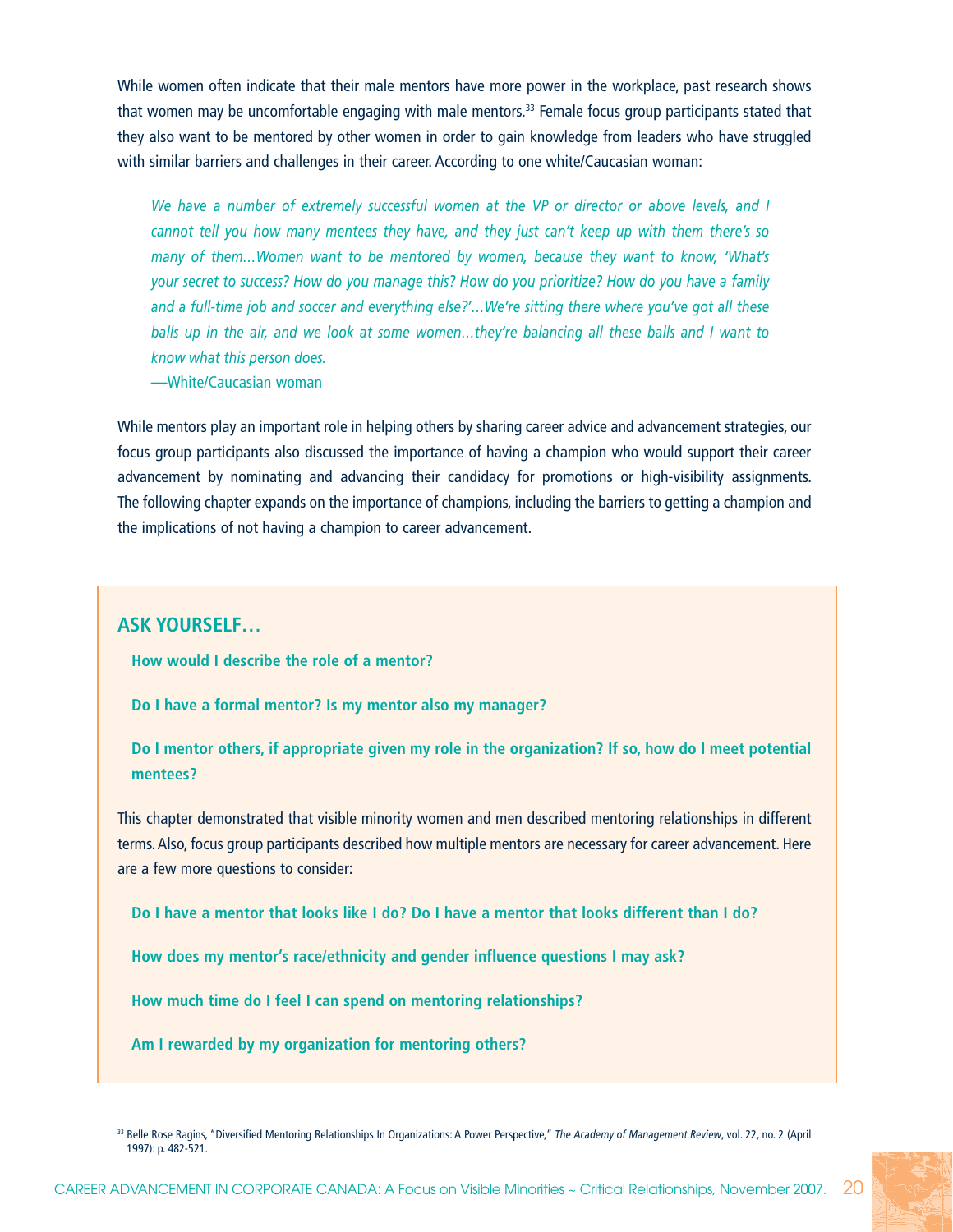Many mentors increase the visibility of their mentees by sponsoring or championing them in the organization.<sup>34</sup> Someone other than a mentor may also choose to champion specific employees in the workplace—making the champion role potentially distinct from that of a mentor. Indeed, our focus group participants often described champions as separate from mentors, with managers or others in their network who are more senior playing this role. For example, senior leaders often champion people whom they wish to see advance in the organization. A champion or sponsor may also introduce the employee to important executives or clients, recommend her for assignments, appoint her to high-profile taskforces, or nominate and advance her candidacy for promotion.35

#### **CHAMPIONS ARE ESSENTIAL TO CAREER ADVANCEMENT**

*Unless you have somebody banging the table for you—who has a loud voice, and a well-respected voice, and a senior voice—you can be in trouble.* —Visible minority man

Visible minority women and men both recognized that champions who would speak up on their behalf when critical decisions were made are crucial to their career advancement. Often individuals attributed past promotions to their champions' advocating for their advancement:

*My present manager said,"[She is] a wonderful person, you should hire her instead of those other people." I know that's a big reason as to why I got it...Not to say I'm not good, but there are lots of people who were just as good. But I had that person who picked up the phone and said, "She's great, she's wonderful."*

—Visible minority woman

Visible minority women and men both reported that gaining access to developmental opportunities is easier for those who have someone on the "inside" advocating on their behalf:

*The most powerful thing a woman can do is have a male champion who is in the club, sits there smoking a cigar and says, "You know that girl, she's the one."*

—Visible minority woman

Key career development opportunities were described as often becoming available through informal chance encounters, such as on the golf course, the squash courts, or over drinks after work:

*I think the most important thing for advancement, no matter where you work, is sponsorship. If you have the right sponsor, your career will advance... And the best way to get the right sponsor is through networking.*

—Visible minority woman

<sup>34</sup> Catalyst, *Creating Successful Mentoring Programs: A Catalyst Guide* (2002).

<sup>35</sup> Catalyst, *Mentoring: A Guide to Corporate Programs and Practices* (1993).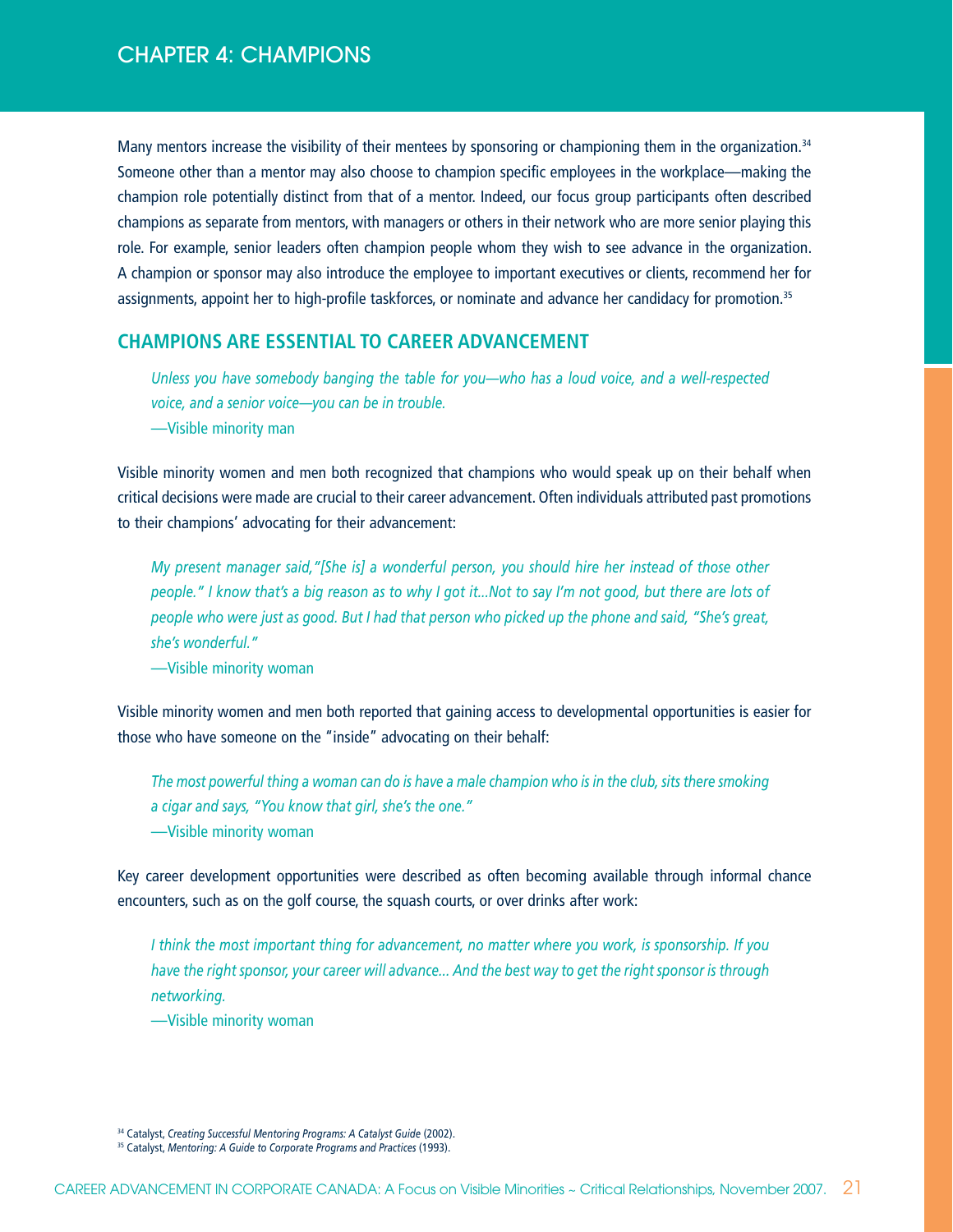Sponsorship, many visible minority individuals explained, is critical to advancement:

*"It's also a question of whether or not you're visible. And I agree, you have to be on the right project at the right time working with the right people if you want to move forward. So it's something that would need the assistance of your managers, or it would need the assistance of somebody senior but not necessarily who you'd report to. But you need to voice out your aspirations to a number of key people which you think would help you to push for the right projects. Because, over the years, I've seen individuals who are on the hot projects and then they get recognized for it and it's just a matter of time before they move on and you see an announcement that they have been promoted. So you can work hard but it's a matter of being recognized for that hard work that would get you that promotion that you're aspiring for."*

*—* Visible minority woman

However, while visible minority women knew how important sponsorship was, they told stories of how limited access to networks inhibited their ability to find one.

*"I think the most important thing for advancement, no matter where you work, is sponsorship. If you have the right sponsor, your career will advance. But if you don't have the right sponsor, you have to get the right sponsor. And the best way to get the right sponsor is through networking. But if you're new to the organization and you don't really know how to network… I could spend 10 years trying to figure out how to go through this organization or if I get a better job offer I'll just go someplace else. So, I think people feel comfortable with their own kind. And I think the more and more you have visible minorities being senior, being out there, helping other visible minorities, it's going to make others feel more comfortable. And if you feel more comfortable, you fit in more. And if you fit in more, you get the right sponsor… It all just is a big circle."*

*—* Visible minority woman

## **ABSENCE OF INFLUENTIAL SPONSORS AFFECTS PERCEPTIONS OF WORKPLACE FAIRNESS**

To further understand the implications of not having these important relationships with influential others, we compared survey respondents who said that the lack of an influential sponsor, mentor, or role model was one of their top three barriers with those who picked other top barriers in the workplace such as a lack of education or line experience. Fifty-eight percent of visible minority women who indicated the lack of an influential sponsor, mentor, or role model as a top barrier agreed that they have an equal chance of finding out about career advancement opportunities as their colleagues, significantly fewer than white/Caucasian men (70 percent).<sup>36</sup>

<sup>36</sup> A chi-square test and z-test of proportion difference were employed to ascertain that the difference between visible minority women and white/Caucasian men was significant at p<.05. Sixty-five percent of visible minority men and 67 percent of white/Caucasian women who identified the lack of an influential sponsor, mentor, or role model as one of their top barriers strongly or somewhat agreed that they have as equal a chance of finding out about career advancement opportunities as their colleagues. The differences between visible minority women, visible minority men, and white/Caucasian women were not statistically significant.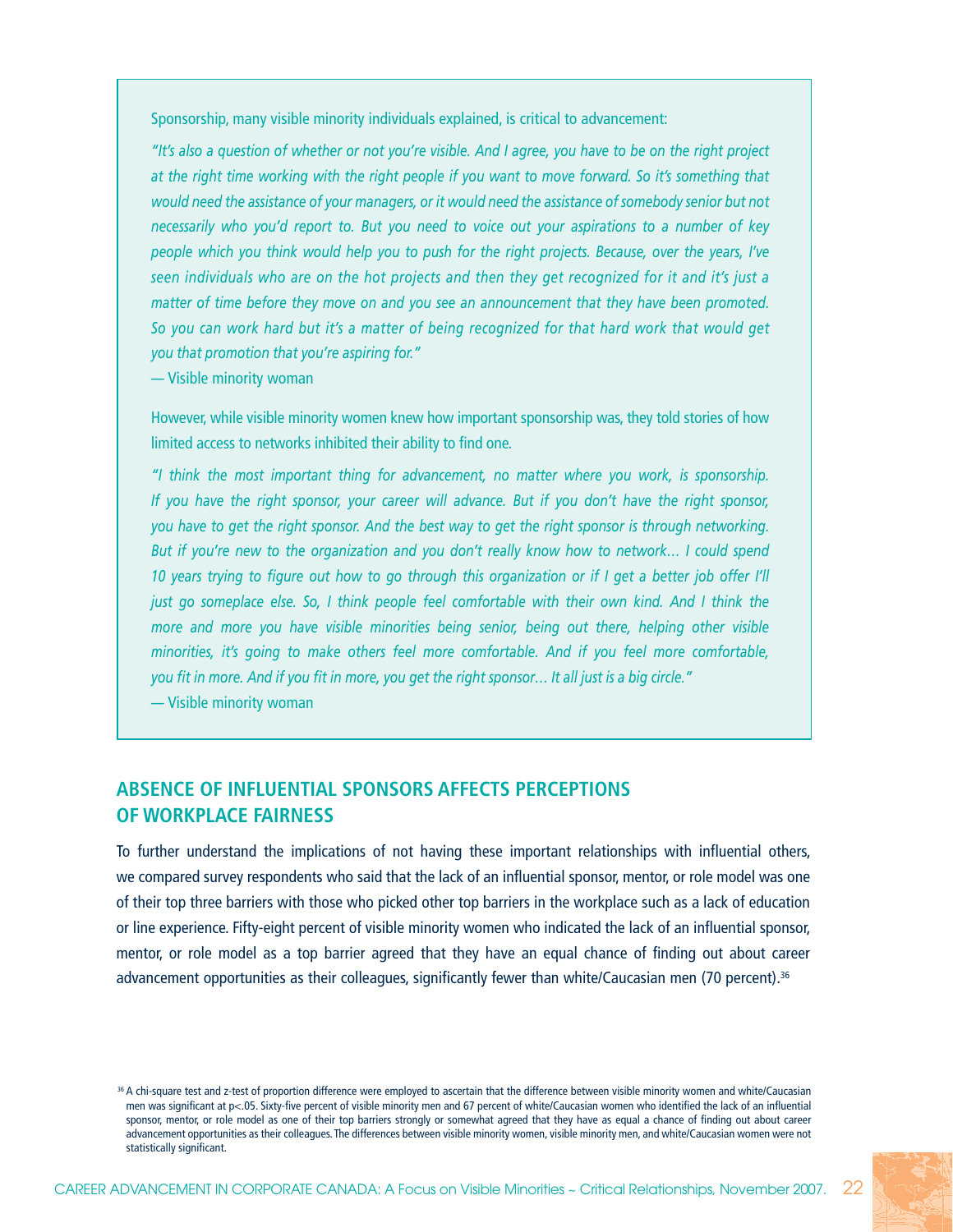| Figure 7: Lack of Influential Sponsor, Mentor, or Role                                                                                                             | <b>Visible Minority Women</b> | <b>Visible Minority Men</b> |
|--------------------------------------------------------------------------------------------------------------------------------------------------------------------|-------------------------------|-----------------------------|
| <b>Model and Being Connected 37</b>                                                                                                                                | <b>White/Caucasian Women</b>  | <b>White/Caucasian Men</b>  |
| Proportion of respondents who identified the lack of an influential sponsor, mentor,                                                                               |                               |                             |
| or role model as one of their top three barriers and who strongly/somewhat agreed with the following statement:                                                    |                               |                             |
| I believe "who you know" (or "who knows you") is more important than "what you know" when deciding who gets<br>career development opportunities in my organization |                               | 83%<br>70%<br>68%<br>59%    |

Figure 2 demonstrated that visible minority women are the most likely to feel that who you know (or who knows) you is more important than what you know. The lack of an influential sponsor, mentor, or role model magnifies this feeling for visible minority women: the visible minority women who selected this as a top barrier are even more likely to agree (83 percent) that who you know (or who knows you) is more important than what you know (see Figure 7). In contrast, 71 percent of visible minority women who did not select the lack of influential sponsors, mentors, or role models as a barrier generally agreed that who you know (or who knows you) is more important than what you know in determining who gets career advancement opportunities.<sup>38</sup> The same pattern holds for white/Caucasian women and men.<sup>39</sup>

For visible minority men, 67 percent of those who did not indicate a lack of influential sponsors, mentors, or role models as a top barrier agreed that who you know (or who knows you) is more important than what you know, which is not significantly different from the 68 percent of those who did identify this as a top barrier.<sup>40</sup>

<sup>&</sup>lt;sup>37</sup> A chi-square test and z-test of proportion difference were employed to ascertain that the difference between visible minority women and all other groups was significant at p<.05. Logistic regressions demonstrated that the results still held at p<.05 for comparisons between visible minority women and visible minority men, and visible minority women and white/Caucasian men after taking into account human capital, job, and demographic characteristics. The difference between visible minority women and white/Caucasian women was not statistically significant after controlling for human capital, job, and demographic characteristics.

<sup>&</sup>lt;sup>38</sup> A chi-square test and z-test of proportion difference were employed to ascertain that the difference between visible minority women who did and did not select this as a top barrier was significant at p<.05. Logistic regressions demonstrated that the results still held at p<.05 after taking into account human capital, job, and demographic characteristics.

<sup>&</sup>lt;sup>39</sup> For white/Caucasian women and men respectively, 60 percent and 54 percent of those who did not indicate a lack of influential sponsors, mentors, or role models as a top barrier agreed that who you know (or who knows you) is more important than what you know, compared to 70 percent of the white/ Caucasian women and 59 percent of the white/Caucasian men who did identify this as a top barrier. A chi-square test and z-test of proportion difference were employed to ascertain that the difference between white/Caucasian women and white/Caucasian men who did and did not select this as a top barrier was significant at p<.05. Logistic regressions demonstrated that the results still held at p<.05 after taking into account human capital, job, and demographic characteristics.

<sup>&</sup>lt;sup>40</sup> A chi-square test and z-test of proportion difference were employed to ascertain that the difference between visible minority men who did and did not select this as a top barrier was not statistically significant at  $p < 05$ .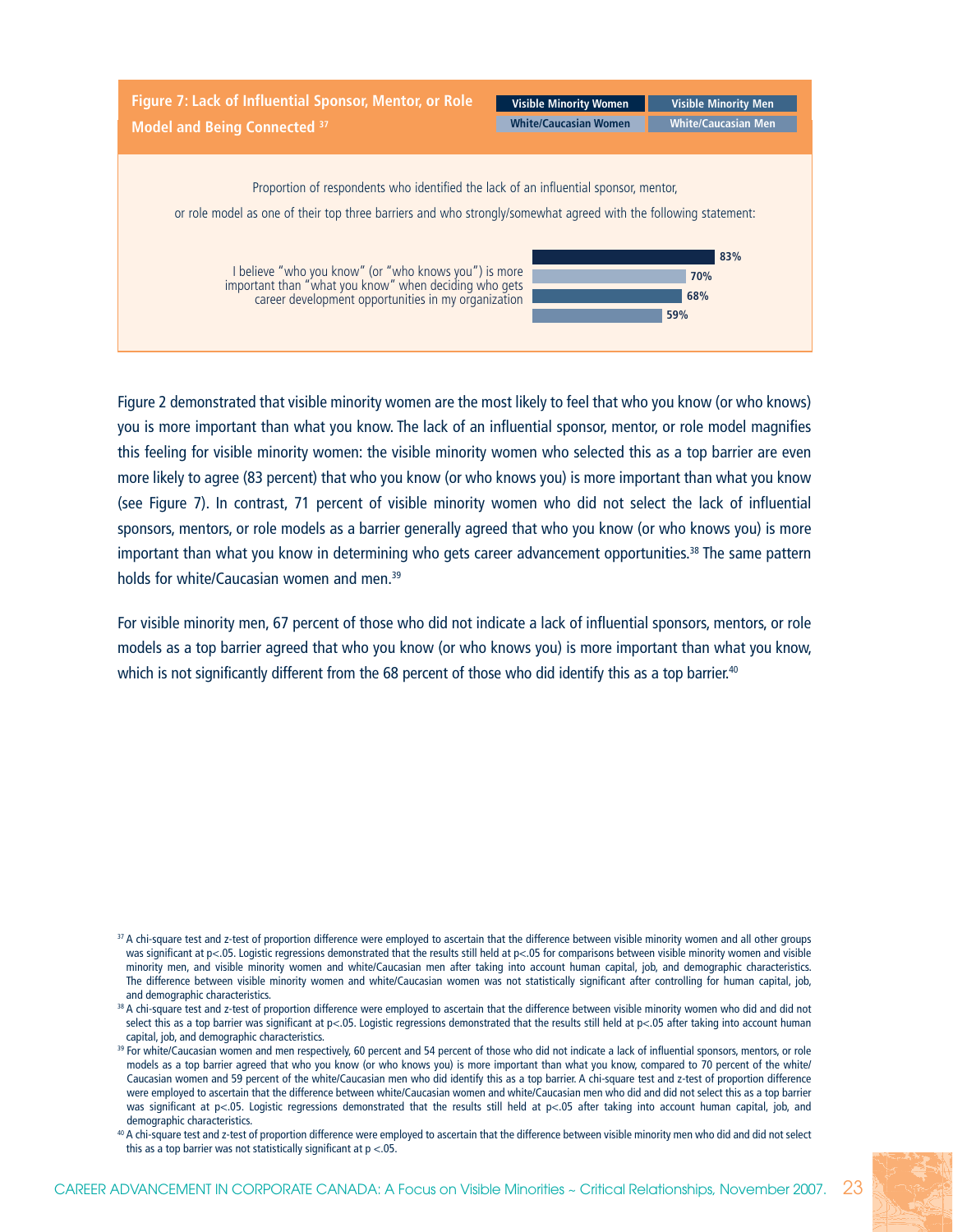## **SELF-PROMOTION ATTRACTS CHAMPIONS**

Visible minority women and men expressed the need for champions to help guide their careers and think strategically about what opportunities would best help them succeed.

*At [my organization] it seems like… you've got to work on your own career here. Your boss is not holding your hand.* —Visible minority man

Many potential champions select people to champion for strategic reasons—for example to gain support at lower levels, to have additional sources of information, or to demonstrate their ability to identify and develop top talent.41 However, employees can improve the likelihood of being selected by a champion by making efforts to let others know about their aspirations and successes. By promoting themselves, they increase their visibility within the organization and attract champions.

Because relationships with a champion are typically developed informally, without intervention by the organization, individuals can play a role in finding someone who will champion them. Visible minority women and men both saw self-promotion—to make oneself visible and to make successes known—as one of the "rules" necessary for advancement. In many cases, focus group participants described self-promotion as equally important as strong performance: strong performance will only help in your career advancement if it is known to influential others.

*Tooting your own horn… It's not just your manager, but it's other managers, and other people who have influence over where you want to be. If you want to be somewhere you need to start making sure those people know how wonderful you are before you try and get there.* —Visible minority woman

Visible minority men tended to report that because they know that this strategy of self-promotion is necessary for advancement, they make it a point to engage in this behaviour.

*I don't think it's fair for me to expect that [my manager] will come to me. I take that initiative and go and have an informal discussion with him.* —Visible minority man

Although visible minority women also recognized self-promotion as a necessary strategy for career advancement, they frequently expressed discomfort at the idea of self-promotion. These women most frequently attributed their difficulty with vocalizing and publicizing their achievements to their gender—to the fact that they perceive women to be less good at "tooting their own horns."

*One thing I've noticed watching younger women in the organization is that we don't do a good job white or black, women in general—I don't believe do as good a job in professing their success.* —Visible minority woman

<sup>41</sup> Belle Rose Ragins, "Diversified Mentoring Relationships In Organizations: A Power Perspective," *The Academy of Management Review*, vol. 22, no. 2 (April 1997): p. 482-521.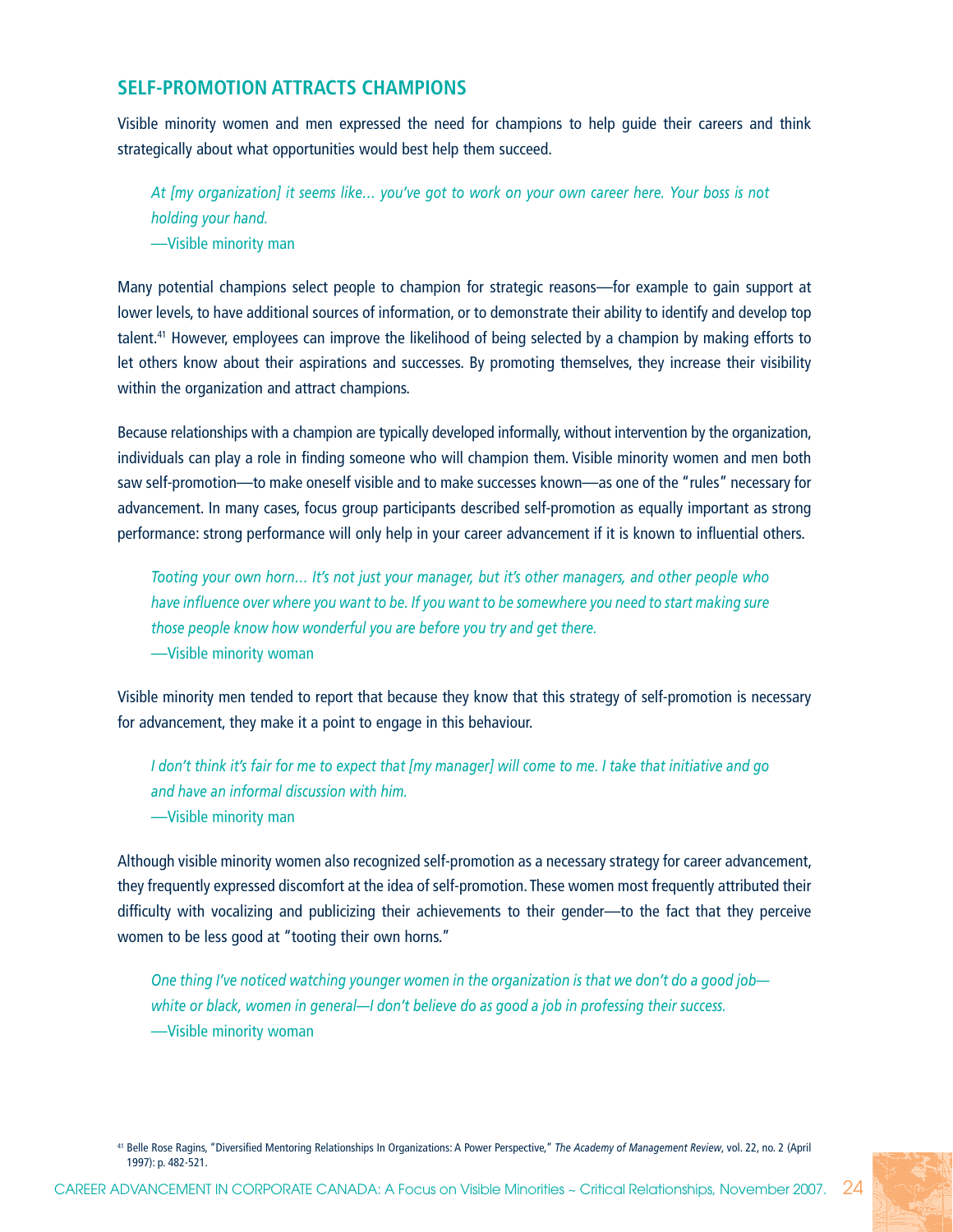Indeed, Catalyst research has demonstrated that women in leadership roles often have to walk a fine line between being perceived as "too soft" or "too tough."<sup>42</sup> Engaging in assertive self-promotion may be seen as inconsistent with stereotypical female gender roles, which makes it challenging for women to engage in this behaviour despite the fact that it is perceived as critical to advancement:

*If you're doing a good job… you have to make it known to people around you so they know what you're doing and how well you're doing. I don't have that kind of a personality, where I go around telling people, "Hey, I'm great." So it's tough, but to a certain extent, I find that you have to do that.* —Visible minority woman

For members of some visible minority groups, self-promotion runs counter to their cultural values. In the few cases where men expressed discomfort at self-promotion, they typically spoke about how highlighting individual achievements is inconsistent with their culture.

*[In this company] you have to promote yourself. A lot of Asians… they're not into promoting themselves… Personally, I'm more of a team player, so I like to promote the team, but in this company… it's all about self-promotion and saying "I did this" or "This is what I did on the team."* —Visible minority (East Asian) man

Because champions are seen as critical to career advancement, and relationships with champions seem to be frequently developed through informal networking opportunities, organizations that are concerned with developing and advancing the most competent and qualified people should think critically about the unintended consequences of seemingly innocuous, inconsequential actions such as sharing information regarding developmental opportunities at social events.

## **Ask yourself…**

**Do I have a champion? If so, how did I meet my champion?**

**Are there certain individuals in the organization whom I vocally support more than others?**

Our participants told us that having a champion's support is instrumental in career advancement and that selfpromotion is necessary to attract a champion. Here are a few more questions to think about:

**Do I feel comfortable promoting my achievements to my leaders and colleagues?**

**Do I share my successes with others? How? To whom?**

**How do I learn about the successes of individuals on my team?**

42 Catalyst, *The Double-Bind Dilemma for Women in Leadership: Damned if You Do, Doomed if You Don't* (2007).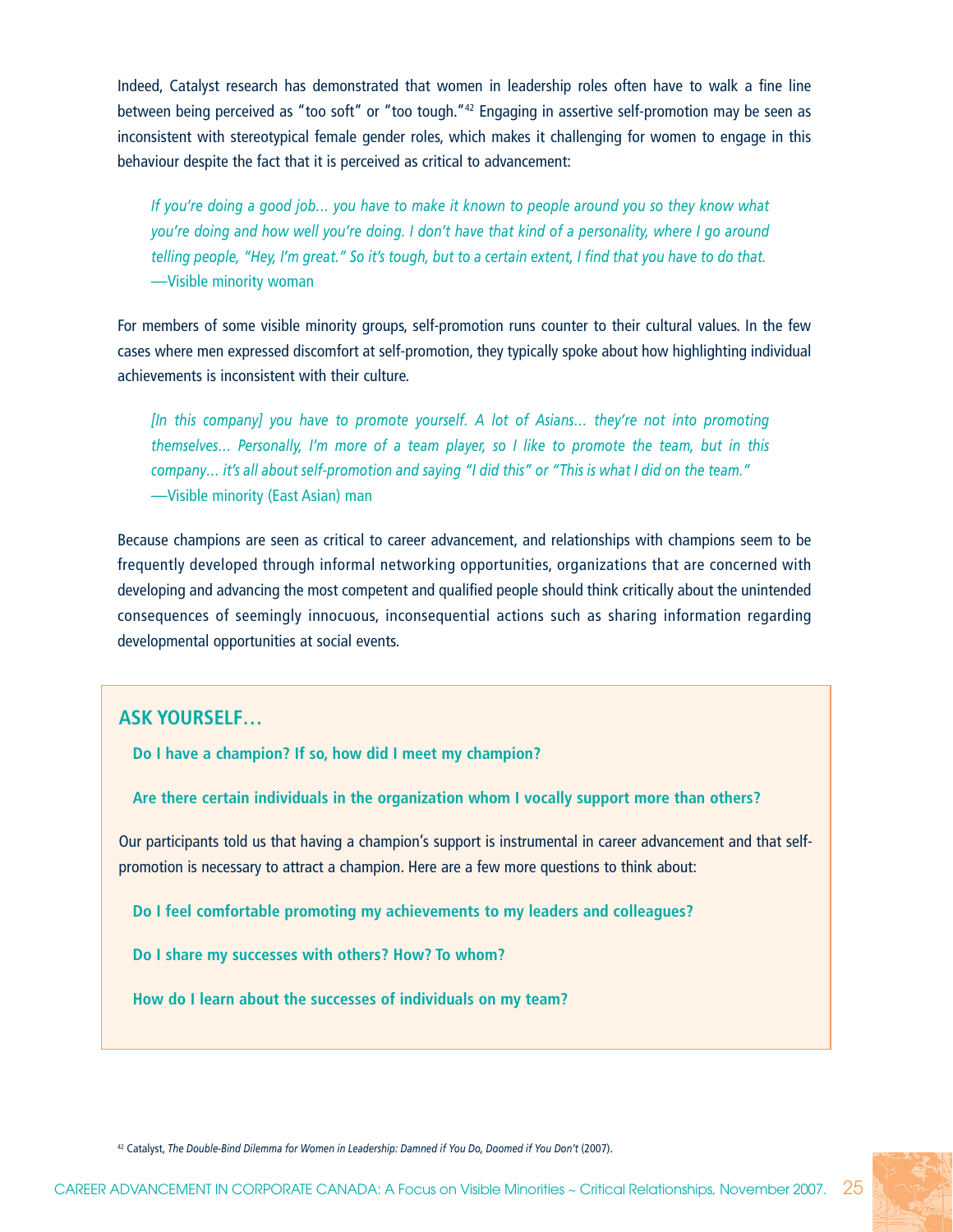*Career Advancement in Corporate Canada: A Focus on Visible Minorities ~ Survey Findings* described differences in the perceptions and experiences of visible minority women and men and their white/Caucasian counterparts.43 The study provided new evidence that companies and firms have not yet created environments where all employees believe they can succeed. Visible minorities were:

- **less satisfied with their careers.**
- **Example 2** Less likely to report positive experiences and perceptions regarding their workplaces.
- More likely to perceive workplace barriers than their white/Caucasian colleagues.

Although the study found some gender differences between white/Caucasian women and men, few differences were found in the perceptions and experiences of visible minority women and men, who tended to have less positive experiences and perceptions than both white/Caucasian women and men.

Fewer visible minority women and men than white/Caucasian women and men survey respondents agreed that their colleagues included them in informal networking. As we have explored in this report, employees pick up important information that facilitates their career advancement through networking. Both formal and informal networking opportunities provide opportunities to connect with colleagues and managers on a more personal level, to communicate aspirations and achievements informally, and meet influential others who may become mentors or champions.

To support organizations in helping all employees gain access to the relationships critical to career advancement, recommendations follow that draw from both the original survey findings and the insights gained through our subsequent focus groups.

## **NETWORKS**

Visible minority women and men felt excluded from informal networking. In this report, we explored how this exclusion happens, how visible minority women and men address this barrier, and what their experiences mean for employers. Both visible minority women and men describe networking as a "game" with rules and settings that are very much gendered. While visible minority women largely thought that their gender rather than their visible minority status led to their exclusion from these networks, some visible minority men also felt uncomfortable in the environments in which networking generally occurs.

If important career advancement decisions and information are shared through informal networking sessions, the exclusion of visible minority women and men will be a significant barrier to their career advancement. In order to address this barrier, organizations can create networking opportunities that are more inclusive of a diverse workforce.

#### **Recommendation: Think critically about informal networking**

Because relationships with peers, managers, mentors, and champions are critical to career advancement, and these relationships are often fostered or strengthened through informal networking opportunities, both employees and employers should think critically about the potential consequences of sharing career

<sup>43</sup> Catalyst and The Diversity Institute in Management and Technology, *Career Advancement in Corporate Canada: A Focus on Visible Minorities ~ Survey Findings* (2007).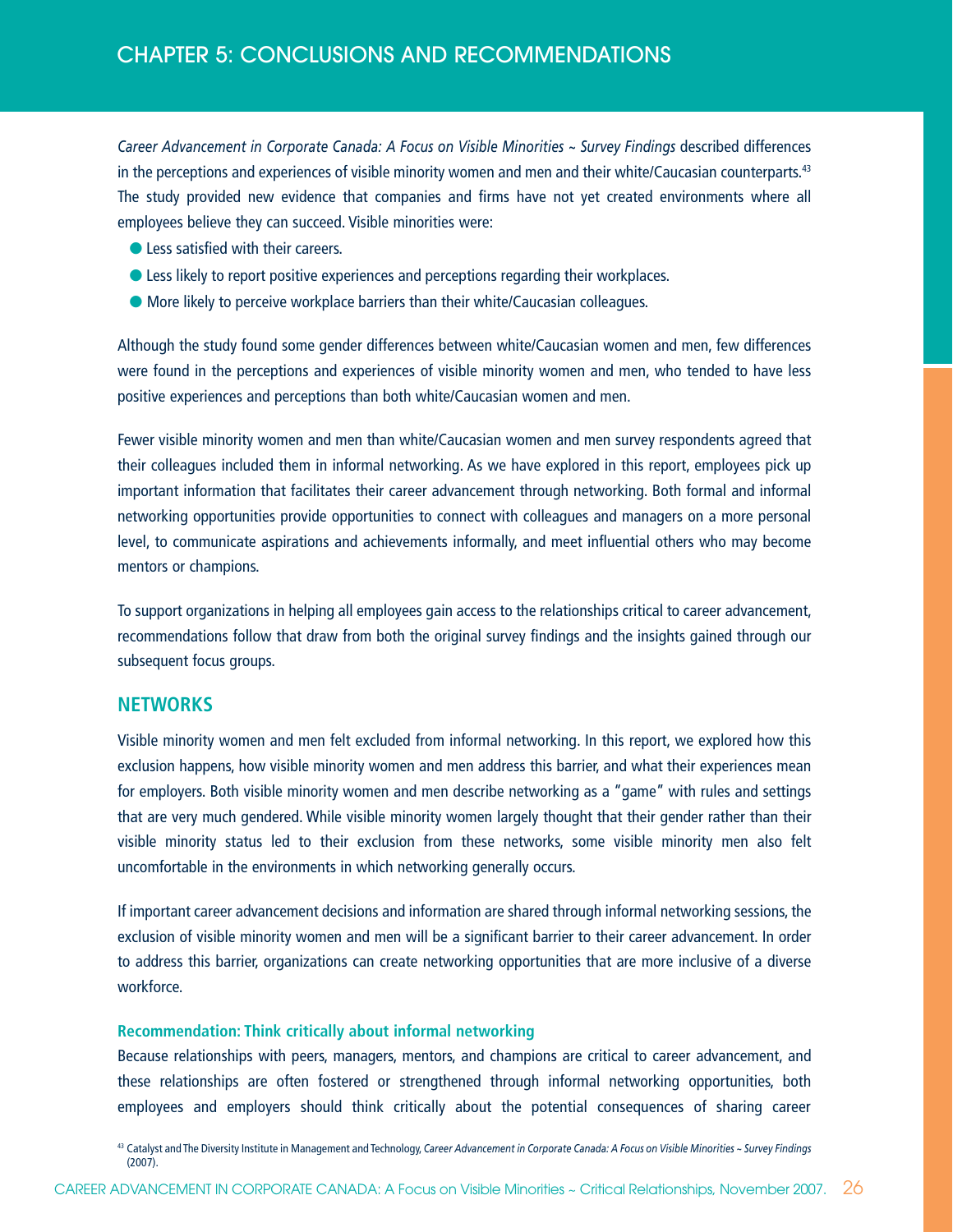advancement information during informal networking activities. Throughout this report we have provided questions for employees and managers to ask themselves to better understand their roles in critical workplace relationships. Organizations should encourage and train employees and leaders to critically assess where informal networking takes place and how this may exclude certain people. Another way for organizations to address issues raised by informal networking is to provide formal networking opportunities for their employees.

#### **Recommendation: Provide a variety of formal networking opportunities**

In the survey report, we recommended that organizations create networking opportunities for their employees. Respondents who reported that their organizations offered networking programs were significantly more satisfied with their careers than those who reported that their organizations did not have networking programs.<sup>44</sup> Employers were reminded that networking opportunities can take many forms—from biweekly lunch discussions to elaborate conferences—and that organizations can use networking opportunities to showcase successful individuals from a variety of backgrounds, enhancing the availability of role models for their diverse employees.

Focus group participants agreed that they need a variety of formal networking opportunities and that both affinity-based networks and diverse networks are important.

Based on these additional insights, Catalyst recommends that organizations:

**•** Formalize a variety of inclusive networking opportunities. When networking opportunities are created and implemented by the organization, care can be taken to design activities that are culturally sensitive and inclusive of all employees.

Formal networking opportunities should comprise a mix of women-only networking events, events specific to racial/ethnic minorities, and events that are open to everyone. Organizations should offer a variety of activities geared toward both large and small groups. Organizers should be sensitive to those with commitments outside of work and those who may not feel comfortable at events focused around stereotypically gendered activities such as going to a bar after work or watching or playing sports. Having events that are formally sponsored by the organization can reduce the likelihood that networking opportunities are seen as exclusively available for those who are "in the club." Leaders are encouraged to attend events and think critically about the spaces where they interact with employees.

*We had a couple of colleagues who were from a certain background and the concept of them going out after work for drinks, the concept of them going out in the evening for dinner with peers, or going on retreats overnight, was completely against their own ethnic and religious behaviours, and so an organization who did that periodically as a way of team-building—for good intentions was completely segregating a certain section of the workforce.*

—White/Caucasian woman

*The networking groups that we have for diversity groups pull in a range of band levels and we're united by our diversity. In those situations, there's a lot of networking between upper bands and lower bands and that's a social situation.*

—Visible minority man

<sup>44</sup> Catalyst and The Diversity Institute in Management and Technology, *Career Advancement in Corporate Canada: A Focus on Visible Minorities ~ Survey Findings* (2007).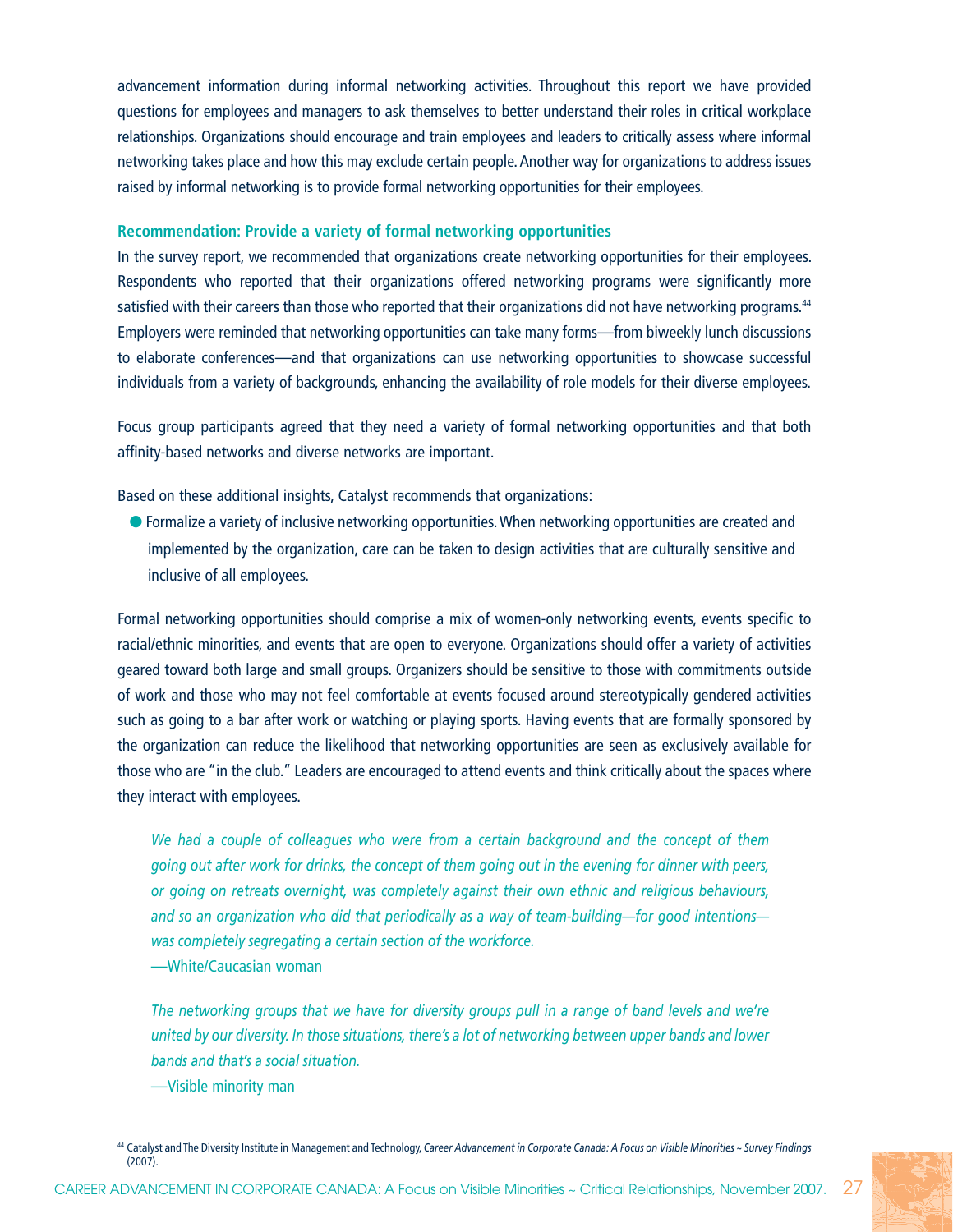#### **MENTORS**

Access to potential mentors is reduced for those who are not included in informal networking opportunities. While both visible minority women and men recognized the importance of mentors to career advancement, they spoke about mentoring relationships in very different ways. Visible minority men described mentors in distinct and specific terms and directly noted how mentors helped advance their careers. Visible minority women, on the other hand, spoke more generally about guidance from others as helpful and often described their leaders and managers as playing a mentoring role. While some visible minority women spoke about formal mentor-mentee relationships, many did not identify someone as a formal mentor.

In the survey report, we recommended that organizations create mentoring opportunities to support the development and advancement of their diverse workforce. Organizations were encouraged to develop both formal and informal mentoring programs, create peer mentoring programs, and create forums where visible minority women and men can gain exposure to senior people who may be role models.

## **Recommendation: Formalize mentoring programs and encourage and train strategic mentoring behaviour**

Based on the new insights offered by focus group participants, Catalyst recommends that organizations:

- l Ensure the availability of a large pool of mentors by educating employees on the importance of mentoring to career advancement, encouraging leaders to seek out mentees, and reward mentoring behaviour.
- **•** Formalize mentoring programs, including allowing time for mentoring activities, setting expectations that leaders in the organization participate in mentoring others, and pairing individuals based on their complementary needs and similar interests, particularly those employees who are new to the organization.
- l Train mentors and mentees in how to *strategically* tap these formal programs and informal opportunities by critically assessing their career development needs and developing multiple mentoring relationships to facilitate progress.

*It's really a cultural issue from a firm perspective… Unless our senior partners mentor the junior partners, and they start mentoring us, and we start mentoring our team, it's very hard to go out and do. So while we may want to help someone, if we're really busy, and we're getting squeezed from top to deliver, we're not going to have time.*

—Visible minority man

*I've looked around and I've read the intranet that said you should get a mentor… But the point is, how do I go about doing that? I can't go to my boss and say I want a mentor. So, maybe we need groups that are mentoring groups… "Hey, I met you when we did this focus group, can you mentor me in terms of your experiences and what did you do to move ahead to where you are?" … We do need groups like that, committees like that. Not that you have to be invited to join one, but you can just phone up someone and say, "You know, can I talk to you?"*

—Visible minority woman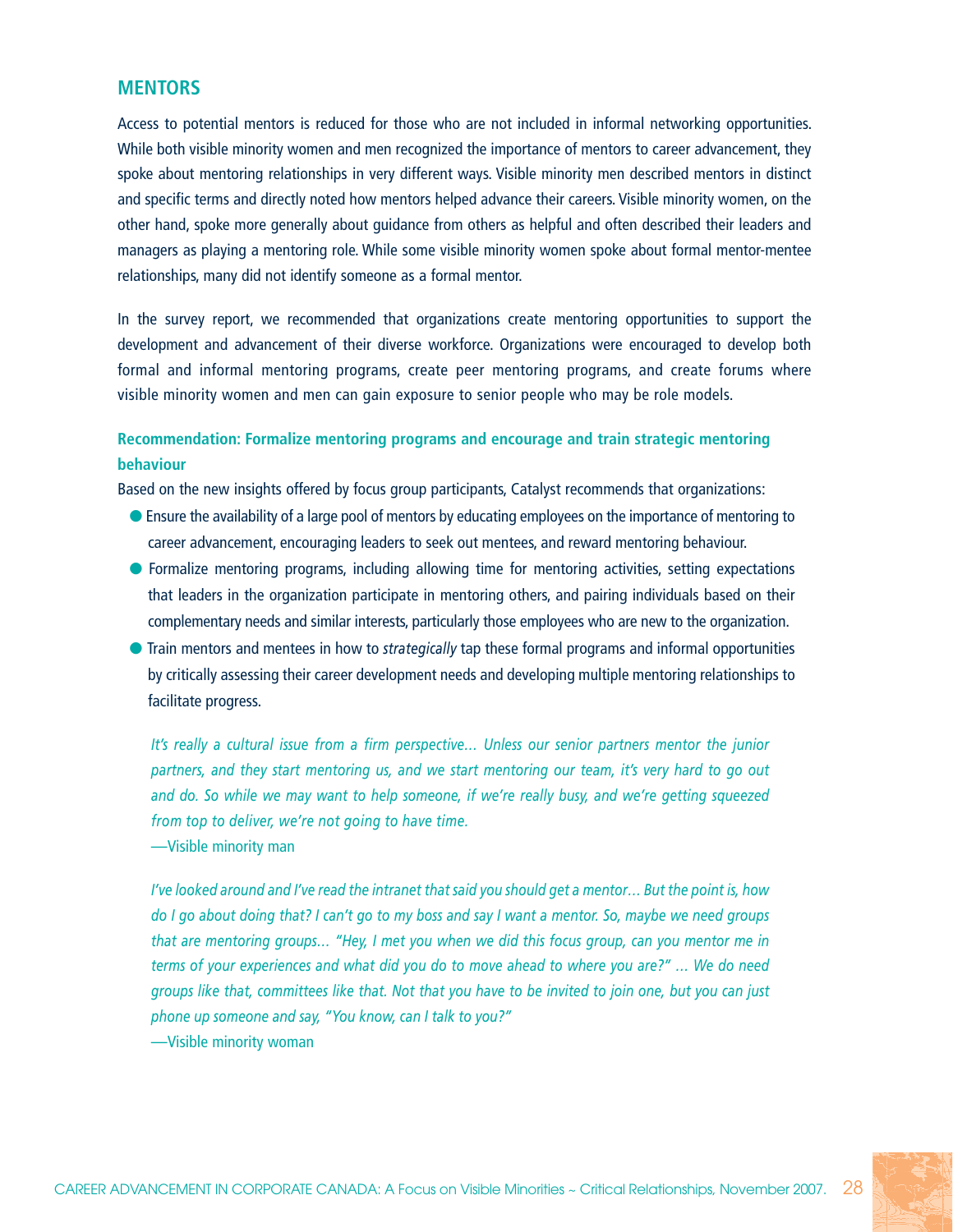## **Recommendation: Ensure the availability of a diverse pool of mentors and encourage diversified mentoring relationships that allow for reciprocal mentoring and mutual learning**

Mentors of the same race/ethnicity and/or gender as visible minorities are desirable because employees can ask these mentors specific questions about their experiences as visible minorities. Both visible minority women and men felt that the lack of role models who "look like them" is a barrier to their ability to secure this type of mentor. However, participants indicated that mentors in positions of influence, who often do not look like them, are also important to career advancement, which demonstrates the importance of access to a diverse group of potential mentors. In addition, findings from the survey data showed that a lack of mentors decreases individuals' perceptions of equal ability to advance in their careers.

To address the diverse mentoring needs of employees, Catalyst recommends that organizations:

- **•** Ensure that employees are exposed to diverse senior leaders with whom they may establish mentoring relationships. The establishment of formal diversified mentoring relationships has the potential to meet the varying needs of employees.
- l Consider the diverse needs of your talent pool and encourage multiple formal mentoring relationships that address various career development needs, such as visibility, guidance, and support. While diverse mentoring opportunities are important, it is crucial that the mentee feel comfortable discussing sensitive issues related to their gender or visible minority status.

In addition to the benefits of diversified mentoring relationships for visible minorities, engaging white/ Caucasian mentors, especially men, in diversified mentoring relationships allows for reciprocal mentoring, in which white/Caucasian leaders can learn more about the challenges and barriers experienced by visible minorities.

#### **CHAMPIONS**

Visible minority women and men both recognized the importance of having a champion speak up on their behalf when critical decisions are made. Related to this, visible minority women and men felt the need for selfpromotion so that others would know about their successes and potentially take on the role of a champion. However, visible minority women and men both noted that exclusion from informal networking opportunities means that they do not meet senior people who might champion them to others.

*It's not just about networking and getting to know people, and knowing people who could possibly put you in a job but… make sure they know how good you are.*

—Visible minority woman

Organizations need to ensure that career development and advancement practices are fair and that all employees are trained in how to appropriately communicate their achievements.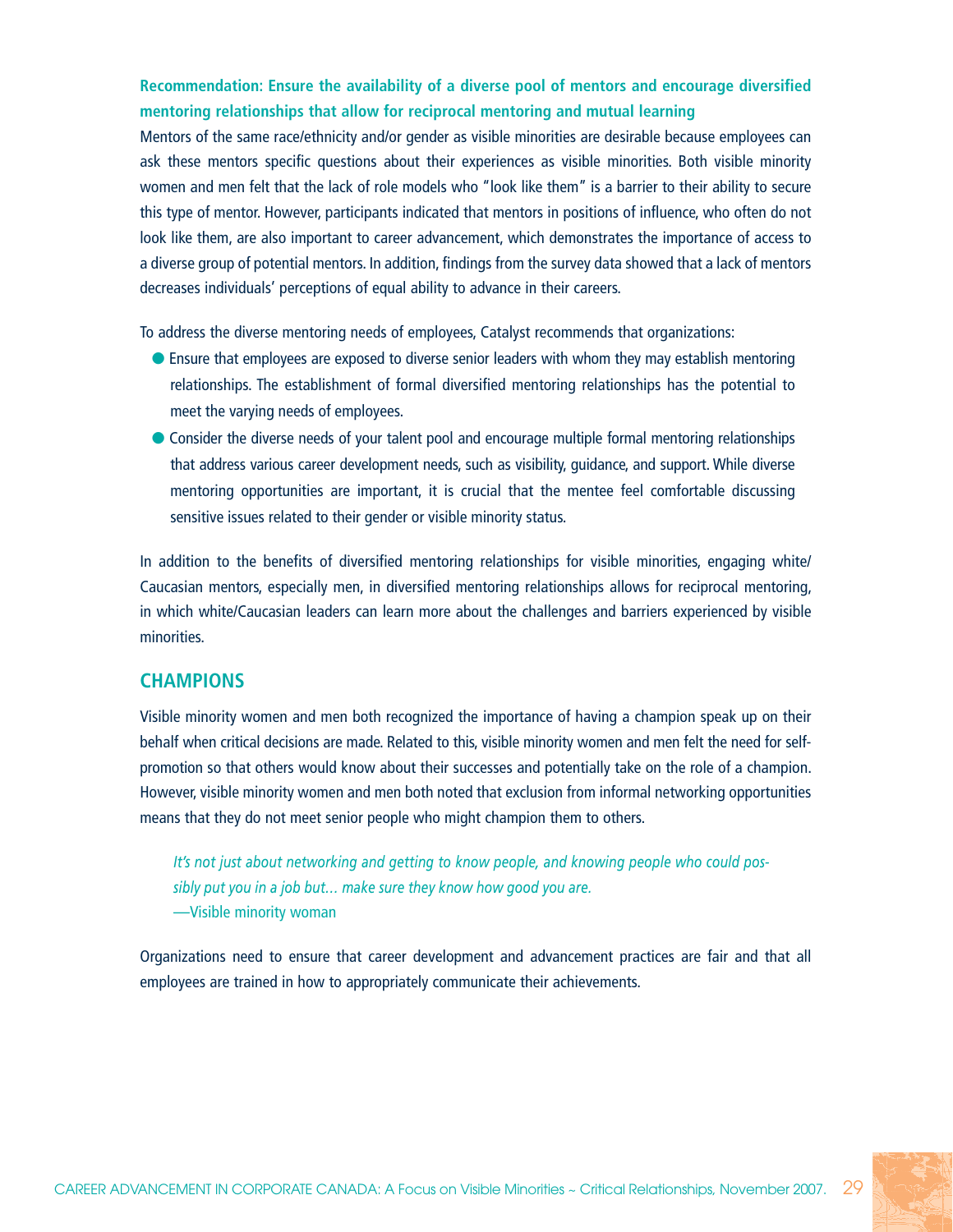## **Recommendation: Base career development and advancement decisions on formal performance evaluations that are consistently applied for all employees**

In the survey report, Catalyst recommended clearly defining and communicating performance evaluation criteria and creating explicit decision rules about how evaluation criteria are weighted.<sup>45</sup> In the report, we recommended that organizations:

- l Implement a system of checks and balances to safeguard against exclusionary practices.
- **•** Review managers' performance evaluations of subordinates by race/ethnicity and gender.
- l Hold managers accountable for the retention and advancement of visible minority women and men.
- l Monitor the representation of visible minorities on slates for promotion and high-visibility assignments.
- l Integrate the promotional system with the formal mentoring and sponsorship programs, since the objective of the mentoring program is to increase individuals' capacities to become leaders.

In our focus groups, visible minority women repeatedly expressed their frustration with watching colleagues receive promotions before them because these colleagues were more comfortable publicizing their accomplishments. Many visible minority women expressed discomfort with "tooting their own horn," even in formal performance evaluations. Women felt much more uncomfortable than did men at the idea of selfpromotion to bring a champion on board. These findings suggest that visible minorities—and visible minority women in particular—may benefit from support in completing self-evaluations during the performance evaluation process.

## **Recommendation: Ensure that employees have the necessary training and resources to communicate their achievements and engage champions**

Formal and transparent career advancement processes are critical, and organizations should ensure that the implementation of these processes strategically considers the diverse talent pool and varying comfort levels with self-promotion. Going further, organizations should:

- **•** Ensure employees are trained about formal evaluations processes. Provide them with clear guidelines about the type of information and level of detail they are to include in self-evaluations, training in how to most effectively summarize their accomplishments, and additional guidance and support where necessary.
- **•** Encourage senior leaders to play a champion role for highly talented employees. As mentoring relationships—including diversified mentoring relationships—develop, they can grow to include support raising the employee's visibility.

For managers who want to develop and promote the most skilled employees, it is important to understand that self-promotion is challenging for employees when it runs counter to their cultural values. Organizations should include managers in the training process to ensure that they understand both the challenges that some people face with self-promotion as well as the potential talent management concerns for organizations that rely on self-promotion for talent identification. Having formal and transparent processes will help managers focus on employees' actual accomplishments and avoid relying on stereotypes in performance evaluations.

<sup>45</sup> Catalyst and The Diversity Institute in Management and Technology, *Career Advancement in Corporate Canada: A Focus on Visible Minorities ~ Survey Findings*  $(2007)$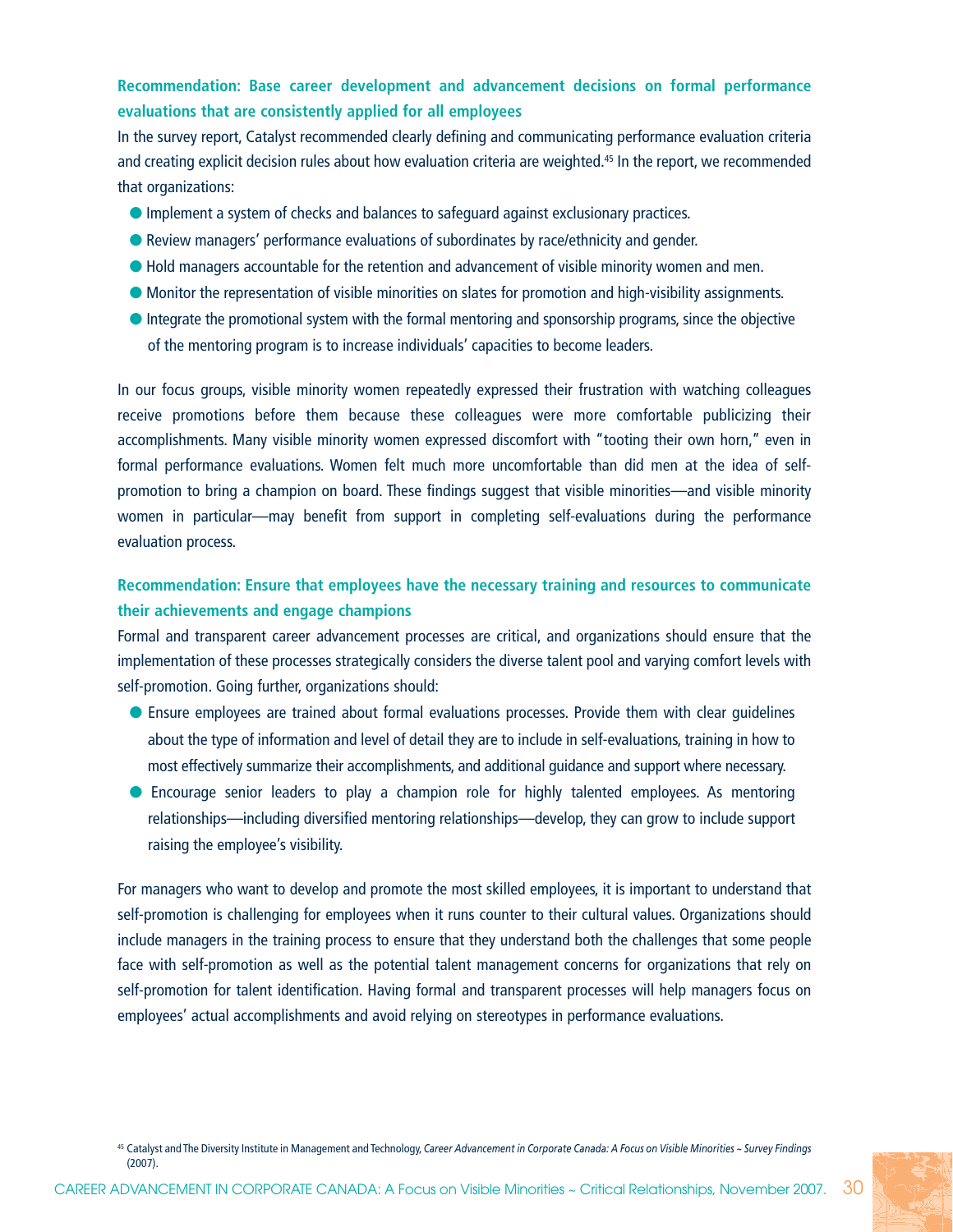## **NEXT STEPS**

Because of the intense competition for talent in Canada's changing labour market, organizations cannot afford to underutilize any segment of the talent pool. The original survey report, based on responses from more than 17,000 managers, professionals, and executives working in top companies and firms in corporate Canada, served as a wake-up call to corporate Canada and provided a comprehensive set of recommendations for employers.

Qualitative findings from the focus groups described in this report reinforce those recommendations and reveal some of the intricacies of workplace experiences. These details—the stories behind the numbers—have also allowed us to supplement our initial recommendations with tailored, sophisticated, and actionable insights.

Next, Catalyst will release two new reports also based on the data collected from the focus groups. The first will explore how culture, cultural fit, and stereotypes affect the career advancement of visible minorities in the workplace. The final report will examine organizational practices that can support the advancement of visible minorities, incorporating results from interviews conducted with senior leaders and human resources professionals. The final report will help organizations leverage this series of reports to build their business cases for diversity and inclusion, determine how best to assess their workplace environments, and implement critical programs and policies effectively.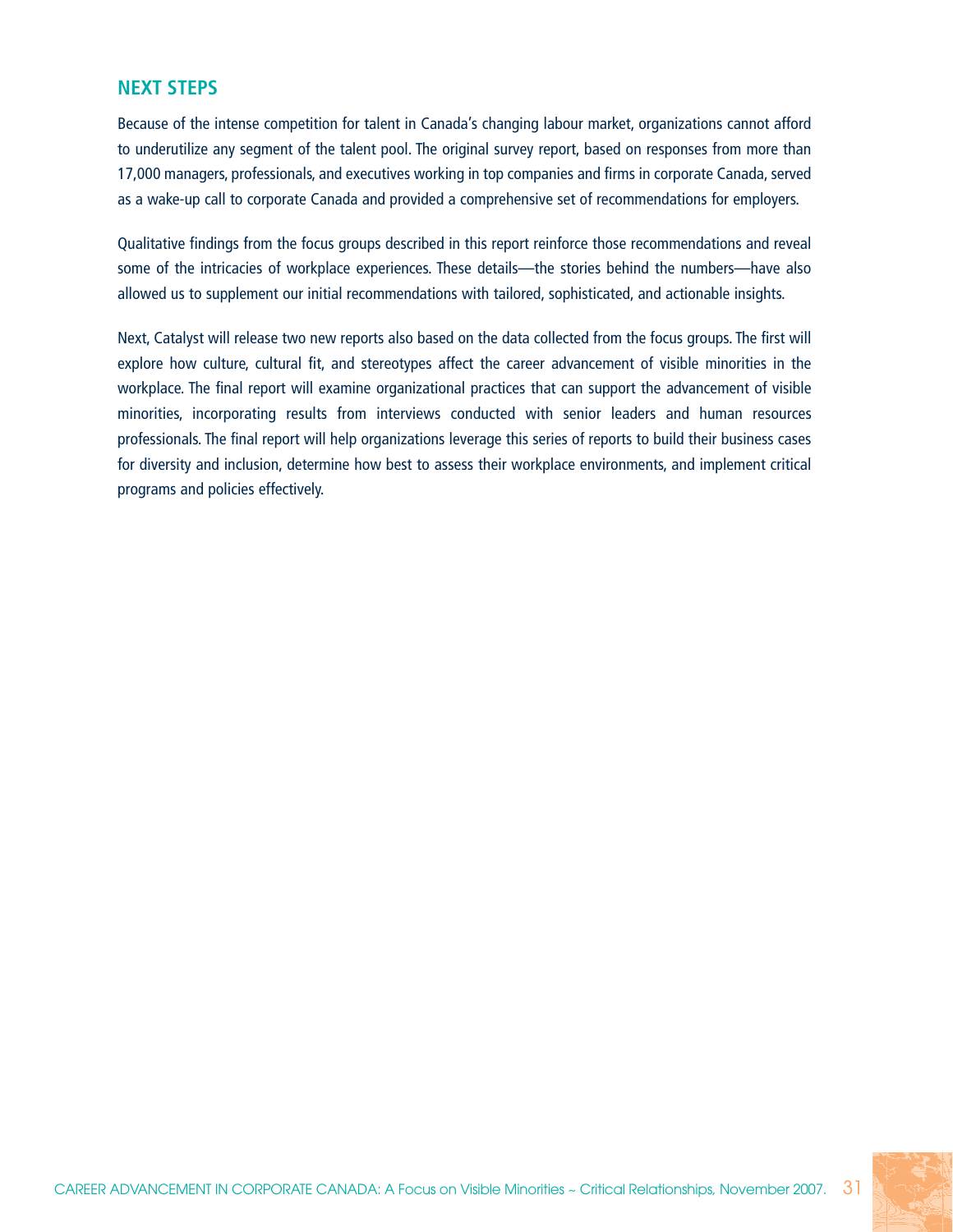# APPENDIX 1: RESEARCH METHODOLOGY

Following the release of *Career Advancement in Corporate Canada: A Focus on Visible Minorities ~ Survey Findings*, a subset of the 43 organizations were contacted based on an examination of the number of visible minority and white/Caucasian survey respondents. Those organizations with higher numbers of visible minority respondents were selected for focus group recruitment.

Selection was also based on recruiting an equal number of focus groups with women and men as well as representation across Canada and industries. White/Caucasian groups were used as a control to observe any distinct differences between visible minorities and their white/Caucasian counterparts.

Organizations were asked to send an email to employees requesting their participation. Focus group requirements included having a group of between three and eight individuals of the same gender and visible minority status, who had preferably been with the organization for at least six months. No supervisor-subordinate pairs were in the any focus group, and furthermore, no employees working in human resources participated for confidentiality reasons.

Focus groups were conducted on-site in a private conference room to protect individual confidentiality. They were moderated and observed by individuals of the same gender and visible minority status as the group. Focus groups lasted approximately two hours and were digitally recorded for transcription purposes. Confidentiality was promised to all participants and no individual participant was identified.

A total of 16 focus groups were conducted and transcribed for this report.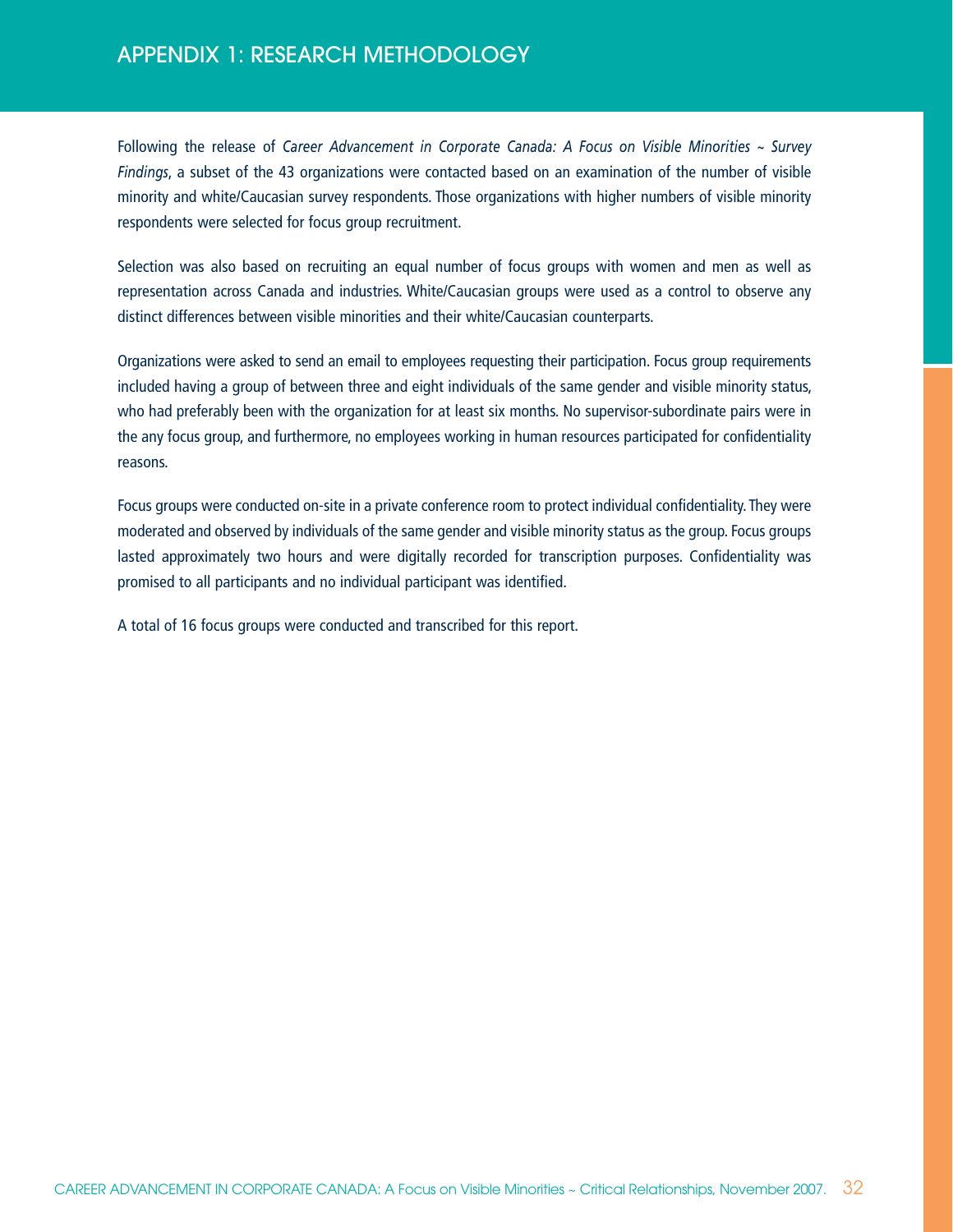A standard protocol was used as the primary guide for each focus group; however, moderators allowed groups to continue discussion if the group felt particularly strongly about one issue. Although the protocols covered the same topics, they were modified slightly for visible minority groups and white/Caucasian groups.

The following issues were covered in focus groups with visible minority and white/Caucasian individuals:

#### **1. Current Position and Career History**

#### **2. Workplace Environment**

- Likes and dislikes about working at this organization
- Workplace culture
- Employees' "cultural fit"
- Stereotypes
- Areas in the organization where visible minorities are more/less successful

#### **3. Relationship with Colleagues/Reports**

- Social interaction
- Respect
- Authority

#### **4. Relationship with Manager**

- Qualities of managers
- Differences among managers of different backgrounds

#### **5. Career Advancement**

- Promotion process
- Performance ratings
- Performance expectations
- Strategies and barriers
- Foreign education or professional credentials
- Role models/mentors
- Career advancement expectations

#### **6. Diversity and Inclusion**

- Organization's commitment to diversity and inclusion
- Existence of company practices for development and advancement
- Work-life challenges

#### **7. Recommendations**

- Factors for successful relationships between white/Caucasians and visible minorities
- Factors for successful relationships between women and men
- Suggestions for how to improve company policies for career development and the advancement of women and visible minorities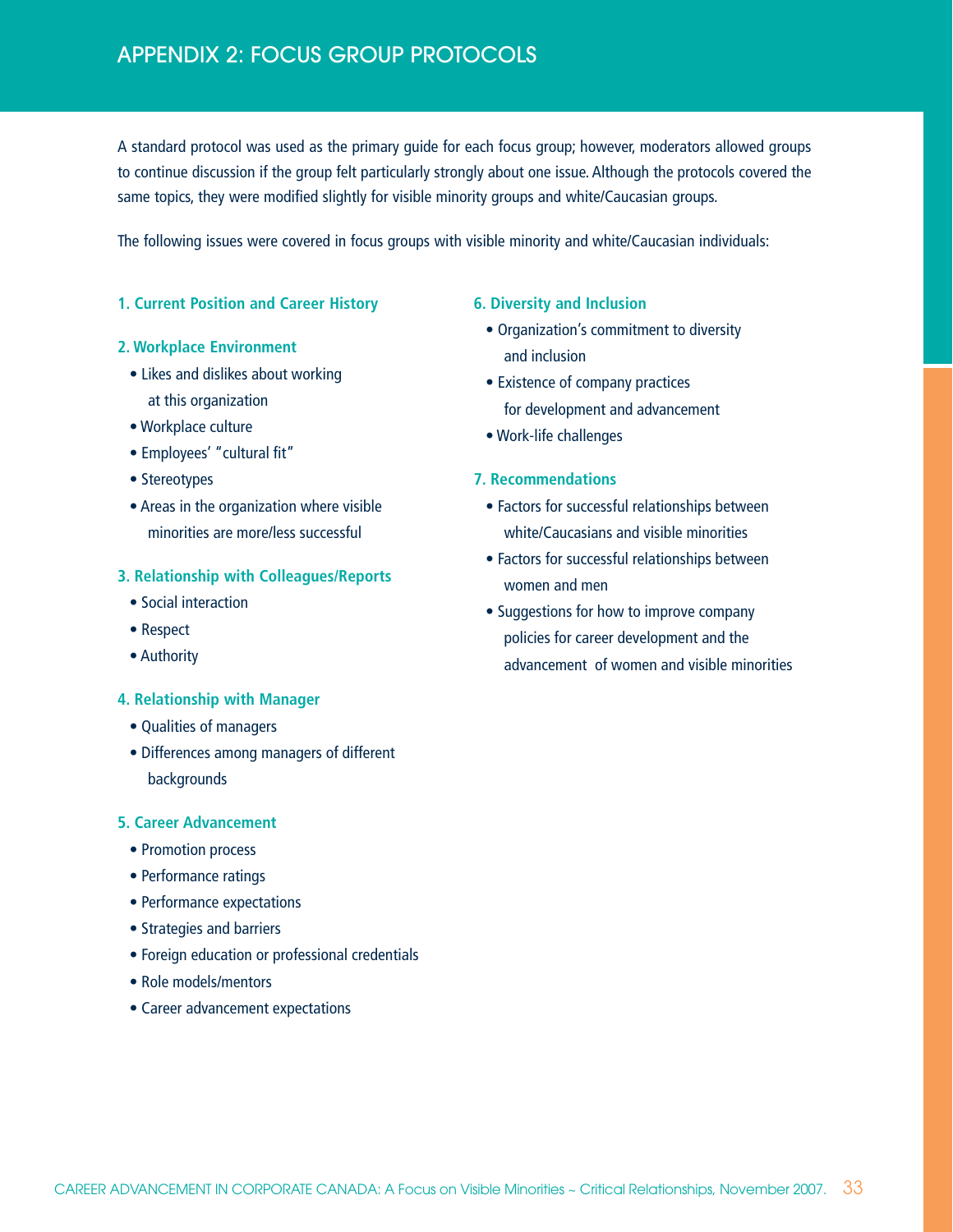To analyze qualitative research, the research team first developed a list of relevant themes. The list was informed by issues that emerged from the original survey findings<sup>46</sup> as well as by a review of past Catalyst qualitative research on the experiences of women of color in the United States.<sup>47</sup>

A codebook for the analysis of focus group transcripts was created based on these themes. Members of the research team listened to two entire focus group recordings, making note of additional recurring topics that should be coded. Finally, if content did not fall into one of the previously established codes, the two coders were given the opportunity to identify new themes while coding.

All of the coding and analysis of the focus group transcripts was conducted in NVIVO 7, a qualitative software analysis program that provides tools for organizing and sorting qualitative data, allowing the research team to identify patterns, uncover themes, and develop meaningful conclusions about the data.

Two raters coded two focus groups together in order to establish decision rules and then independently coded all other focus group transcripts. After this initial coding was complete, two other team members reviewed the coding to ensure accuracy and consistency.

The research team analyzed patterns in the frequency of discussions of specific topics by gender and visible minority status (i.e., for visible minority women, visible minority men, white/Caucasian women, and white/ Caucasian men). Patterns were identified based on similarities and differences in what was discussed during the focus groups. The team also looked for nuances in responses by each of these groups. The major trends and themes were then drawn out into the emergent storyline.

Findings from these focus groups were also used to generate new hypotheses to test using the existing survey data. These new survey findings are presented in this report.

<sup>46</sup> Catalyst and The Diversity Institute in Management and Technology, *Career Advancement in Corporate Canada: A Focus on Visible Minorities ~ Survey Findings* (2007).

<sup>47</sup> For example: Catalyst, *Advancing African-American Women in the Workplace: What Managers Need to Know* (2004); Catalyst, *Connections that Count: The Informal Networks of Women of Color in the United States* (2006).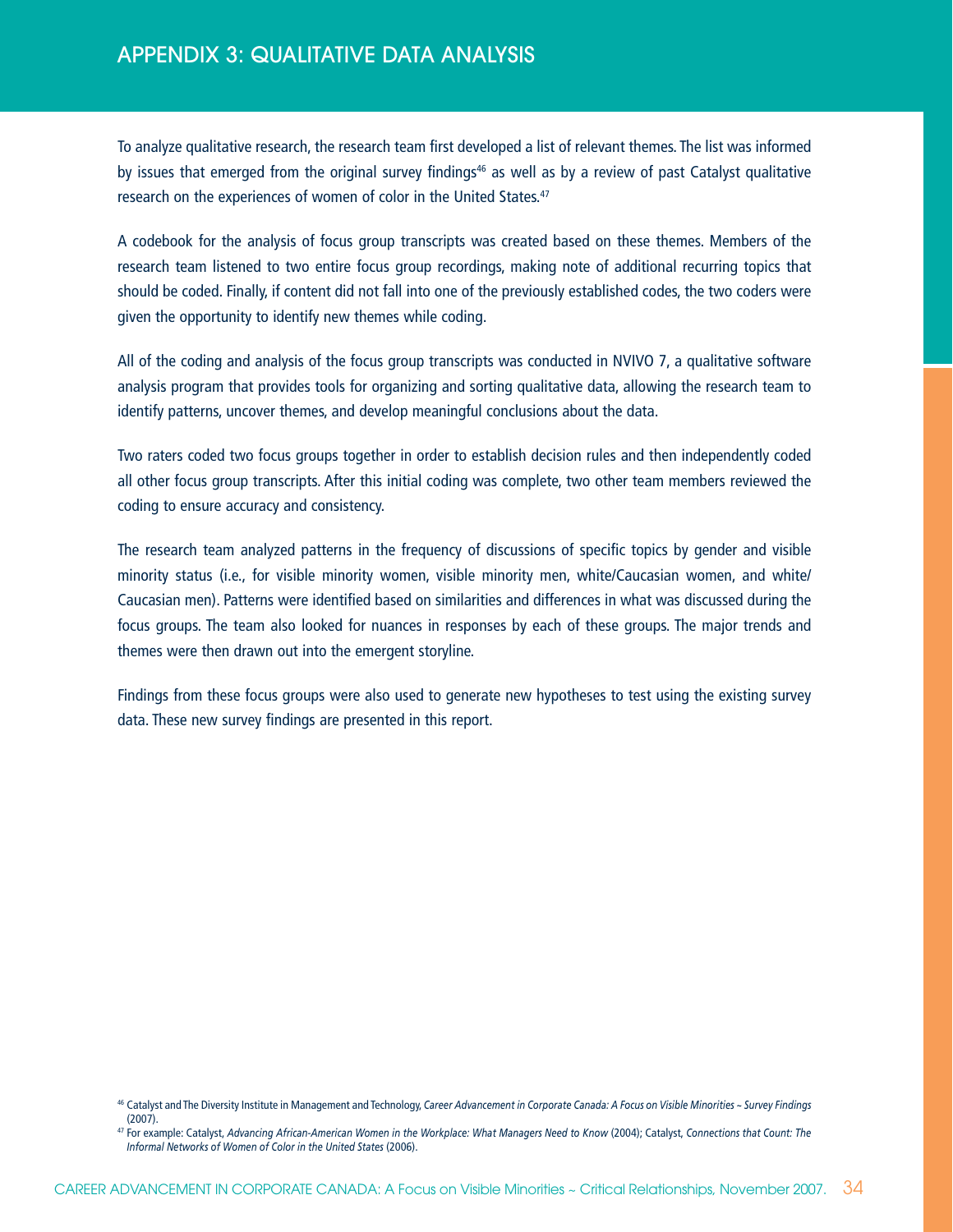# APPENDIX 4: SAMPLE DESCRIPTION

The term "visible minority" refers to a person who is not an Aboriginal person, who is non-Caucasian in race or non-white in colour. The following groups were represented in this study: Black, East Asian, South Asian, and white/Caucasian.

A total of sixteen focus groups were conducted, with the majority located in Ontario, in the Greater Toronto Area, and others conducted in British Columbia, Alberta, and Quebec.

The table below provides further detail on the focus group participants:

| <b>Sample description</b>                               |                                                   |                                                 |                                            |                                          |                |
|---------------------------------------------------------|---------------------------------------------------|-------------------------------------------------|--------------------------------------------|------------------------------------------|----------------|
|                                                         | <b>VISIBLE</b><br><b>MINORITY</b><br><b>WOMEN</b> | <b>VISIBLE</b><br><b>MINORITY</b><br><b>MEN</b> | WHITE/<br><b>CAUCASIAN</b><br><b>WOMEN</b> | WHITE/<br><b>CAUCASIAN</b><br><b>MEN</b> | <b>OVERALL</b> |
| AVERAGE AGE (YEARS)                                     | 38.6                                              | 37.5                                            | 44.5                                       | 44.5                                     | 38.8           |
| AVERAGE NUMBER OF YEARS<br><b>EMPLOYED FULL-TIME</b>    | 15.6                                              | 12.9                                            | 22.5                                       | 23.0                                     | 15.3           |
| AVERAGE NUMBER OF YEARS<br>EMPLOYED FULL-TIME IN CANADA | 14.4                                              | 11.1                                            | 17.9                                       | 23.0                                     | 13.6           |
| AVERAGE NUMBER OF YEARS<br>IN CURRENT ORGANIZATION      | 9.2                                               | 6.2                                             | 12.4                                       | 17.0                                     | 8.5            |
| % WITH GRADUATE LEVEL<br><b>EDUCATION</b>               | 28.0                                              | 44.4                                            | 12.5                                       | 100.0                                    | 34.4           |
| % WITH FOREIGN EDUCATION                                | 22.0                                              | 33.3                                            | 37.5                                       | 0.0                                      | 27.1           |
| % MANAGERS                                              | 53.5                                              | 62.9                                            | 75.0                                       | 0.0                                      | 58.0           |
| % PROFESSIONALS                                         | 34.9                                              | 37.1                                            | 25.0                                       | 0.0                                      | 34.1           |
| % EXECUTIVES                                            | 4.7                                               | 0.0                                             | 0.0                                        | 100.0                                    | 4.5            |
| % OTHER POSITIONS                                       | 7.0                                               | 0.0                                             | 0.0                                        | 0.0                                      | 3.4            |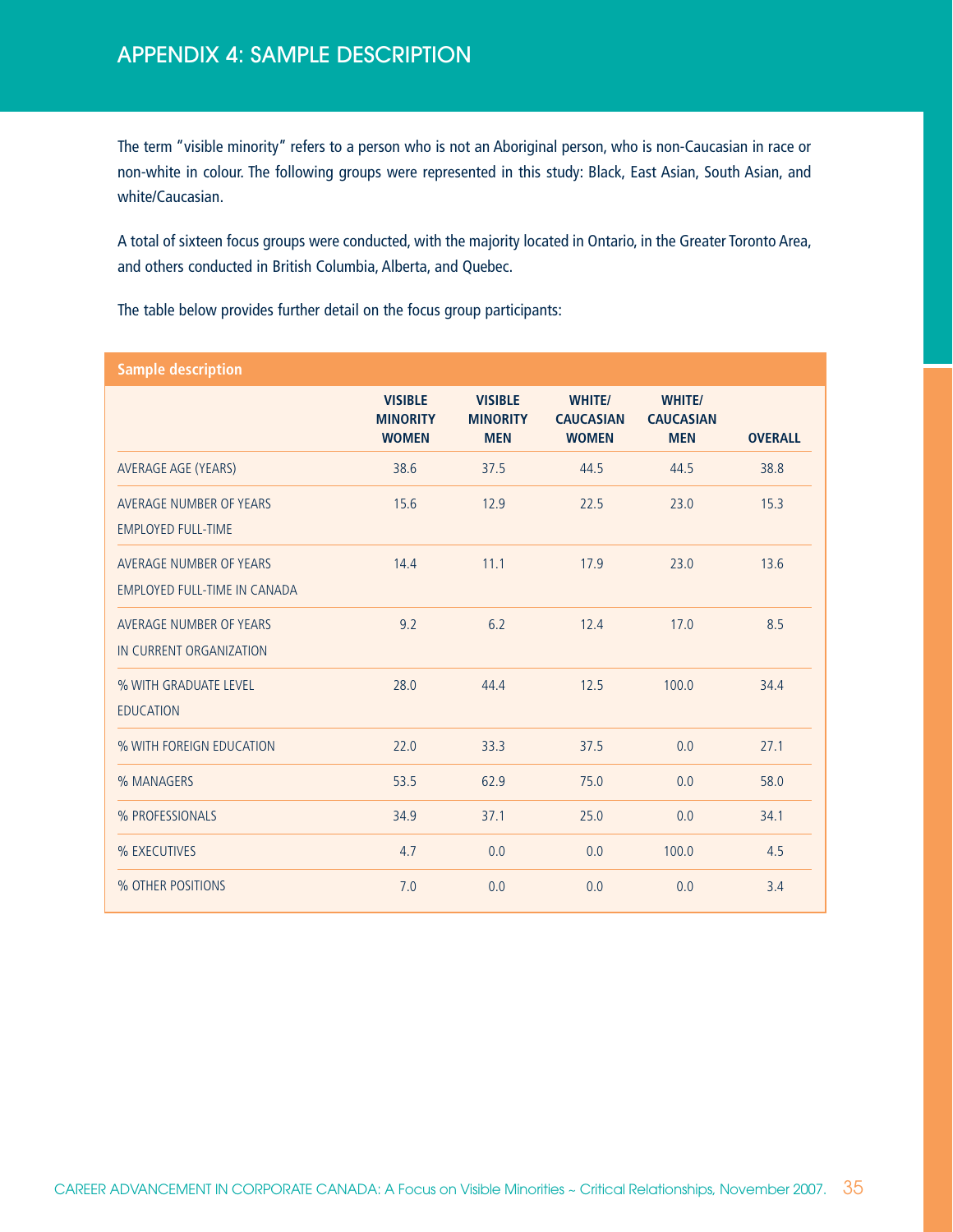# **ACKNOWLEDGEMENTS**

The Catalyst research team is grateful for the continued guidance and insight provided by the *Career Advancement in Corporate Canada: A Focus on Visible Minorities* Research Advisory Board. We are especially thankful to all who reviewed preliminary findings and the draft report and who provided critical feedback and editorial commentary along the way.

We are grateful to Ilene H. Lang (President, Catalyst) for her leadership as the project developed. Thanks to Deborah Gillis (Vice President, Catalyst Canada) for providing her support and guidance at all stages of this project.

Katherine Giscombe, Ph.D., (Vice President, Women of Color Research, Catalyst) directed the development of the focus group protocols and provided strategic support and guidance on qualitative research methodology. Laura Jenner (Senior Associate, Catalyst Canada) drafted the focus group protocols. Emily Pomeroy (Associate, Catalyst Canada) and Alicia Sullivan (Research Assistant, Catalyst Canada) managed all aspects of recruiting and conducting the focus groups. Janet Bell Crawford (former Director, Catalyst Canada) provided report development ideas.

Christine Silva (Associate, Catalyst Canada) developed the analysis plan and directed analysis. Christine Silva, Monica Dyer (Research Assistant, Catalyst Canada), and Lilly Whitham (Research Assistant, Catalyst Canada) conducted the qualitative analysis. Laura Jenner, Emily Pomeroy, and Christine Silva conducted the quantitative data analysis. Christine Silva, Monica Dyer, Lilly Whitham, Laura Jenner, Emily Pomeroy, Alicia Sullivan, and Katherine Giscombe contributed to the drafting of this report.

Special thanks also to Nancy Carter, Ph.D., (Vice President, Research, Catalyst), Meryle Mahrer Kaplan (Vice President, Advisory Services, Catalyst), and Debbie Soon (Vice President, Marketing and Public Affairs, Catalyst) for their insights along the way. This report was produced under the leadership of Liz Roman Gallese (Vice President and Publisher, Catalyst). Joy Ohm (Senior Associate, Catalyst) edited the document and Sonia Nikolic (Graphic Designer, Catalyst) reviewed the design of the report.

As well, a special thanks to Ulrike Balke (Art Director, Ulrike Balke Art & Design), who completed the design and layout of the report; to Charmain Emerson (President, Building Blocks Communications Inc.) and George Emerson (Vice President, Building Blocks Communications Inc.), and Susan Nierenberg (Senior Director, Public Affairs, Catalyst) for their work to publicize the series and for their strategic advice on media dissemination.

We would also like to extend our gratitude to all focus group participants, and to the 17,908 respondents to our survey, whose participation was truly invaluable.

The Catalyst research team thanks the following organizations for sponsoring this study:

#### **Lead Sponsor**



Participating Sponsors





Supporting Sponsor

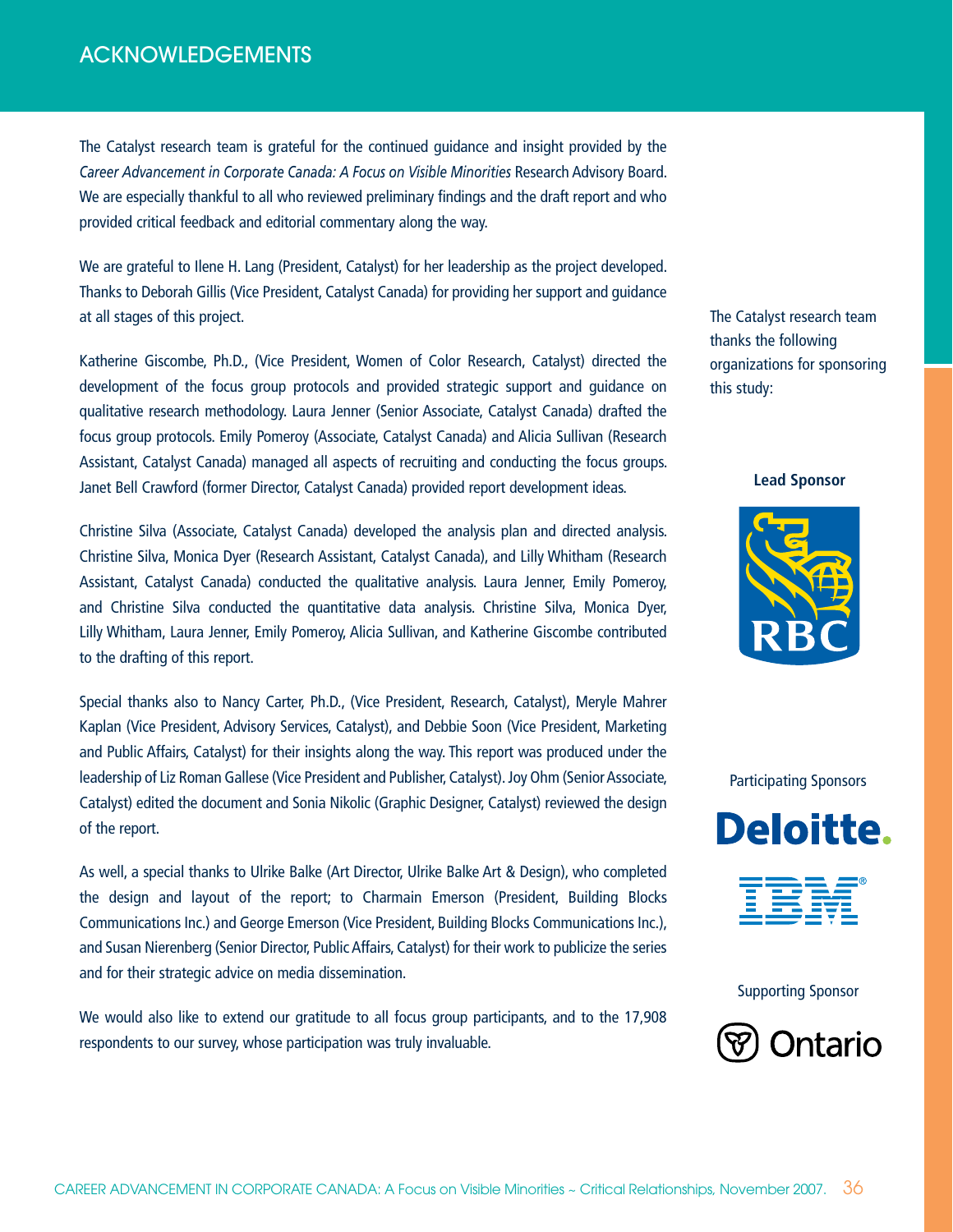# PArticipating Organizations

The following organizations participated in *Career Advancement in Corporate Canada: A Focus on Visible Minorities ~ Survey Findings* and a subset of these organizations were contacted to participate in focus groups based on a rigorous analysis of their visible minority numbers.

| <b>ACE Aviation Holdings Inc.</b>   | Deloitte & Touche LLP Canada               |
|-------------------------------------|--------------------------------------------|
| Amex Canada Inc.                    | <b>Duke Energy Corporation</b>             |
| <b>ATB Financial</b>                | <b>Electronic Data Systems Corporation</b> |
| <b>BC Hydro</b>                     | Ernst & Young LLP Canada                   |
| Bell                                | <b>Fasken Martineau DuMoulin LLP</b>       |
| Blake, Cassels & Graydon LLP        | Ford Motor Company of Canada, Limited      |
| <b>BMO Financial Group</b>          | Fraser Milner Casgrain LLP                 |
| <b>BNP Paribas</b>                  | <b>Goodmans LLP</b>                        |
| Borden Ladner Gervais LLP           | <b>Gowling Lafleur Henderson LLP</b>       |
| Canadian Tire Corporation, Limited  | IBM Canada Ltd.                            |
| <b>Canadian Wheat Board</b>         | <b>KPMG LLP Canada</b>                     |
| CanWest Global Communications Corp. | Linamar Corporation Inc.                   |
| <b>CCS Income Trust</b>             | Manitoba Liquor Control Commission         |
| <b>CIBC</b>                         | Manitoba Public Insurance                  |
| Corus Entertainment Inc.            | McCarthy Tétrault LLP                      |

Oxford Properties Group Inc. PricewaterhouseCoopers LLP, Canada RBC Financial Group SaskTel Stikeman Elliot LLP TELUS Corporation Tolko Industries Ltd. TransAlta Corporation TransCanada Pipelines Limited Wal-Mart Canada Corporation Wolseley Holdings Canada Inc.

McKesson Canada

Osler, Hoskin & Harcourt LLP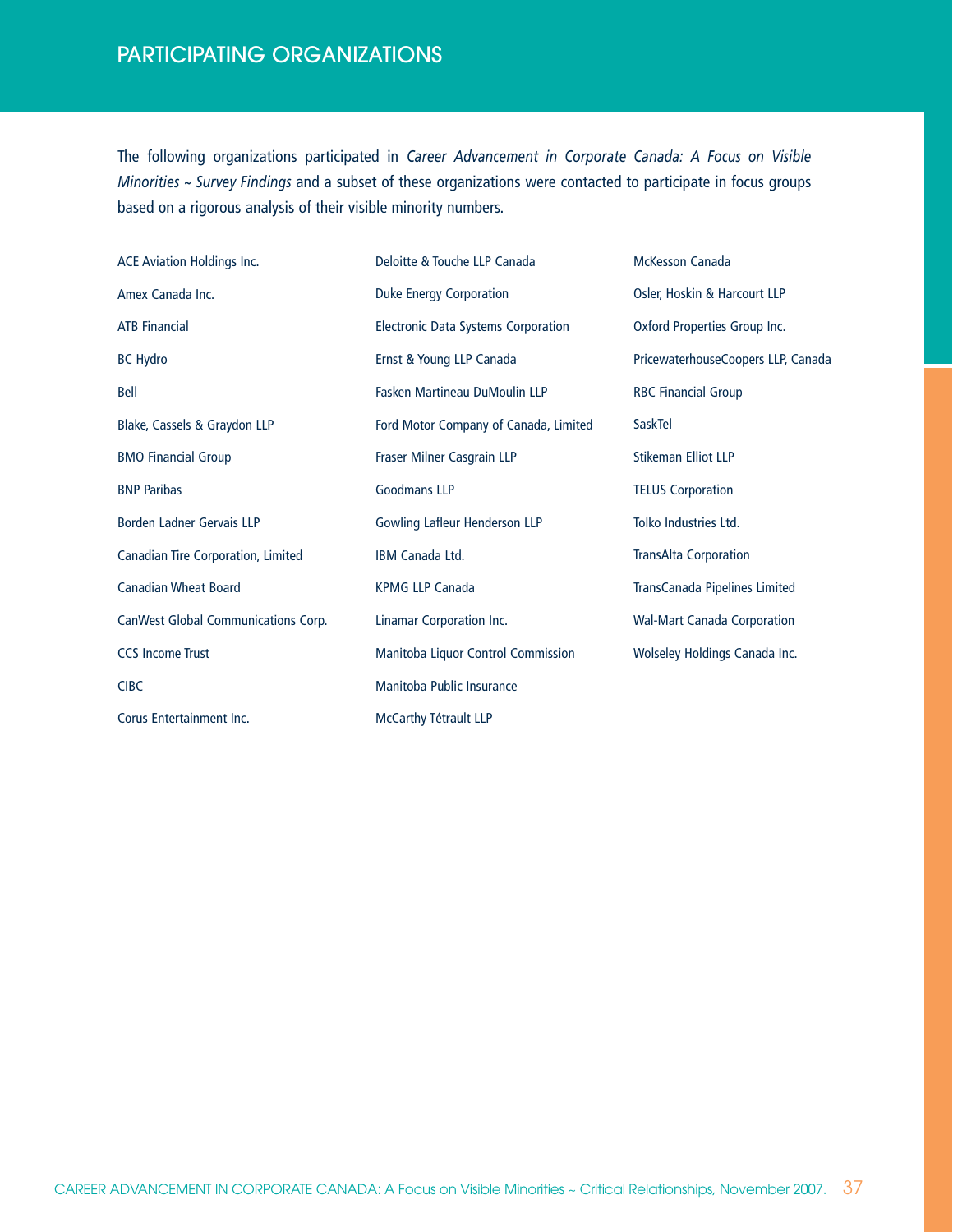## Advisory Boards

#### **Research Advisory Board—***Career Advancement in Corporate Canada: A Focus on Visible Minorities*

Kate Broer Partner Co-chair, Diversity Committee Fraser Milner Casgrain LLP

Deborah Gillis Vice President Catalyst Canada Inc.

Katherine Giscombe Vice President, Women of Color Research Catalyst

Zabeen Hirji Chief Human Resources Officer RBC Financial Group

Alison Konrad Professor of Organizational Behavior Richard Ivey School of Business University of Western Ontario

Ratna Omidvar Executive Director The Maytree Foundation

Dorothy Rekman Diversity Advisor RBC Financial Group

Linda Rhijnsburger Director, Human Resources Bell Canada

Susan Seaby Executive Director Ontario Women's Directorate

Beverley Simonsen Associate Partner, Human Resources Deloitte & Touche LLP Canada

Tej Singh Hazra Manager of Corporate Diversity & Inclusion IBM Canada Ltd.

Norma Tombari Sr. Manager, Diversity & Workforce Solutions RBC Financial Group

#### **Catalyst Canada Advisory Board**

**Chair** Richard E. Waugh President & CEO Scotiabank

John Bowey, FCA Chairman Deloitte & Touche LLP, Canada

Christie J.B. Clark CEO, Canadian Partner PricewaterhouseCoopers LLP, Canada

William A. Downe President & CEO BMO Financial Group

Deborah Gillis Vice President Catalyst Canada Inc.

Linda S. Hasenfratz CEO & Director Linamar Corporation Beth Horowitz Former President & CEO American Express Canada

Donna Soble Kaufman Corporate Director

Ilene H. Lang President **Catalyst** 

William A. MacKinnon CEO KPMG LLP Canada

Ellen J. Moore President & CEO Chubb Insurance Company of Canada

Richard W. Nesbitt **CEO** TSX Group Inc.

Gordon M. Nixon President & CEO RBC Financial Group

William H. Osborne President & CEO Ford Motor Company of Canada, Limited

Michael J. Sabia President & CEO Bell Canada Enterprises

W. Iain Scott Chair & CEO McCarthy Tétrault LLP

Bruce B. Simpson Managing Partner, Canada McKinsey & Company (Canada)

Carol Stephenson Dean Richard Ivey School of Business University of Western Ontario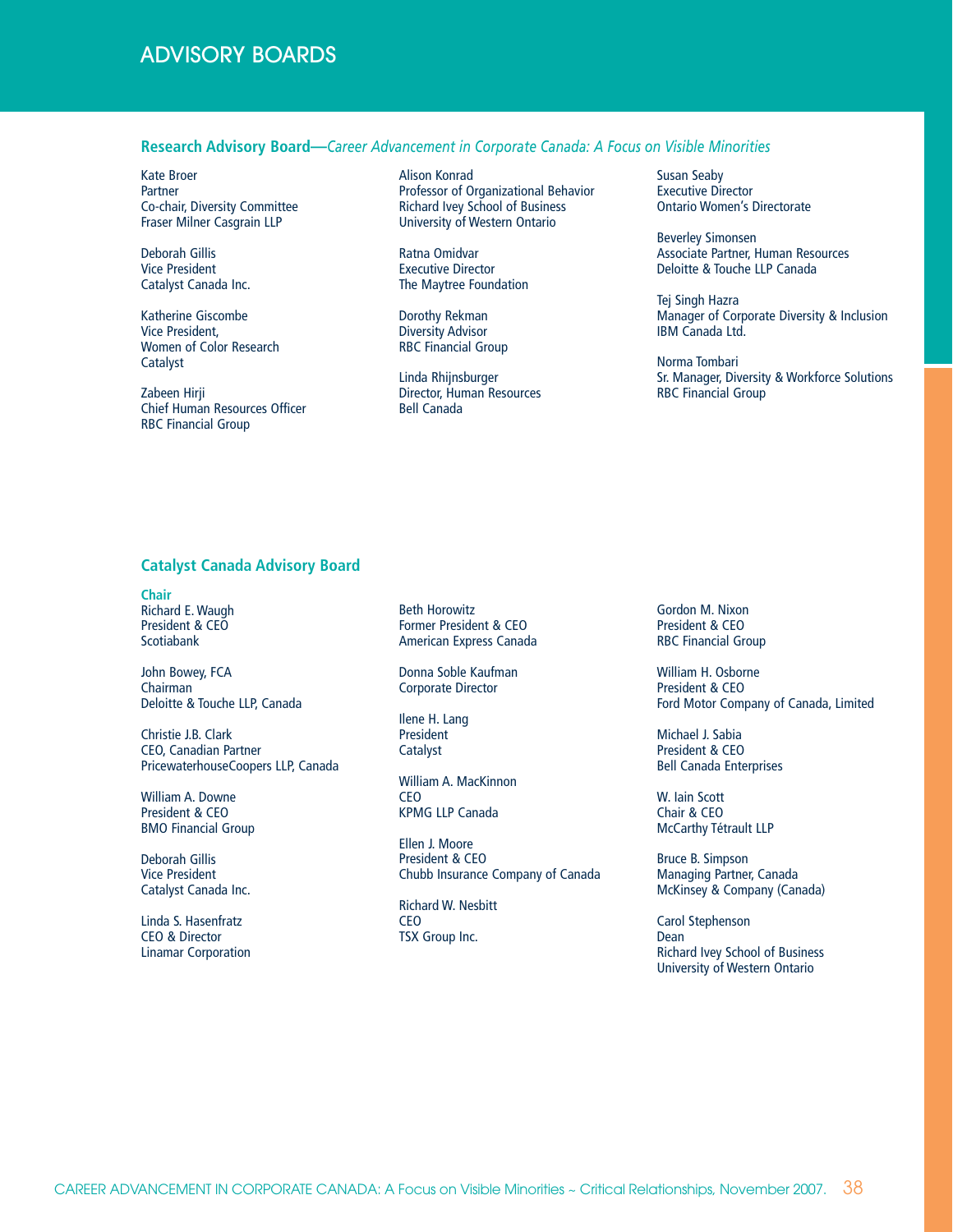## Catalyst Board of directors

**Chair**  Charles O. Holliday, Jr. Chairman & CEO DuPont

**Secretary** Anne M. Mulcahy Chairman & CEO Xerox Corporation

**Treasurer** Susan Arnold President, Global Business Units The Procter & Gamble Company

Brenda C. Barnes Chairman & CEO Sara Lee Corporation

Lloyd C. Blankfein Chairman & CEO The Goldman Sachs Group, Inc.

Mary B. Cranston, Esq. Firm Senior Partner Pillsbury Winthrop Shaw Pittman LLP

Michael J. Critelli Executive Chairman Pitney Bowes Inc.

David B. Dillon Chairman & CEO The Kroger Co.

James Dimon Chairman & CEO JPMorgan Chase & Co.

William A. Downe President & CEO BMO Financial Group Thomas J. Engibous Chairman Texas Instruments Incorporated

Mary Beth Hogan, Esq. Partner Debevoise & Plimpton LLP

Jeffrey R. Immelt Chairman & CEO General Electric Company

Ann Dibble Jordan **Consultant** 

Andrea Jung Chairman & CEO Avon Products, Inc.

Karen Katen Chairman Pfizer Foundation

Jeffrey B. Kindler Chairman & CEO Pfizer Inc

Ilene H. Lang President Catalyst

Aylwin B. Lewis President & CEO Sears Holdings Corporation

Edward M. Liddy Chairman Allstate Insurance Company

John Mack Chairman & CEO Morgan Stanley

Reuben Mark Chairman Colgate-Palmolive Company

Renetta E. McCann CEO Starcom MediaVest Group

Marilyn Carlson Nelson Chairman & CEO Carlson Companies, Inc.

Joseph Neubauer Chairman & CEO ARAMARK

James H. Quigley Chief Executive Officer Deloitte Touche Tohmatsu

Stephen W. Sanger Chairman General Mills, Inc.

Stephanie A. Streeter Former Chairman, President & CEO Banta Corporation

James S. Turley Chairman & CEO Ernst & Young LLP

G. Richard Wagoner, Jr. Chairman & CEO General Motors Corporation

Richard E. Waugh President & CEO Scotiabank

Maggie Wilderotter Chairman & CEO Citizens Communications

#### **Chairs Emeriti, Catalyst Board of Directors**

John H. Bryan Retired Chairman & CEO Sara Lee Corporation

J. Michael Cook Retired Chairman & CEO Deloitte & Touche LLP

Thomas J. Engibous Chairman Texas Instruments Incorporated Reuben Mark Chairman Colgate-Palmolive Company

John F. Smith, Jr. Retired Chairman & CEO General Motors Corporation

#### **Honorary Directors**

Tony Comper Former President & CEO BMO Financial Group

Ann M. Fudge Former Chairman & CEO Young & Rubicam Brands

Barbara Paul Robinson, Esq. Partner Debevoise & Plimpton LLP